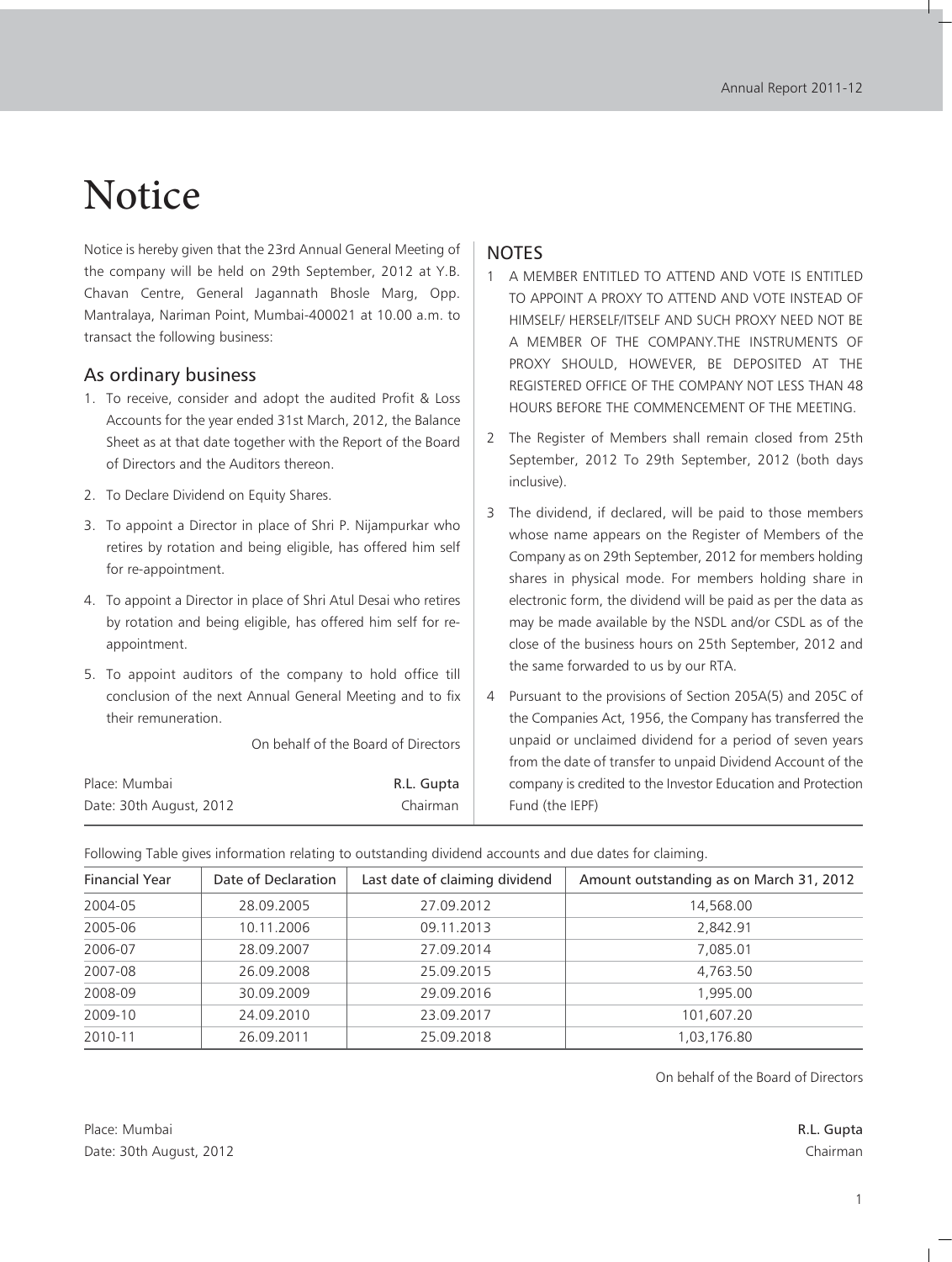# Directors' Report

#### *Dear Shareholders*

Your Directors present the 23rd Annual Report along with Audited Statement of Accounts for the year ended March 31, 2012.

#### Financial results at a glance:

|                                |                  | Rs. in lacs      |
|--------------------------------|------------------|------------------|
|                                | 31st March, 2012 | 31st March, 2011 |
| Sales & Other Income           | 14295.22         | 11818.31         |
| Profit Before Tax              | 269.94           | 568.98           |
| Profit After Tax               | 222.96           | 401.76           |
| <b>Balance Brought Forward</b> | 871.16           | 559.87           |
|                                | 15659.28         | 13348.92         |
| Appropriations:                |                  |                  |
| Dividend.                      | 26.97            | 64.73            |
| Dividend Tax                   | 4.37             | 10.75            |
| General Reserve                | 15.00            | 15.00            |
| <b>Balance Carried Forward</b> | 1047.77          | 871.16           |
|                                | 1094.11          | 961.64           |
| Earning Per Share              | 4.13             | 7.45             |

#### **Operations**

The financial year under review began a positive note. However, the economy started witnessing a rise in inflationary trend during the second half of the year which together with tightening of the monetary policy resulted in slowdown in the overall scenario.

The Company achieved total turnover of Rs. 14295.22 lacs against Rs. 11818.31 lacs in the previous year registering a growth of 20.95 %. The net profit after tax was Rs.222.96 lacs against Rs. 401.76 lacs in the previous year registering a decline of 44.51 %. The tightening of monetary policy rise in finance cost and increase in the input cost had affected the performance of the company.

### Dividend

Your Directors recommended a dividend of 5 % (i.e. Re. 0.50 per share) on 53,94,005 equity shares of Rs.10 each for 2011- 12. The previous year dividend paid was 12 % ( i.e. Re. 1.20 per share).

#### Management discussion and analysis

As required under Clause 49 of the Listing Agreement with stock exchange, a management discussion and analysis report, interalia, deals adequately with operations and the current and future outlook of the Company is annexed and forms a part of the Directors' Report.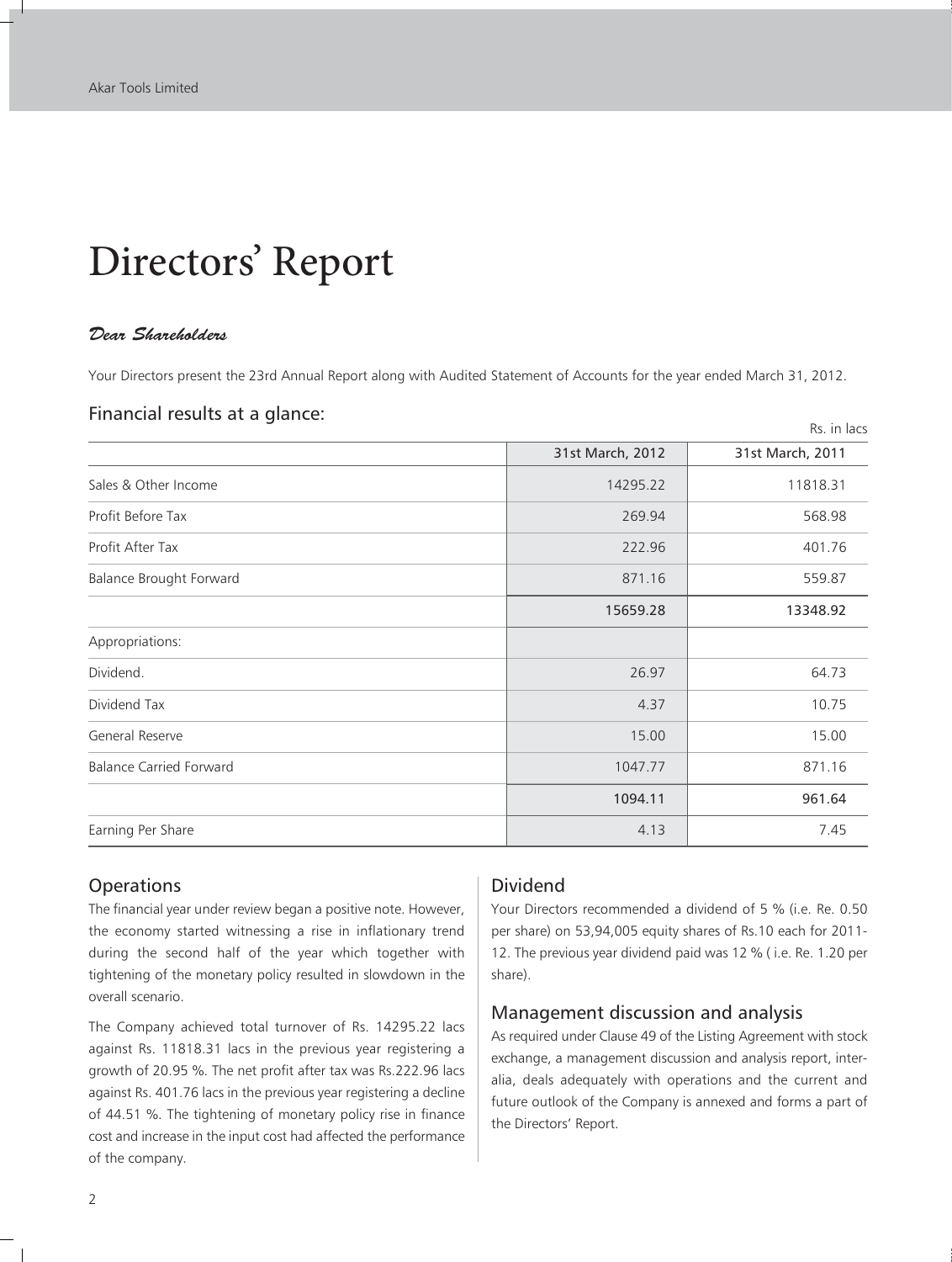#### Auditors

The Auditor of the company M/s A.K.Bagadia & Co., Chartered Accountants, retire at this Annual General Meeting and are eligible for reappointment. The Audit Committee and your Board recommend their reappointment.

#### **Directors**

Shri P. M. Nijampurkar and Shri Atul Desai retire by rotation and offer themselves for re- appointment, which your Directors consider to be in the best interests of the Company and recommend their appointment.

#### Directors' responsibility statement

Pursuant to the requirements of Section 217(2AA) of the Companies Act, 1956 it is hereby confirmed

- 1 That in the preparation of annual accounts, the applicable accounting standard were followed along with proper explanation relating to material departures;
- 2 That we selected such accounting policies and applied them consistently and made judgments and estimates that were reasonable and prudent so as to give a true and fair view of the state of affairs of the Company at the end of the financial year and of the profit or loss of the Company for that period;
- 3 That we took proper and sufficient care to maintain adequate accounting records in accordance with the provisions of the Companies Act, 1956 for safeguarding the assets of the Company and preventing and detecting fraud and other irregularities;
- 4 That we prepared the annual accounts on a 'going concern' basis.

#### Corporate Governance

Your Company reaffirms and remains committed to high standards of Corporate Governance. The Company believes that appropriate disclosures procedures, transparent accounting policies, strong and independent Board practices and highest levels of ethical standards are critical to enhance and retain investor trust and generate sustainable corporate growth. Your Company established systems and procedures to comply with the amended provisions of the Code of Corporate Governance and complied with all the requirements of the Code of Corporate Governance as per Clause 49 of the Listing Agreement with the stock exchange. A Report separately titled "Corporate Governance" along with Auditors' Certificate, regarding compliance of the same are annexed as a part of this Annual Report.

#### Particulars of Employees

The Particular of Employees as required under Section 217(2A) of the Companies Act, 1956 is not given, since no employee of the Company draws remuneration in excess of the limit as prescribed in the above section.

### Energy conservation, technology absorption, and foreign exchange earnings and outgo

The information relating to energy conservation, technology absorption and foreign exchange earnings and outgo as required to be disclosed under the Companies (Disclosure of Particulars in the Report of Board of Directors) Rules, 1988 is given in Annexure forming part of this Report.

#### Acknowledgements

Your Directors wish to place on record the appreciation of the assistance and cooperation received from bankers, customers (domestic as well as overseas), suppliers, shareholders, staff from each level and other business associates for their valuable contribution in the growth of the organization whose continuous support and cooperation has been a source of strength to the company enabling it to achieve it goals.

On behalf of the Board of Directors

| Place: Mumbai           | R.L. Gupta |
|-------------------------|------------|
| Date: 30th August, 2012 | Chairman   |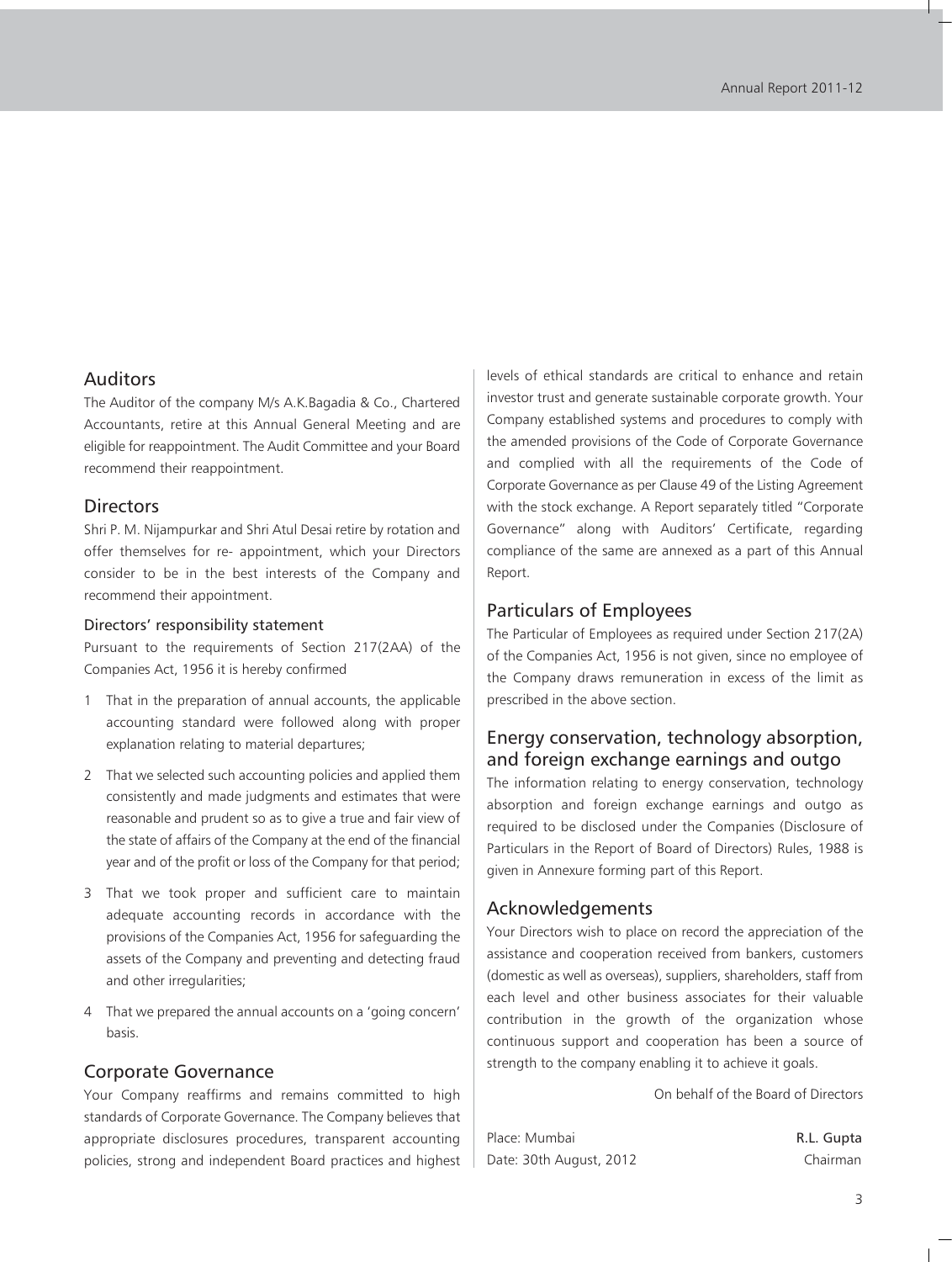f.

## Annexure to the Directors' Report

### TECHNOLOGY ABSORPTION AND FOREIGN EXCHANGE EARNINGS & OUTGO:

#### A. POWER AND FUEL CONSUMPTION :

|                       |                                                          | 2011-12   | 2010-11   |
|-----------------------|----------------------------------------------------------|-----------|-----------|
| 1.                    | <b>ELECTRICITY</b>                                       |           |           |
|                       | (a) Purchased                                            |           |           |
|                       | Units (KWH)                                              | 9315124   | 8981254   |
|                       | Total Amount (Rs.in Lacs)                                | 563.05    | 492.21    |
|                       | Rate/Unit Rs.                                            | 6.04      | 5.48      |
|                       | (b) Own Generation                                       |           |           |
|                       | i)<br>Through diesel generator Unit                      |           |           |
|                       | (Unit per Ltr. Of Diesel oil cost/unit)                  | <b>NA</b> | <b>NA</b> |
|                       | $\overline{ii}$<br>Through steam turbine/generator Units |           |           |
|                       | (Units per Ltr. Of fuel oil/gas cost/unit)               | <b>NA</b> | <b>NA</b> |
| 2.                    | COAL (specify quality and where used)                    | <b>NA</b> | <b>NA</b> |
|                       | Quantity (tonnes)                                        |           |           |
|                       | Total Cost Rs.                                           |           |           |
|                       | Average Rate Per MT                                      |           |           |
| $\mathbf{3}$ .        | <b>FURNACE OIL &amp; LPG</b>                             |           |           |
|                       | Quantity (Kg) / MT                                       | 2444.760  | 2051.990  |
|                       | Total Amount (Rs.in Lacs)                                | 974.45    | 512.40    |
|                       | Average Rate Per MT                                      | 39858     | 24971     |
| $\mathcal{A}_{\cdot}$ | Other/ Internal Generation                               | <b>NA</b> | <b>NA</b> |
|                       | Quantity                                                 |           |           |
|                       | Total cost                                               |           |           |
|                       | Rent/unit                                                |           |           |

#### B. CONSUMPTION PER UNIT OF PRODUCTION:

|   |                              | 2011-12 | 2010-11  |
|---|------------------------------|---------|----------|
|   | Drop Forged Hand Tools (MT)  | 5916.35 | 6090.63  |
|   | Electricity Consumption (KW) | 1334.82 | 1222.48  |
|   | Fuel                         | 168.61  | 160.19   |
| 2 | Leaf Spring (MT)             | 7475.07 | 8395.514 |
|   | Electricity Consumption (KW) | 189.68  | 182.900  |
|   | Fuel                         | 193.61  | 128.204  |

 $^{-}$   $_{\perp}$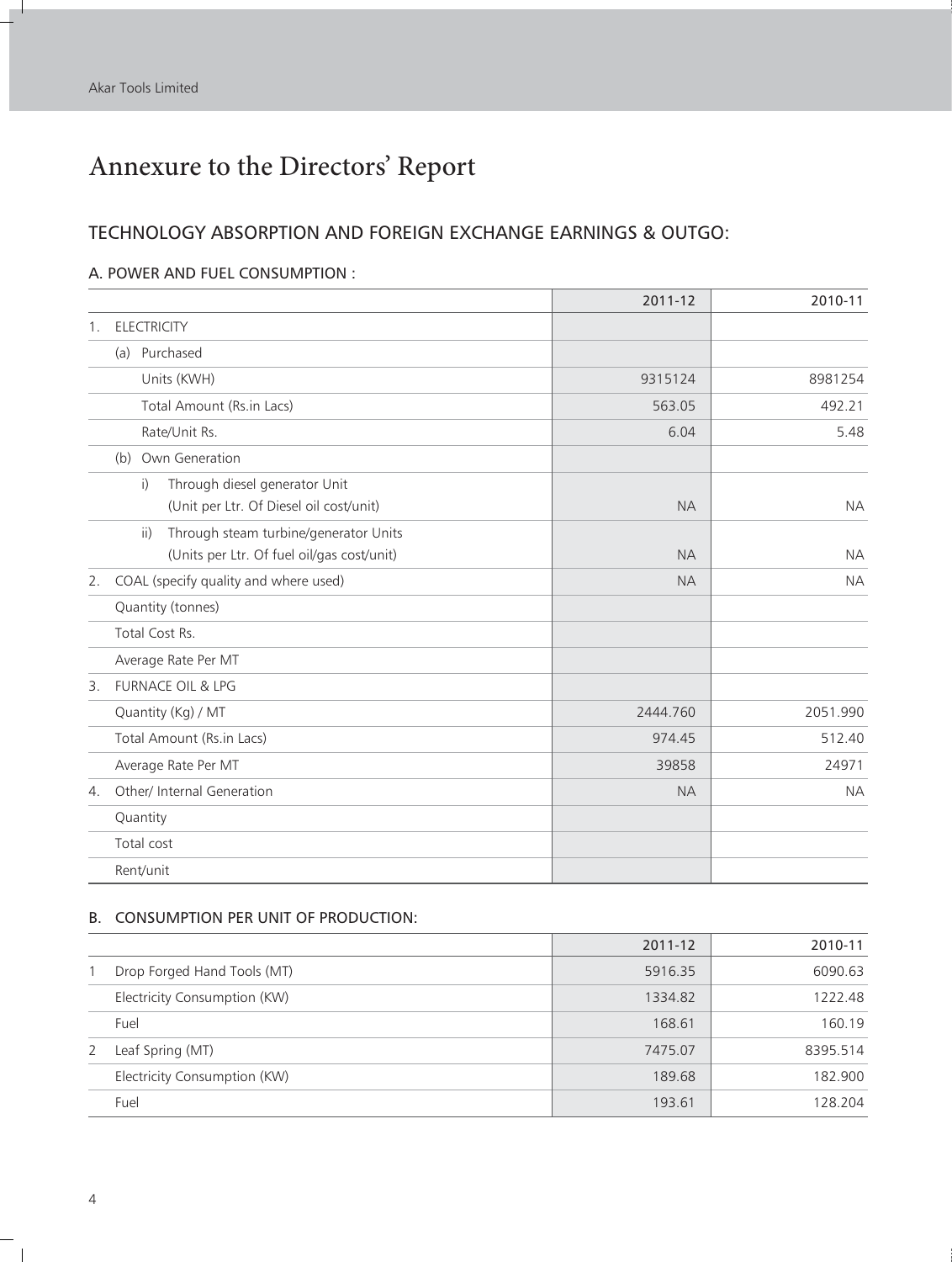|      |                               | 2011-12 | 2010-11 |
|------|-------------------------------|---------|---------|
| (i)  | Earning                       |         |         |
|      | FOB Value of Exports          | 6199.37 | 4108.53 |
| (ii) | Expenditures                  |         |         |
|      | CIF Value of Imports          |         |         |
|      | Raw materials                 | 34.49   | 32.65   |
|      | Spares & Consumables          | 0.86    | 3.90    |
|      | Capital Goods                 | 21.52   | 24.02   |
|      | Expenses in Foreign Currency: |         |         |
|      | Travelling / Fare abroad      | 7.12    | 8.51    |
|      | Commission & Discount         | 1.92    | 6.29    |
|      |                               | 65.91   | 75.37   |

#### C. FOREIGN EXCHANGE EARNING & OUTGO:

#### Technology absorption, research and development

Research and developments and technology absorption

Research and developments of new products, processes and methodologies continue to be important to us. In today's dynamic business environment, innovation through a sustained process of research and development (R & D) is a critical growth driver. R & D will need to focus in the developments and speedy commercialization of globally competitive products, processes and technologies. Your Company pursues R & D strategy premised on best-in-class benchmark research processes to secure sustainable and long term competitiveness for all its business. Its priorities are focused on projects with high research content and high impact. Over the last several years, your Company has assembled a pool of qualified professionals and experts in the manufacturing and R & D Department.

On behalf of the Board of Directors

| Place: Mumbai           | R.L. Gupta |
|-------------------------|------------|
| Date: 30th August, 2012 | Chairman   |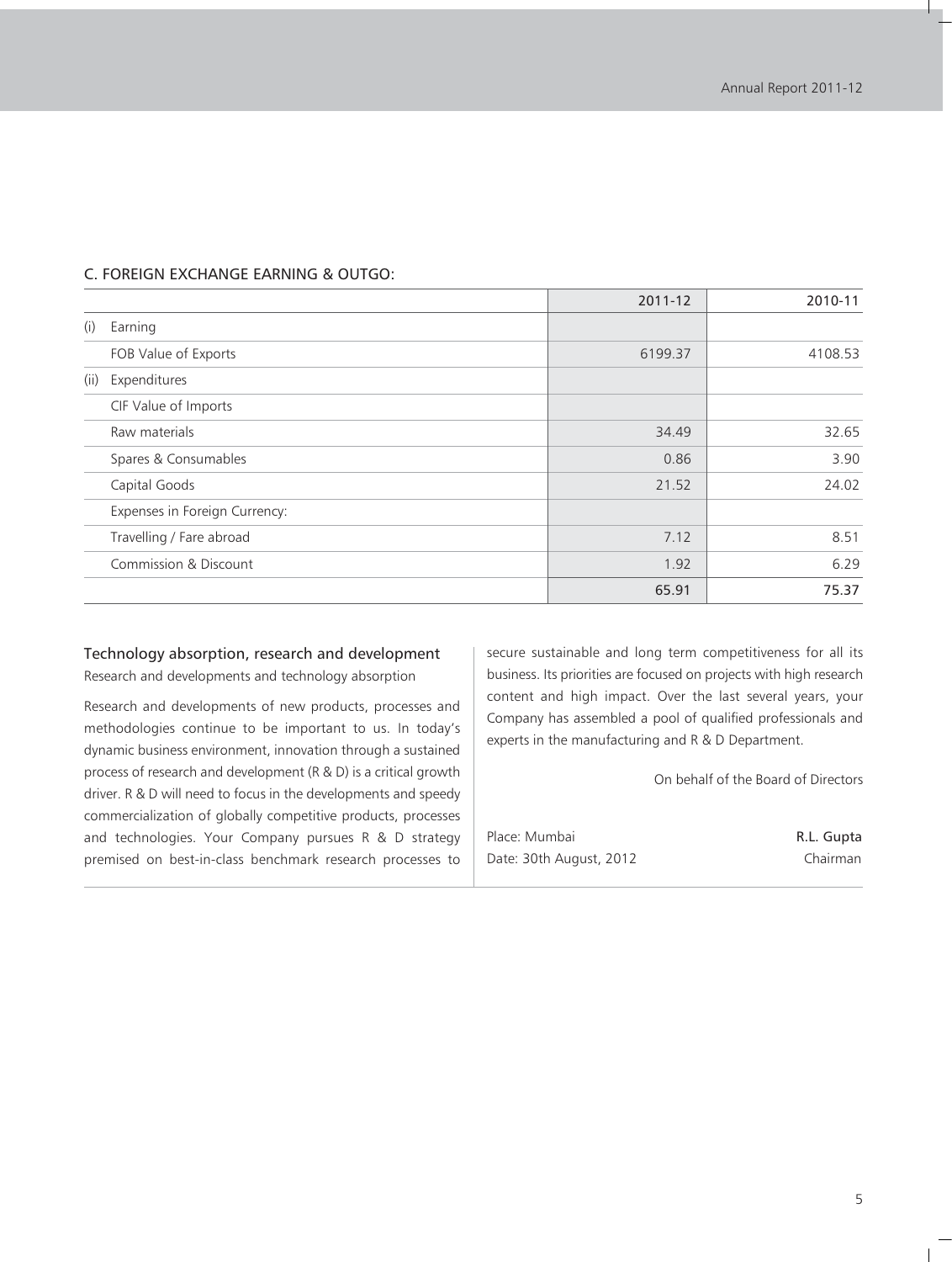# Management discussion and analysis

#### 1. Industry Scenario

Financial year 2011-12 was a challenging year. The developments over the last year in major economic of the world have not been encouraging. The Global economy barely a year after recession witnessed lower economic growth. International Monetary Fund (IMF) estimated the global output to have grown at a modest 3.9 % much lower than 5.3 % growth achieved in the previous year. IMF anticipates the global economy to face another testing year in 2012 and projects global down to marginally slip to 3.5 %. It projects the growth rate of emerging economic to shift to 5.7 % in absence of any positive outlook from advanced economics. India which has notified domestic demand driven growth are also struggling to strike a balance between high inflation and steady GDP growth. Indian economy witnessed high inflationary presence and rising interest rate regime tested growth to some extent. The resultant increased cost of funding and tightened liquidity did stop the GDP growth. The automobile sector posted poor volumes, largely an expected line amid slowdown in economic activity and negative consumer sentiments fuelled by high inflation and increasing cost of ownership. The slowdown in demand is now clearly evident across most product segments, which continues to impact overall growth.

Akar has been though able to increase its turnover by 21 % during the financial year but failed to maintain its profitability mainly due to increase in the input cost and cost of finance.

#### 2. Opportunities and threats

Akar see better opportunities in the previous year to come due to continuous development of new products and entry in

various market segments like OEMs and dealer market. This has proved beneficial during the recession period which is very good sign for the company.

International business faces a risk of intensified competition for low cost players which can limit its pricing power.

Political changes in the regimes of operations may result in demand slow down.

Increase in input prices and/ or volatility in the value of India may have adverse impact on profit margins.

#### 3. Outlook

With the on-going re-structure which looks more positive, the Company plans to shift its focus on standard products besides improving its strong presence in the nonstandard products. To augment and complement its vast manufacturing facility, the company plans for acquiring/developing new technology which will give the company a competitive edge in the automobile industry. With the above measures the Company hopes a brighter future in the coming years.

#### 4. Risk and concerns

The Company has rebuilt systems for risk assessment and mitigation and has a risk policy in place with well-established internal controls and risk management process. Reviews are conducted are ongoing basis as per risk based plan.

With rising inflationary pressures, weak global recovery, higher fiscal policies and possibility of slow growth rate of Indian Economy are the key concerns on the macroeconomic fronts which may have an impact on the company operations.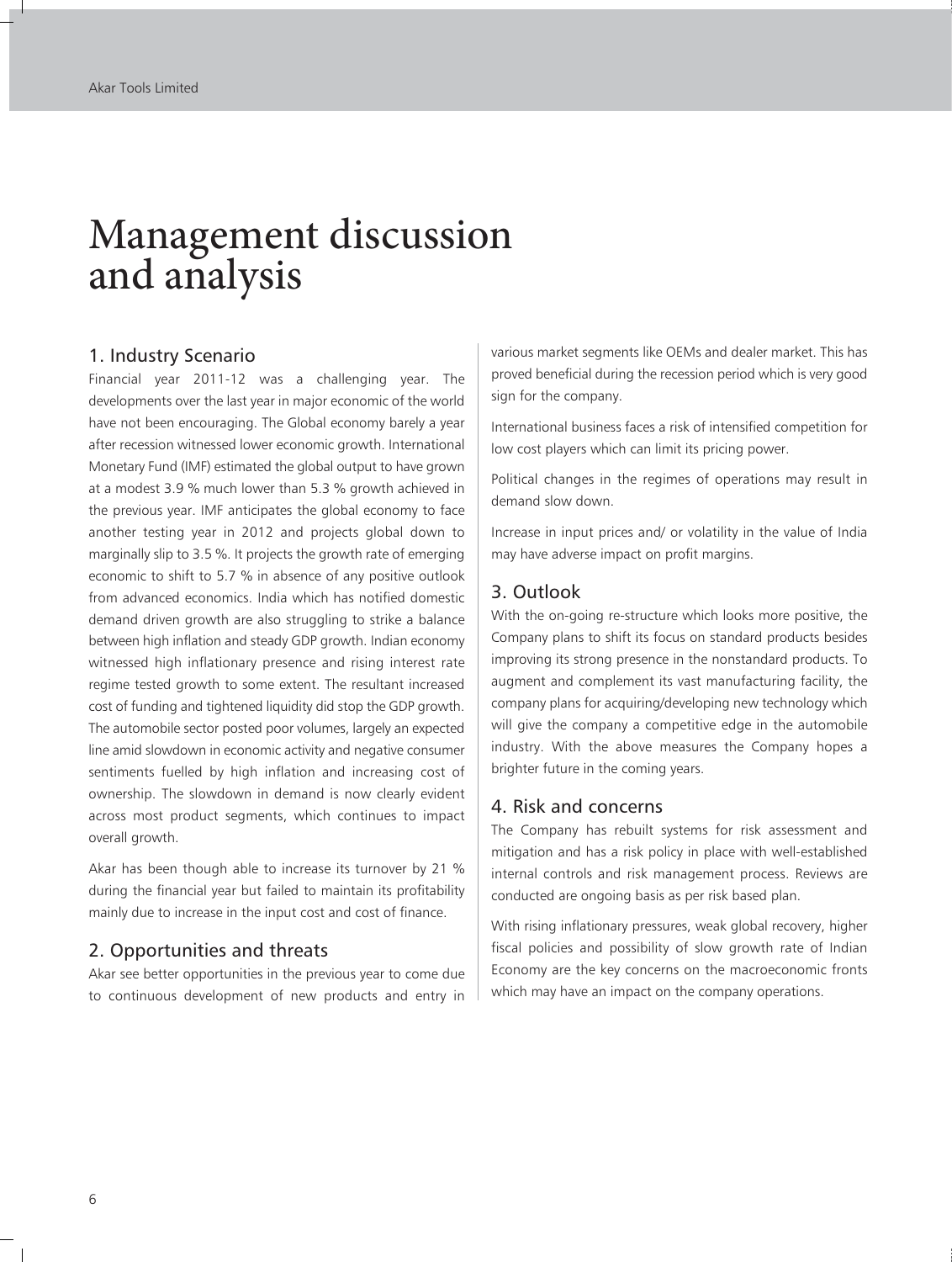# Corporate Governance

### 1. Company's philosophy on code of governance

The Company is committed to achieve high standard of Corporate Governance. The Company philosophy on Corporate Governance envisages the attainment of high levels of transparency accountability and equity in all facts of its operations and in all the interaction with its stakeholders, including shareholders, employees, lenders and the Government. The Company firmly believes that good corporate governance is the foundation of corporate excellence. The Board of Directors of Company continues to lay great emphasis on the broad principles of Corporate Governance.

#### 2. Board of Directors

As required by the Clause 49 of the Listing Agreement regarding Corporate Governance, The Board of Directors consisted of optimum combination of promoter and Independent Directors. The Board has a mix of Executive and Non-Executive Directors. The Board comprises total seven Directors out of which four are Executive Directors and three Non Executive Directors. All the three Non-Executive Directors are Independent Directors.

Details of director seeking appointment/re-appointment

pursuant to clause 49 of the Listing Agreement are as under:

- Name of Director: Shri Pradeep M. Nijampurkar, Age:54 years, Date of Birth: July 13, 1958 , Qualification: M.B.A (HR), Date of Appointment: July 31,2007 , Expertise: 19 years of wide experience in the field of administration and public relations. Directorship in other company- NIL
- II Name of Director: Shri Atul M Desai, Age: 62 years, Date of Birth: January 27, 1950, Qualification: Science Graduate, LLB, Attorney- at- Law., Date of Appointment: March 31, 2006, Expertise:33 years wide experience in the field of Law, Specialisation in Mergers & Acquisition and commercial Arbitratorship. Directorship held as on March 31, 2012: Jindal Southwest Holdings Ltd, TCFC Finance Ltd, Welspun Syntex Ltd, Remi Metals Gujarat Ltd, Branee Trading Company Pvt Ltd., Welspun Global Brands Limited, Blend Financial Services Limited

#### 3. Board meeting and AGM attendance

The Board met 5 times during 2011-12 at the Company's factories/ office at E-5, MIDC Area, Waluj Aurangabad on April 11, 2011, May 14, 2011, August 12, 2011, November 14, 2011, February 14, 2012

Details of attendance of each Director of the Board Meetings and at last Annual General Meeting held on September 26, 2011 are given below

| Name of the Director   | Number of Board meetings<br>attended | Last AGM attended<br>yes/no | Number of Directorship held<br>in other Companies |          |
|------------------------|--------------------------------------|-----------------------------|---------------------------------------------------|----------|
|                        |                                      |                             | Public                                            | Private  |
| Shri R. L.Gupta        | 04                                   | No.                         |                                                   | 6        |
| Shri N. K. Gupta       | 05                                   | Yes                         |                                                   | $\Omega$ |
| Shri Sunil Todi        | 04                                   | Yes                         |                                                   | $\Omega$ |
| Shri R. Machhar        | 03                                   | No.                         |                                                   |          |
| Shri Atul M. Desai     | 03                                   | Yes                         | 6                                                 |          |
| Shri C. K. R. Murugan  | 03                                   | No.                         | 0                                                 |          |
| Shri P. M. Nijmapurkar | 03                                   | <b>No</b>                   | 0                                                 |          |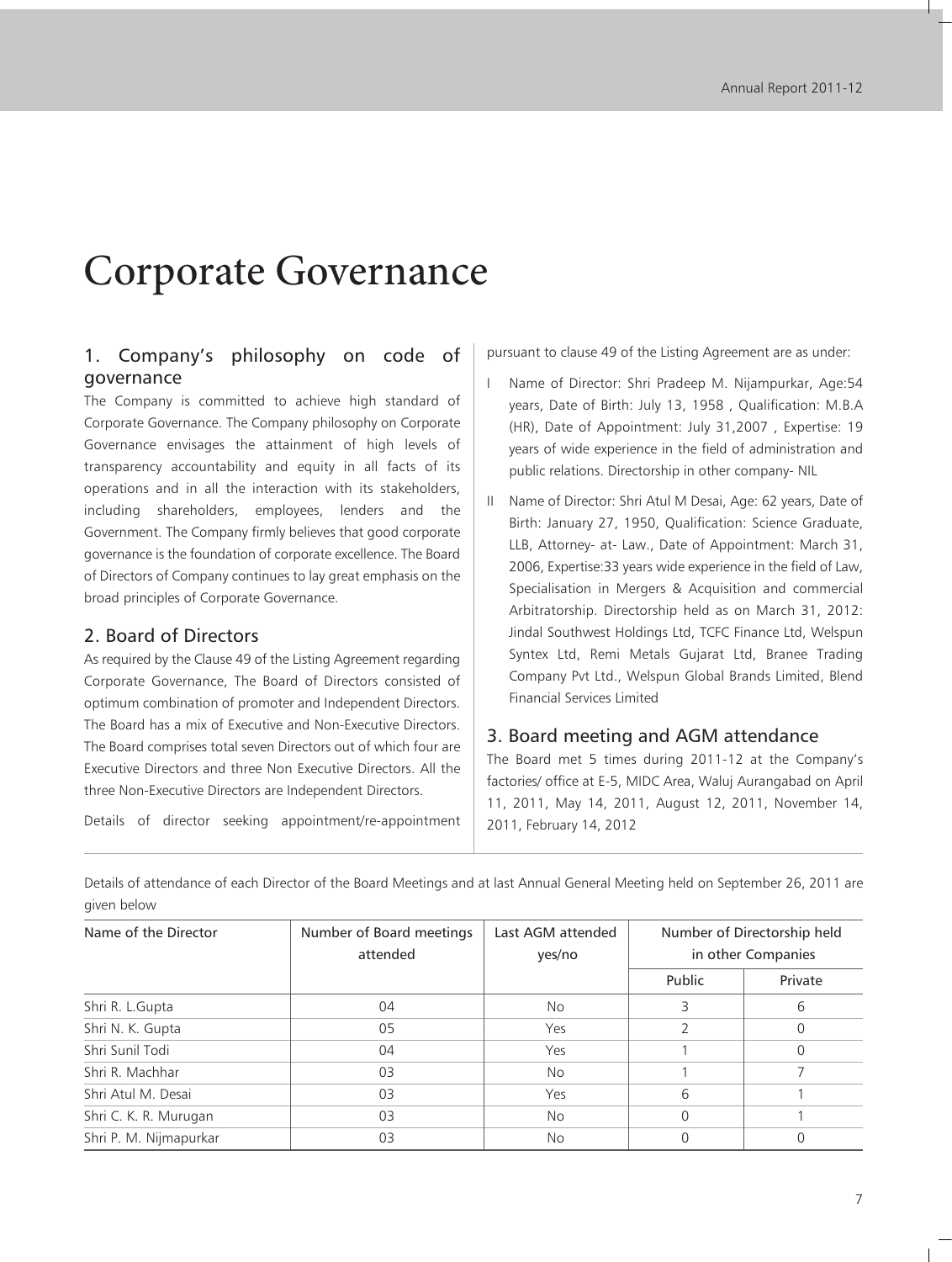#### 4. Audit Committee

The Audit Committee comprises one Executive Director and two Independent Non-Executive Directors. The Audit Committee comprises

- 1. Shri Sunil Todi
- 2. Shri C.K.R. Murugan
- 3 Shri Atul M. Desai

Shri C. K. R. Murugan is the Chairman of the Audit Committee.

#### The terms of reference includes

The terms of reference to the Audit Committee are wide enough to cover all matters specified under the Listing Agreement and the Companies Act, 1956. Some of the lists are as under

a) Review financial reporting process and to ensure that the financial statement is correct and sufficient

b) Review, with the management, the quarterly and annual financial statement before submission to the Board

c) Review, with the management, external and internal auditors the adequacy of internal control system

Name of the member  $\vert$  Number of  $\vert$  Number of meetings held  $\vert$  meetings attended Shri C. K. R. Murugan | 04 02 Shri Atul M. Desai | 04 02 Shri Sunil Todi 04 04 04

d) Review the Company's financial and risk management policies

#### Code of Conduct

In pursuance of the Securities and Exchange Board of India (Prohibition of Insider Trading) Regulations, 1992 as amended, the Board approved the 'Akar Code of Conduct' for preventing Insider Trading and authorised the Audit Committee to implement and monitor various requirements as set out in the Code. The Code is based on the principle that Directors, officers and employees of Akar Tools Limited owe a fiduciary duty to, among others, the Company's shareholders Company to place the interest of the shareholders above their own and conduct their personal securities transactions in a manner that does not create any conflict of interest situation.

Pursuant to Clause 49 of the Listing Agreement, it is hereby confirmed that the 'Code of Conduct' as approved by the Board was complied with during 2011-12 by all Board members and the designated members of the Company's senior management.

'Designated members of senior management' mean personnel of the Company who are members of its core management team excluding the Board of Directors. Normally, this would comprise all members of management one level below the Executive Directors, including all functional heads.

#### 5. Remuneration Committee

The Remuneration Committee comprises Two Independent and Executive Director, Three Independent Non-Executive Directors. One Executive Director is on the Committee. The committee comprises

- 1. Shri N. K. Gupta
- 2. Shri Sunil Todi
- 3. Shri C.K.R. Murugan
- 4. Shri P.M. Nijampurkar
- 5. Shri Atul M. Desai
- 6. Shri Ravi Machhar

Shri N. K. Gupta is the Chairman of the Remuneration Committee. The terms of reference specified by Board of Directors to the Remuneration Committee are as under

a) Recommending remuneration payable to Managing Director, other Directors as and when necessity arises

b) Reviewing sitting fee payable to Directors for attending Board meetings and Committee meetings.

Details of remuneration paid to Shri Sunil Todi was Rs. 27.83 lacs and to Shri P.M. Nijampurkar was Rs.13.18 lacs.

## 6. Shareholders / Investors Grievance Committee

The Shareholder Committee set up to specifically look into shareholders/investors complaints, if any, or transfer of shares, non-receipt of Annual Report and non-receipt of declared dividend, among others, and also the action taken by the Company on all those related matters. The Committee comprises

- 1. Shr R. L. Gupta
- 2. Shri N. K. Gupta
- 3. Shri Sunil Todi
- 4. Ms Reshma Talbani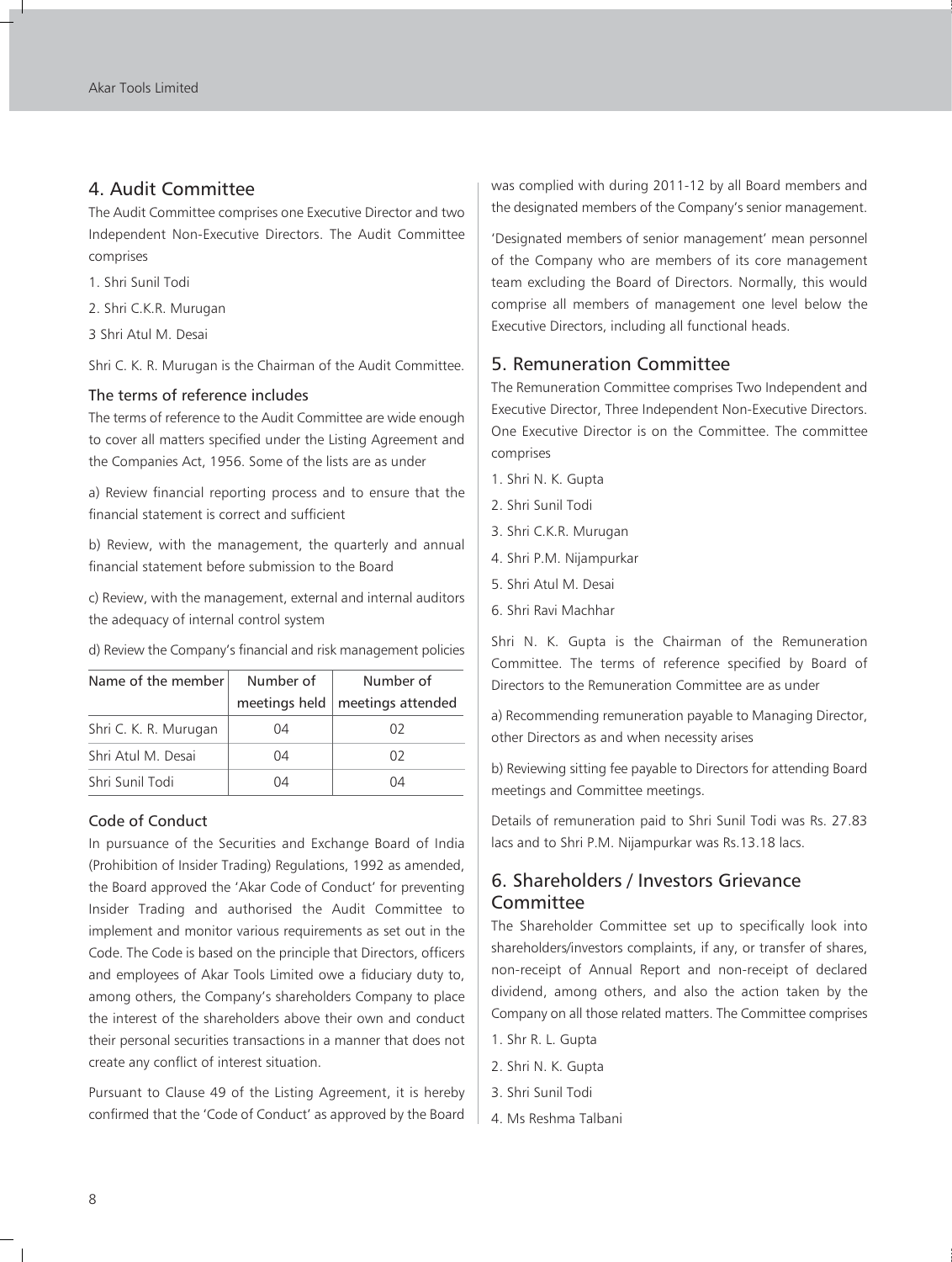Ms Reshma Talbani Company Secretary is the Compliance Officer of the Committee. The Company received one complaint from the shareholder during 2011-12. All complaints were resolved to

the satisfaction of shareholders. No share transfer was pending as on March 31, 2012.

## 7. General body meeting

Detail of Annual General Meetings, location and time, where last three Annual General Meetings were held:

| <b>AGM</b> | Date                  | Time       | Venue                                                                                                 | Special resolutions passed |
|------------|-----------------------|------------|-------------------------------------------------------------------------------------------------------|----------------------------|
|            |                       |            |                                                                                                       | (if any)                   |
| 22nd       | September 26,<br>2011 | 10.30. am  | Y.B. Chavan Centre, General Jagannath Bhosle Marq,<br>Opp. Mantralaya, Nariman Point, Mumbai - 400021 | Nil                        |
| 21st       | September 24,<br>2010 | 10.30. am  | Y.B. Chavan Centre, General Jagannath Bhosle Marq,<br>Opp. Mantralaya, Nariman Point, Mumbai- 400021  | Nil                        |
| 20th       | September 30,<br>2009 | $10.30$ am | Y.B. Chavan Centre, General Jagannath Bhosle Marg,<br>Opp. Mantralaya, Nariman Point, Mumbai - 400021 | Nil                        |

### 8. Disclosures

#### Related party transactions

There were no material transactions with related parties during the year 2011-12 which is pre-judicial to the interest of the Company.

Details of related party transactions are given in schedule 18 as required by the Accounting Standard on related party disclosures (AS-18) prescribed by the ICAI.

#### Statutory compliance, penalties and strictures

There is full compliance of the all the statutory provisions with the concerned authorities e.g. Bombay Stock Exchange and Registrar of Companies, among others. There were no penalties and strictures at all.

### 9. Means of communication

The quarterly/half-yearly/annual financial results and material events of the Company are announced within the stipulated period and are published in English and Hindi newspapers.

#### Shareholders' information

#### Shareholders/Investors services

The Company's Shares & Secretarial department is situated at

its Corporate & Administrative Office E- 5, MIDC Area, Waluj, Aurangabad and provides assistance and guidance to shareholders under overall supervision and control of Shri Sunil Todi, Managing Director and Ms Reshma Talbani, Company Secretary.

#### Registrar & Share Transfer Agents

Shareholders are advised to send all the queries regarding change of their mailing address, share transfer status etc. to the Registrar & Share Transfer Agents appointed by the Company at the following address:

BIG SHARE SERVICES PVT. LTD.

E-2, Ansa Indl. Estate, Sakivihar Road, Saki Naka,

Andheri (E), Mumbai - 400072

Ph. No. 022-28473474/28473747/ 28470652 Email Id: corporate@akartoolsltd.com

## 23rd Annual General Meeting

- Date : 29th September, 2012
- Time : 10.00 Am
- Venue : Y.B. Chavan Centre, General Jagannath Bhosle Marg, Opp. Mantralaya, Nariman Point, Mumbai - 400021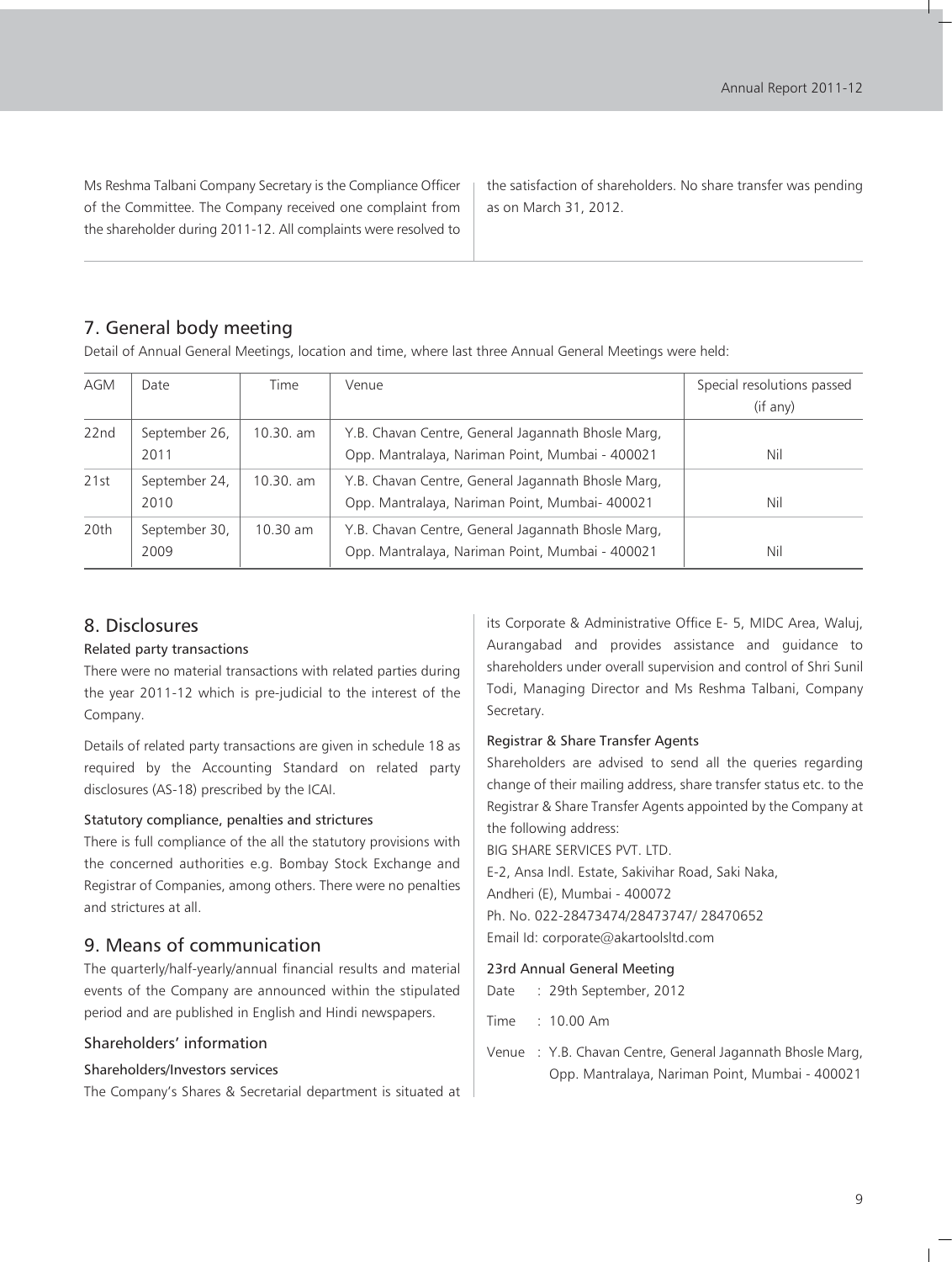r i

| Date of book closure                                     | Dematerialisation                                                                                   |  |
|----------------------------------------------------------|-----------------------------------------------------------------------------------------------------|--|
| September 25, 2012 to September 29, 2012 (both days      | Shares of the Company are dematerialised for trading. The                                           |  |
| inclusive)                                               | physical shares of the Company can be dematerialised and held                                       |  |
| Proposed dividend<br>5% i.e. @ Rs. 0.5 PER EQUITY SHARES | in electronic mode with any of the depositories participant of<br>the depositories as listed below: |  |
| Listing of securities                                    | 1 National Securities Depositories Ltd                                                              |  |
| Bombay Stock Exchange, Mumbai                            | 2 Central Depositories Services (India) Ltd                                                         |  |
| Stock code<br>BSE code: 530621, Symbol: AKARTOOL EQ      | The ISIN number of the Share is IN E864E01013                                                       |  |

#### Stock market data

Akar Tools Limited's Share at Bombay Stock Exchange Ltd

| Month             | Share price with BS |       | <b>BSE SENSEX</b> |          |
|-------------------|---------------------|-------|-------------------|----------|
|                   | High                | Low   | High              | Low      |
| April 2011        | 92.00               | 71.80 | 19811.14          | 18976.19 |
| May 2011          | 82.00               | 67.00 | 19253.87          | 17786.13 |
| June 2011         | 77.15               | 66.30 | 18873.39          | 17314.38 |
| <b>July 2011</b>  | 70.20               | 56.60 | 19131.70          | 18131.86 |
| August 2011       | 59.55               | 40.65 | 18440.07          | 15765.53 |
| September 2011    | 56.90               | 38.90 | 17211.80          | 15801.01 |
| October 2011      | 51.00               | 34.65 | 17908.13          | 15745.43 |
| November 2011     | 47.70               | 26.15 | 17702.26          | 15478.69 |
| December 2011     | 38.95               | 26.25 | 17003.71          | 15135.86 |
| January 2012      | 41.00               | 28.45 | 17258.97          | 15358.02 |
| February 2012     | 43.70               | 36.50 | 18523.78          | 17061.55 |
| <b>March 2012</b> | 43.65               | 27.25 | 18040.69          | 16920.61 |

 $\overline{\phantom{a}}_1$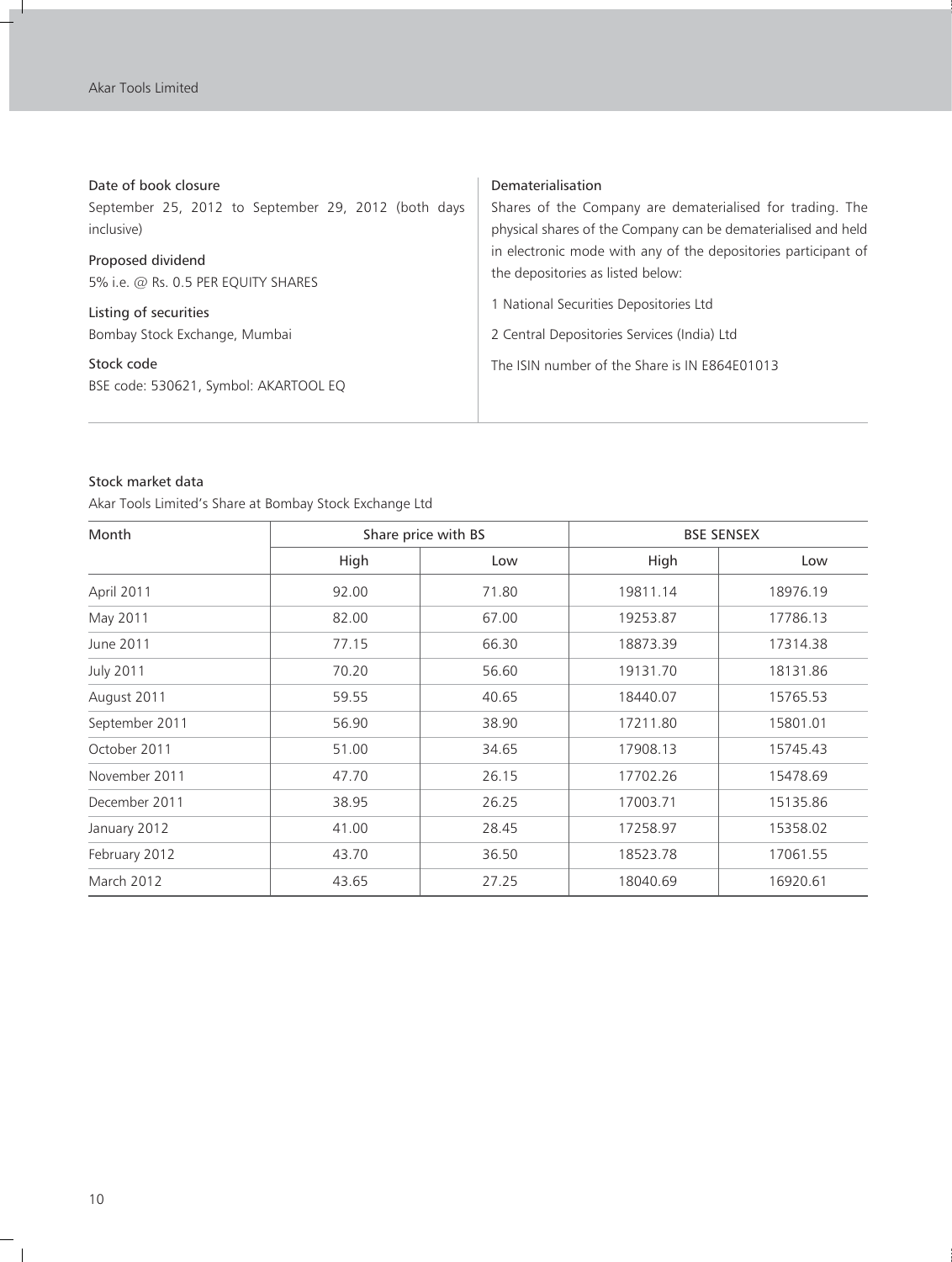H.

| Shareholding range | Number of<br>shareholders | % of holders to<br>total number of<br>shareholders | Shares in Rs. | % to total |
|--------------------|---------------------------|----------------------------------------------------|---------------|------------|
| Up to 5000         | 1774                      | 85.57                                              | 2419510       | 4.49       |
| 5001 to 10000      | 108                       | 5.20                                               | 892820        | 1.65       |
| 10001 to 20000     | 60                        | 2.89                                               | 925260        | 1.71       |
| 20001 to 30000     | 33                        | 1.59                                               | 856270        | 1.59       |
| 30001 to 40000     | 14                        | 0.67                                               | 484500        | 0.90       |
| 40001 to 50000     | 14                        | 0.67                                               | 651580        | 1.21       |
| 50001 to 100000    | 25                        | 1.20                                               | 1744370       | 3.23       |
| 100001 and above   | 45                        | 2.17                                               | 45965740      | 85.22      |
| Total              | 2073                      |                                                    | 53940050      | 100.00     |

### Distribution of shareholding as on March 31, 2012

## Shareholding pattern as on March 31, 2012

| Category                 | Number of shares held | % of shareholding |
|--------------------------|-----------------------|-------------------|
| Indian promoters         | 3011015               | 55.81             |
| Mutual funds             | 900                   | 0.02              |
| Private corporate bodies | 1258475               | 23.32             |
| Indian public            | 1074577               | 19.92             |
| NRIs/OCBs                | 24472                 | 0.45              |
| Clearing members         | 24566                 | 0.48              |
| Total                    | 5394005               | 100.00            |

## Dividend history for last five years

| 2010-11 | 2009-10 | 2008-09 | 2007-08 | 2006-07 |
|---------|---------|---------|---------|---------|
| 12%     | 2%      | 0%      | 5%      | ' 5%    |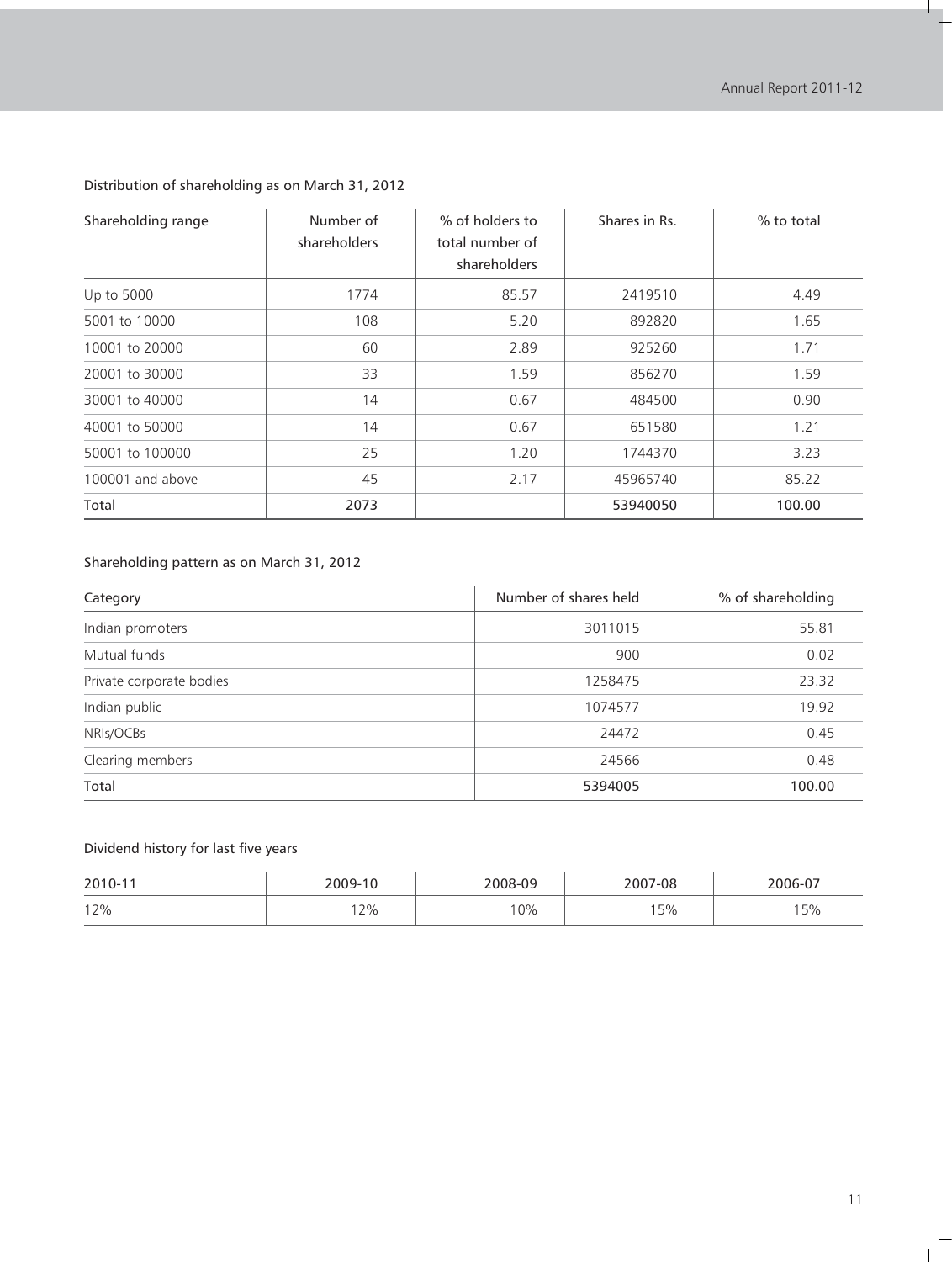A K Bagadia & Co. 37, Sopariwala House, Chartered Accountants 293, Princess Street,

Marine Lines, Mumbai

## Auditors' Certificate on Corporate Governance

To, THE MEMBERS OF AKAR TOOLS LIMITED

We have examined the compliance of Corporate Governance by Akar Tools Limited, for the year ended 31st March, 2012 as stipulated in Clause 49 of the Listing Agreement of the said company with the Stock Exchange.

The compliance of conditions of corporate governance is the responsibility of the management. Our examination was limited to procedures and implementation thereof, adopted by the Company for ensuring the compliance of the corporate financial statements of the Company.

In our opinion and to the best of our information and according to explanations given to us, we certify that the Company has complied with the conditions of Corporate Governance as stipulated in the above mentioned Listing Agreement.

We state that no investor grievance is pending for a period exceeding one month against the Company as per the records maintained by the Shareholders Committee.

We further certify that such compliance is neither an assurance as to the future viability of the Company nor the efficiency or effectiveness with which the management has conducted the affairs of the Company.

> For A K Bagadia & Co. Chartered Accountants FRN 100846W

Place : Mumbai Proprietor Dated : 30th August, 2012 Membership No. 30520

A K Bagadia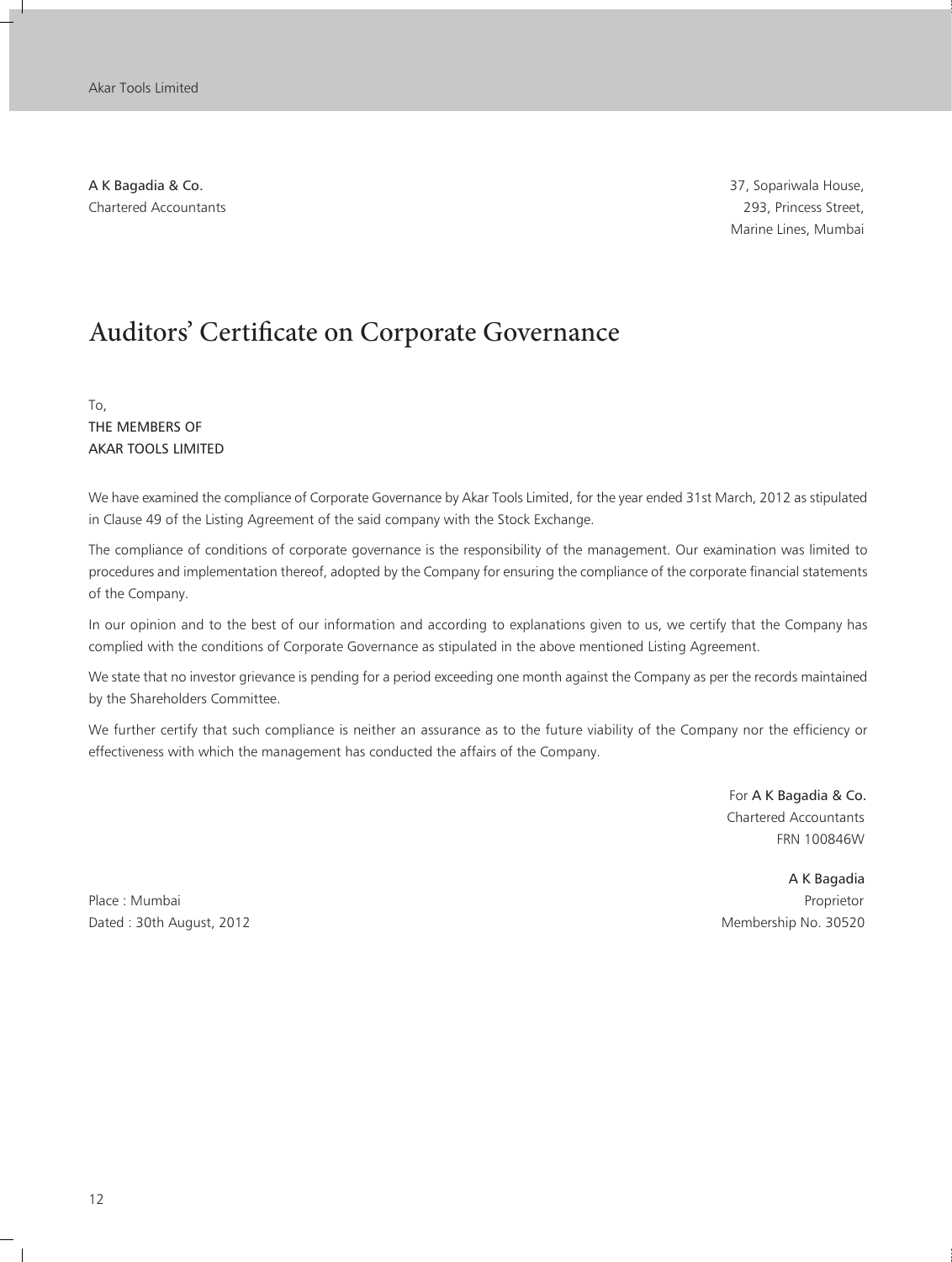## Auditors' Report

To The Members of Akar Tools Limited

We have audited the attached Balance Sheet of AKAR TOOLS LIMITED as at 31st March, 2012 and also the statement of Profit & Loss Account and the Cash Flow Statement for the year ended on that date annexed thereto. These Financial statements are the responsibility of the Companies management. Our responsibility is to express an opinion on the financial statements based on our audit.

We have conducted our audit in accordance with the auditing standards generally accepted in India. These standards require that we plan and perform the audit to obtain reasonable assurance about whether the financial statements are free of material misstatement. An audit includes, examining on a test basis, evidence supporting the amounts and disclosures in the financial statements. An audit also includes assessing the accounting principles used and significant estimates made by managements, as well as evaluating, the overall financial statement presentation. We believe that our audit provides a reasonable basis for our opinion.

In accordance with the provisions of Section 227 of the Companies Act, 1956, we report that;

- (1) As required by the Companies (Auditor's Report) Order, 2003, issued by the Central Government of India under Subsection (4A) of section 227 of the Companies Act,1956,and on the basis of such checks of the books and records of the company as we considered appropriate and according to the information and explanations given to us, we enclosed in the Annexure a statement on the matter specified in paragraphs 4 and 5 and said Order.
- (2) Further to our comments in the Annexure referred to above, we report that;
	- a) We have obtained all the information and explanations which to the best of our knowledge and belief were necessary for the purpose of our audit.
	- b) In our opinion proper books of accounts as required by law have been kept by the company so far as it appears from our examination of those books .
- c) The Balance Sheet, Profit and Loss Account and Cash Flow Statement dealt with by this report are in agreement with books of account.
- d) In our opinion, the Balance Sheet, Profit and Loss Account and Cash Flow Statement comply with the accounting standards referred to in sub-section 3(c) of section 211 of the Companies Act,1956.
- e) On the basis of the written representation received from directors as on 31st March 2012 and taken on record by the Board of Directors, we report that the none of the directors is disqualified as on 31st march 2012, from being appointed as a director in terms of clause (g) of sub section (1) to Section 274 of the Companies Act 1956,and
- f) In our opinion and to the best of our information and according to the explanation given to us, the said accounts, read together with the significant accounting policies in schedule '1 & 2' and notes appearing there on, give the information required by the Companies Act, 1956 in the manner so required and give true and fair view in conformity with the principles generally accepted in India.
	- i) in the case of the balance sheet of the state of affairs of the Company as at 31st March, 2012.
	- ii) in the case of the Profit & Loss Account of the profit of the year ended on that date.
	- iii) in the case of the Cash Flow Statement of the cash flow of the year ended on that date.

For A K Bagadia & Co. Chartered Accountants FRN 100846W

Place : Mumbai Proprietor Dated : 30th August, 2012 Membership No. 30520

A K Bagadia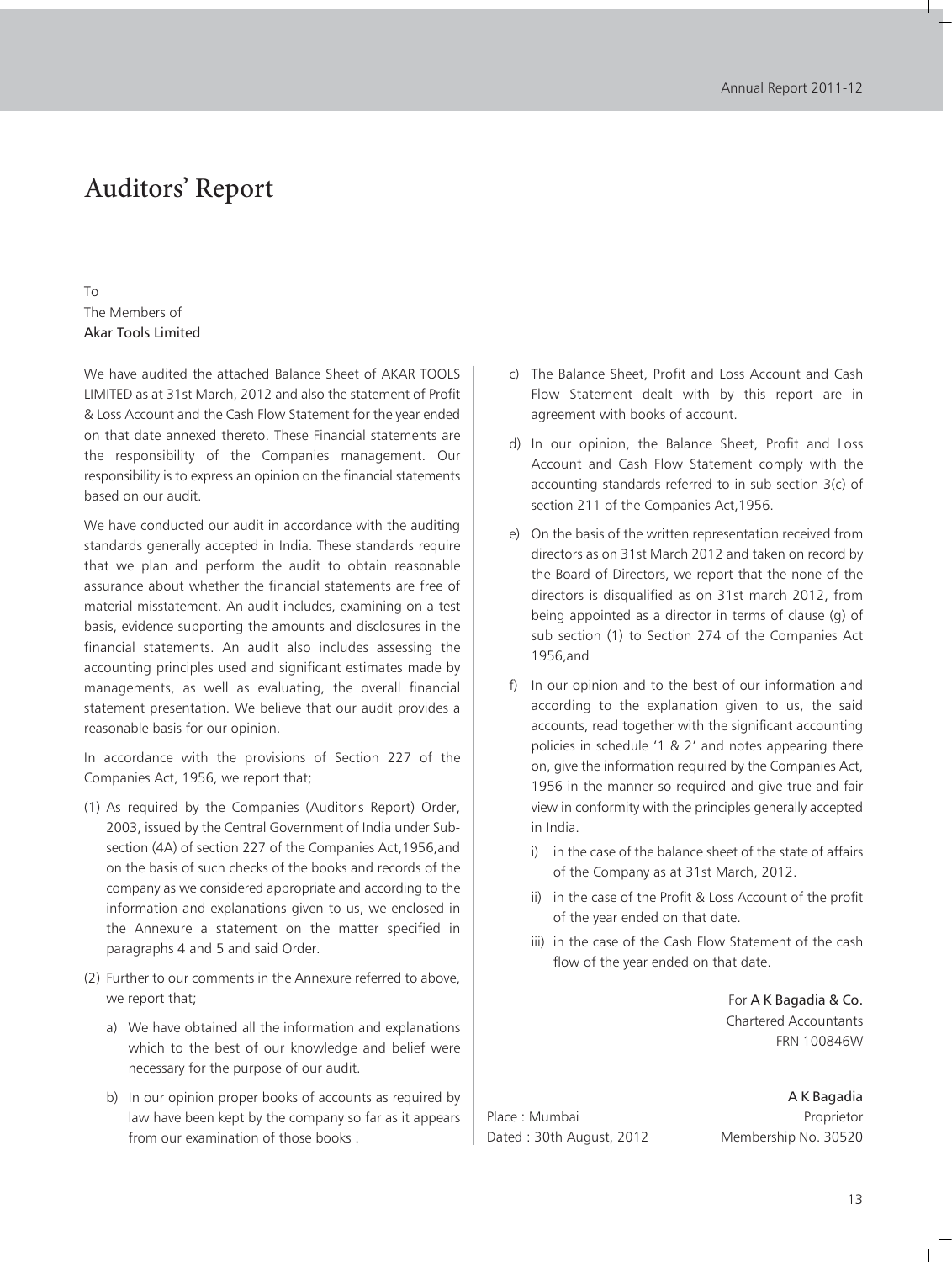## Annexure to the Auditors' Report

(Referred to in paragraph 1 of our report of even date)

- i. (a) The company has maintaining proper records showing full particulars, including quantitative details and situation of fixed assets.
	- (b) All the assets have not been physically verified by the management during the year but there is a regular program of verification which, in our opinion, is reasonable having regard to the size of the company and the nature of its assets. No material discrepancies were noticed on such verification.
	- (c) During the year, the company has not disposed of any substantial part of its fixed assets.
- ii. (a) The inventory has been physically verified during the year by the management. In our opinion, the frequency of verification is reasonable.
	- (b) The procedures of physical verification of inventory followed by the management are reasonable and adequate in relation to the size of the company and the nature of its business.
	- (c) The company is maintaining proper records of inventory, no material discrepancies were noticed on verification between the physical stocks and the book records.
- iii. (a) The company has not granted any loans, secured or unsecured to companies, firms or other parties covered in the register maintained under section 301 of the Companies Act, 1956.
	- (b) In our opinion, the rate of interest wherever applicable, and other terms and conditions of such loans are not, prima facie, prejudicial to the interest of the company.
	- (c) The parties have repaid the principal amounts as stipulated and have also been regular in the payment of interest to the company, wherever payable.
	- (d) There is no overdue amount in excess of Rs. 1 lakh in respect of loans granted to companies, firms or other parties listed in the register maintained under section 301 of the Companies Act, 1956.
	- (e) The company has taken an unsecured loan from one party covered in the register maintained under section

301 of the Companies Act, 1956. The maximum amount involved during the year was Rs. 55.47Lacs and the year-end balance of such loan was Nil.

- (f) In our opinion, the rate of interest and other terms and conditions on which loans have been taken from companies, firms or other parties listed in the register maintained under section 301 of the Companies Act, 1956 are not, prima facie, prejudicial to the interest of the company.
- (g) The company is regular in repaying the principal amounts as stipulated and has been regular in the payment of interest.
- iv. In our opinion and according to the information and explanations given to us, there exists an adequate internal control system commensurate with the size of the company and the nature of its business, with regard to purchase of inventory and fixed assets and with regard to the sale of goods and services. During the course of our audit, we have not observed any continuing failure to correct major weaknesses in internal control system of the company.
- v. (a) According to the information and explanations given to us, we are of the opinion that the particulars of all contracts or arrangements that need to be entered into the register maintained under section 301 of the Companies Act, 1956 have been so entered.
	- (b) In our opinion and according to the information and explanations given to us, the transactions made in pursuance of contracts or arrangements entered in the register maintained under section 301 of the Companies Act, 1956 and exceeding the value of rupees five lakhs in respect of any party during the year have been made at prices which are reasonable having regard to prevailing market prices at the relevant time.
- vi. In our opinion and according to the information and explanations given to us, the company has not accepted any deposits from public within the meaning of sections 58A and 58AA and other relevant provisions of the Companies Act, 1956 and the Companies (Acceptance of Deposits) Rules, 1975.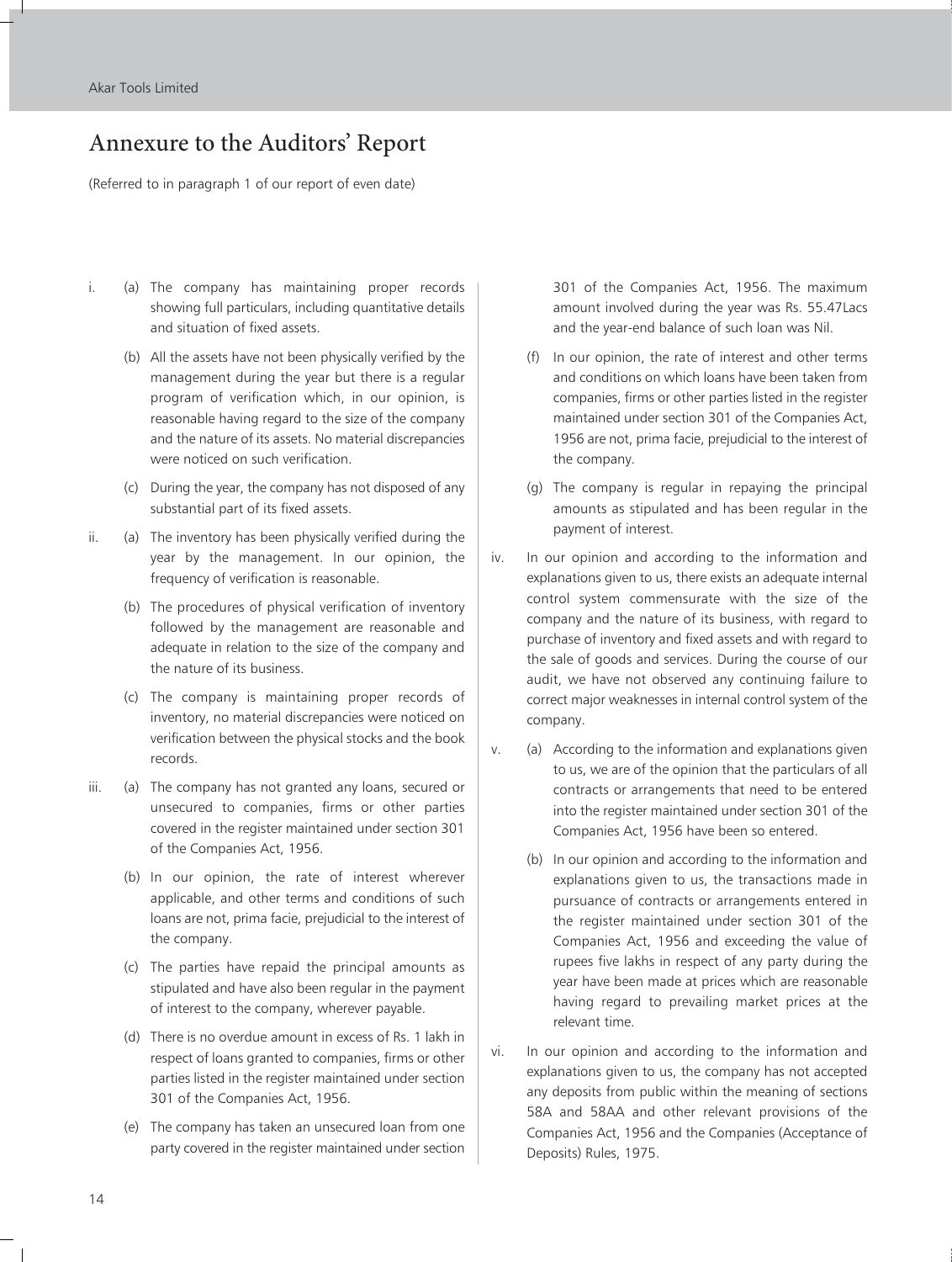- vii. In our opinion, the company has an internal audit system commensurate with the size and nature of its business.
- viii. We have broadly reviewed the books of account relating to materials, labour and other items of cost maintained by the company pursuant to the Rules made by the Central Government for the maintenance of cost records under section 209(1)(d) of the Companies Act, 1956 and we are of the opinion that prima facie the prescribed accounts and records have been made and maintained.
- ix. (a) The company is regular in depositing with appropriate authorities undisputed statutory dues including provident fund, investor education fund, employees' state insurance, income tax, sales tax, wealth tax, service tax, custom duty, excise duty and other material statutory dues applicable to it, except Rs. 10.75Lacs which is outstanding on account of Dividend Distribution Tax.

Further, since the Central Government has till date not prescribed the amount of cess payable under section 441A of the Companies Act, 1956, we are not in a position to comment upon the regularity or otherwise of the company in depositing the same.

- (b) According to the information and explanations given to us, in cases of disputed demands in respect of income tax, sales tax, wealth tax, service tax, customs duty and excise duty and cess, the amounts involved and the forum where disputes are pending are mentioned in notes of accounts.
- x. In our opinion, the company has no accumulated losses. Further, the company has not incurred cash losses during the financial year covered by our audit and the immediately preceding financial year.
- xi. In our opinion and according to the information and explanations given to us, the company has not defaulted in repayment of dues to a financial institution, bank or debentures holders.
- xii. The Company has not granted any loans and advances on the basis of security by way of pledge of shares, debentures and other securities.
- xiii. In our opinion, the company is not a chit fund or a nidhi

mutual benefit fund/society. Therefore, the provisions of clause 4(xiii) of the Companies (Auditor's Report) Order, 2003 are not applicable to the company.

- xiv. In our opinion, the company is not dealing in or trading in shares securities, debentures and other investments. Accordingly, the provisions of clause 4(xiv) of the Companies (Auditor's Report) Order, 2003 are not applicable to the company.
- xv. In our opinion, the terms and conditions on which the company has given guarantees for loans taken by others from banks or financial institutions are not prejudicial to the interest of the company.
- xvi. In our opinion, the term loans have been applied for the purpose for which they were obtained.
- xvii. According to the information and explanations given to us and on an overall examination of the balance sheet of the company, we report that the no funds raised on shortterm basis have been used for long-term investment.
- xviii. According to the information and explanations given to us, the company has not made any preferential allotment of shares to parties and companies covered in the register maintained under section 301 of the Act.
- xix. According to the information and explanations given to us, the company had not issued any debentures during the period covered by our audit report,.
- xx. The Company had not raised any money by way of public issue, during the year.
- xxi. According to the information and explanations given to us, no fraud on or by the company has been noticed or reported during the course of our audit.

For A K Bagadia & Co. Chartered Accountants FRN 100846W

Place : Mumbai Proprietor Dated : 30th August, 2012 Membership No. 30520

A K Bagadia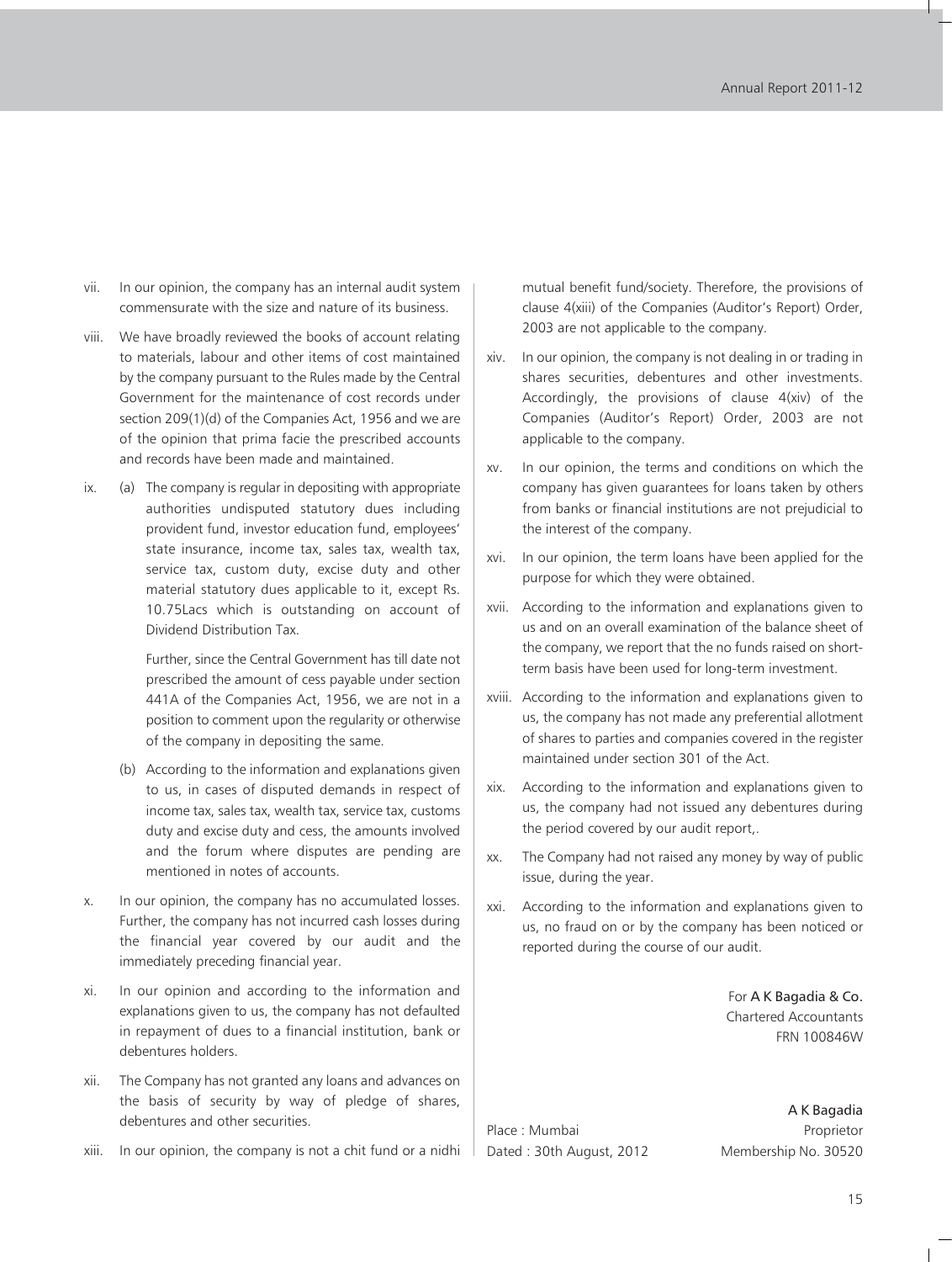n.

|   | Balance Sheet As at 31st March, 2012                            |       |         |                | (Amount in Rs.) |
|---|-----------------------------------------------------------------|-------|---------|----------------|-----------------|
|   | Particulars                                                     | Note  |         | As at          | As at           |
|   |                                                                 | No.   |         | 31 March, 2012 | 31 March, 2011  |
| A | <b>EQUITY AND LIABILITIES</b>                                   |       |         |                |                 |
|   | Shareholders' funds<br>1                                        |       |         |                |                 |
|   | (a) Share capital                                               | 3     |         | 53,940,050     | 53,940,050      |
|   | (b) Reserves and surplus                                        | 4     |         | 185, 160, 567  | 165,999,067     |
|   |                                                                 |       |         | 239,100,617    | 219,939,117     |
|   | Non-current liabilities<br>2                                    |       |         |                |                 |
|   | (a) Long-term borrowings                                        | 5     |         | 87,979,174     | 124,417,318     |
|   | (b) Deferred tax liabilities (net)                              | 6     |         | 45,780,837     | 46,485,362      |
|   |                                                                 |       |         | 133,760,011    | 170,902,680     |
|   | <b>Current liabilities</b><br>3                                 |       |         |                |                 |
|   | (a) Short-term borrowings                                       | 7     |         | 375,567,381    | 284,269,699     |
|   | (b) Trade payables                                              | 8     |         | 343, 184, 687  | 272,385,224     |
|   | (c) Other current liabilities                                   | 9     |         | 9,181,645      | 4,608,214       |
|   | (d) Short-term provisions                                       | 10    |         | 9,537,246      | 22,445,463      |
|   |                                                                 |       |         | 737,470,959    | 583,708,600     |
|   | Total                                                           |       |         | 1,110,331,587  | 974,550,397     |
| B | <b>ASSETS</b>                                                   |       |         |                |                 |
|   | Non-current assets<br>1                                         |       |         |                |                 |
|   | (a) Fixed assets                                                |       |         |                |                 |
|   | (i) Tangible assets                                             | 11    |         | 361,374,095    | 354,975,659     |
|   | (ii) Intangible assets                                          | 12    |         |                |                 |
|   | (iii) Capital work-in-progress                                  |       |         | 91,893         |                 |
|   |                                                                 |       | (a)     | 361,465,988    | 354,975,659     |
|   | (b) Non-current investments                                     | 13    |         | 11,616,750     | 11,622,750      |
|   |                                                                 |       | (b)     | 11,616,750     | 11,622,750      |
|   |                                                                 |       | $(a+b)$ | 373,082,738    | 366,598,409     |
|   | Current assets<br>2                                             |       |         |                |                 |
|   | (a) Inventories                                                 | 14    |         | 309,410,094    | 296,754,301     |
|   | (b) Trade receivables                                           | 15    |         | 304,611,651    | 198,470,343     |
|   | (c) Cash and cash equivalents                                   | 16    |         | 18,617,857     | 16,328,455      |
|   | (d) Short-term loans and advances                               | 17    |         | 104,609,247    | 96,398,889      |
|   |                                                                 |       |         | 737,248,849    | 607,951,988     |
|   | Total                                                           |       |         | 1,110,331,587  | 974,550,397     |
|   | Corporate Information and Significant Accounting Policies       | 1 & 2 |         |                |                 |
|   | See accompanying notes forming part of the financial statements | 18    |         |                |                 |

In terms of our report attached.

Chartered Accountants FRN 100846W **R L Gupta** Sunil Todi

A K Bagadia Proprietor **N K Gupta** Reshma Talbani

Place: Mumbai Place: Mumbai Date: 30th August 2012 **Date: 30th August 2012** 

For A K Bagadia & Co. **For and on behalf of the Board of Directors** For and on behalf of the Board of Directors

Chairman Managing Director

Membership No. 30520 **Director** Director **Company Secretary** 

 $^{-}$  1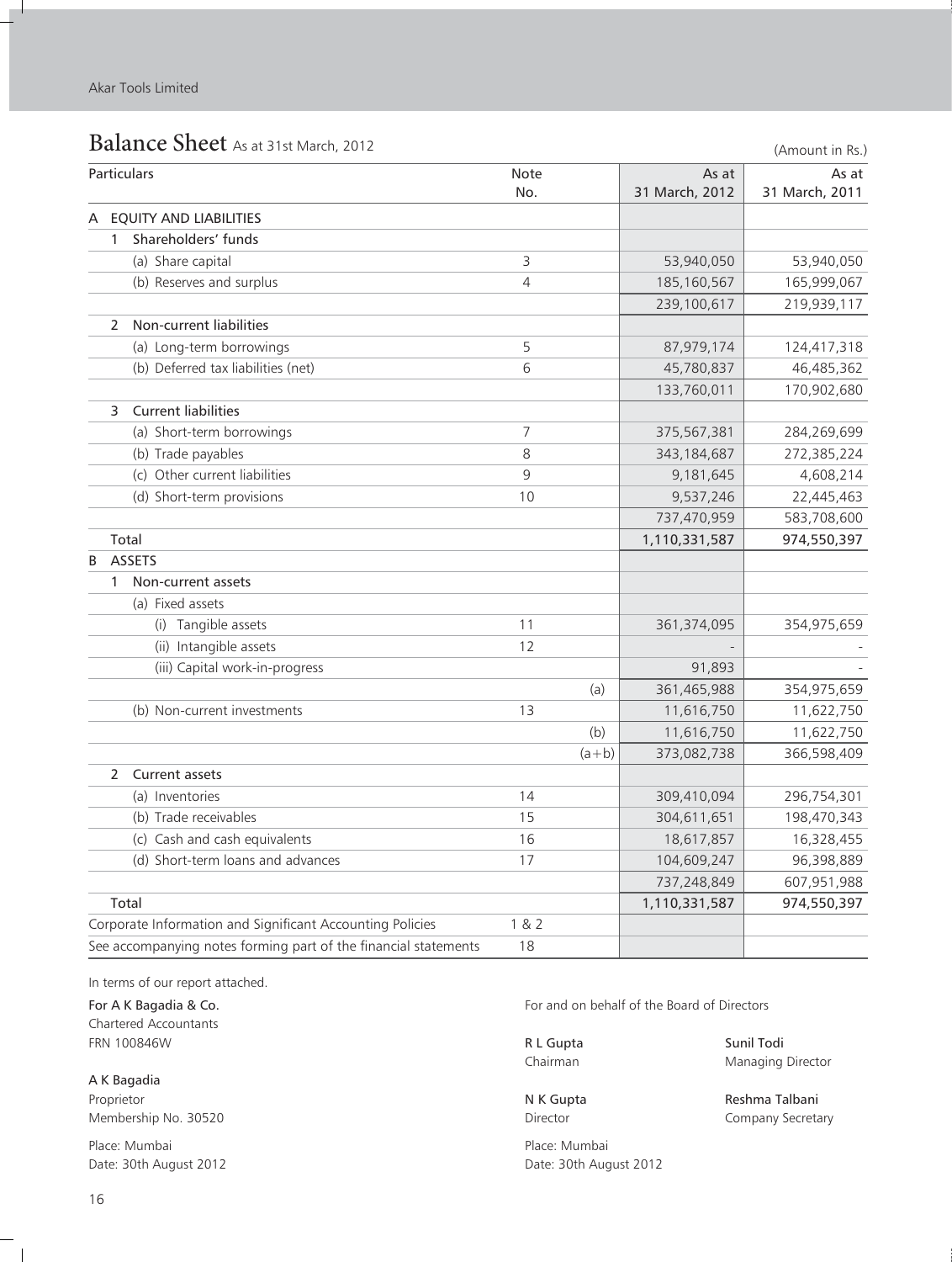|   |                       | <b>I TOITE ATTU LOSS ACCOUTTL</b> FOR the year ended 3 TSt March, 2012 |       |                | (Amount in Rs.) |
|---|-----------------------|------------------------------------------------------------------------|-------|----------------|-----------------|
|   | Particulars           |                                                                        | Note  | Year ended     | Year ended      |
|   |                       |                                                                        | No.   | 31 March, 2012 | 31 March, 2011  |
|   |                       | Revenue from operations (gross)                                        | 19    | 1,544,540,089  | 1,263,999,532   |
|   |                       | Less: Excise duty                                                      |       | $-116,092,995$ | $-84,746,130$   |
|   |                       | Revenue from operations (net)                                          |       | 1,428,447,094  | 1,179,253,402   |
| 2 |                       | Other income                                                           | 20    | 1,074,502      | 2,577,845       |
| 3 |                       | Total revenue $(1+2)$                                                  |       | 1,429,521,596  | 1,181,831,247   |
| 4 | Expenses              |                                                                        |       |                |                 |
|   | (a)                   | Cost of materials consumed                                             | 21    | 811,982,823    | 656,998,517     |
|   | (b)                   | Changes in inventories of finished goods,                              |       |                |                 |
|   |                       | work-in-progress and stock-in-trade                                    | 22    | 5,824,979      | $-44,726,711$   |
|   | (c)                   | Employee benefits expense                                              | 23    | 86,755,020     | 76,308,856      |
|   | (d)                   | Finance costs                                                          | 24    | 62,207,408     | 48,861,280      |
|   | (e)                   | Depreciation and amortisation expense                                  | 11    | 22,861,049     | 24,075,363      |
|   | (f)                   | Other expenses                                                         | 25    | 412,895,932    | 363,416,338     |
|   | <b>Total expenses</b> |                                                                        |       | 1,402,527,211  | 1,124,933,643   |
| 5 |                       | Profit / (Loss) before tax                                             |       | 26,994,385     | 56,897,604      |
| 6 |                       | Tax expense:                                                           |       |                |                 |
|   |                       | (a) Current tax expense for current year                               |       | 6,190,813      | 16,766,215      |
|   |                       | (b) (Less): MAT credit (where applicable)                              |       | $-787,925$     | $-2,794,866$    |
|   |                       | (c) Current tax expense relating to prior years                        |       |                | $-444,860$      |
|   |                       | (d) Net current tax expense $(a+b+c)$                                  |       | 5,402,888      | 13,526,489      |
|   |                       | (e) Deferred tax assets                                                |       | $-704,525$     | 3,194,822       |
|   |                       |                                                                        |       | 4,698,363      | 16,721,311      |
| 7 |                       | Profit / (Loss) for the year                                           |       | 22,296,022     | 40,176,293      |
| 8 |                       | Earnings per share (of Rs. 10/- each):                                 |       |                |                 |
|   | (a)                   | <b>Basic</b>                                                           |       | 4.13           | 7.45            |
|   | (b)                   | Diluted                                                                |       | 4.13           | 7.45            |
|   |                       | Corporate Information and Significant Accounting Policies              | 1 & 2 |                |                 |
|   |                       | See accompanying notes forming part of the financial statements        | 18    |                |                 |

## Profit and Loss Account For the year ended 31st March, 2012

In terms of our report attached.

Chartered Accountants FRN 100846W **R L Gupta** Sunil Todi

A K Bagadia Proprietor **N K Gupta** Reshma Talbani Membership No. 30520 **Director** Director **Company Secretary** 

Place: Mumbai Place: Mumbai Date: 30th August 2012 **Date: 30th August 2012** 

For A K Bagadia & Co. **For and on behalf of the Board of Directors** 

Chairman Managing Director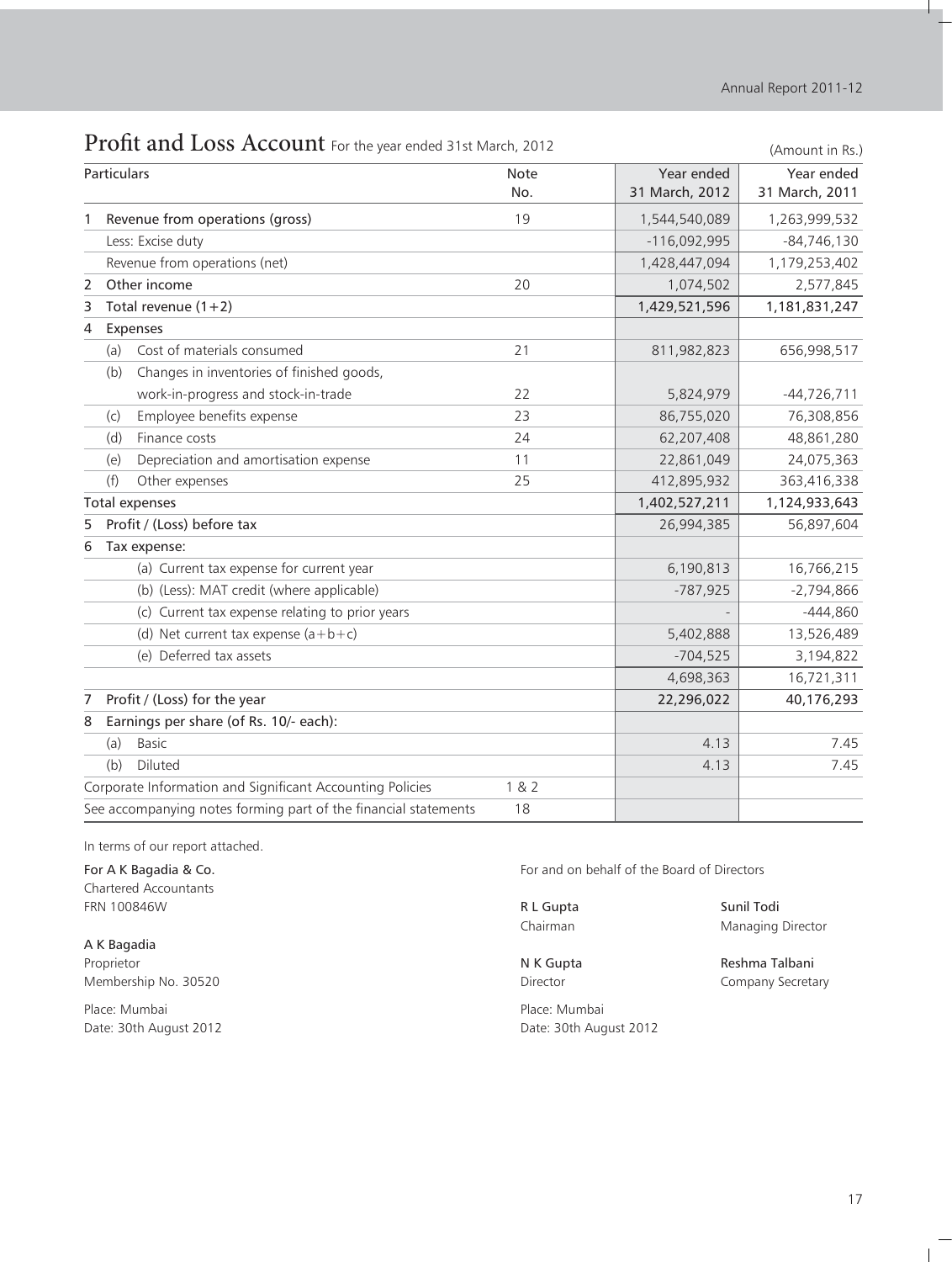Î.

| Cash Flow Statement For the year ended 31st March 2012         |                  | (Amount in Rs.) |
|----------------------------------------------------------------|------------------|-----------------|
| Particulars                                                    | Year ended       | Year ended      |
|                                                                | 31 March, 2012   | 31 March, 2011  |
| A. CASH FLOW FROM OPERATIVE ACTIVITIES                         |                  |                 |
| Net Profit before Tax and extraordinary items                  | 26,994,385       | 56,897,604      |
| Adjustment for:                                                |                  |                 |
| Depreciation                                                   | 22,861,049       | 23,554,780      |
| Interest debited to Profit & Loss Account                      | 62,207,408       | 48,861,280      |
| Operating Profit before Working Capital Charges                | 112,062,842      | 129,313,665     |
| Adjustment for:                                                |                  |                 |
| <b>Trade Receivables</b>                                       | $-106, 141, 307$ | 433,777         |
| Loans & Advances                                               | $-8,111,781$     | $-3,168,031$    |
| Inventories                                                    | $-12,655,793$    | $-72,635,074$   |
| Trade Payables                                                 | 75,372,894       | 35,381,065      |
| Provision for Tax Liability                                    | $-13,006,797$    | 9,124,840       |
| Add/(Less) I.Tax Provision for earlier Years                   |                  | 444,860         |
| <b>Cash Generated from Operations</b>                          | $-64,542,784$    | $-30,418,563$   |
| Interest paid                                                  | 62,207,408       | 48,861,280      |
| <b>Direct Taxes</b>                                            | 5,402,884        | 13,971,349      |
| Net Cash Flow from Operating Activities (A)                    | $-20,090,234$    | 36,062,473      |
| <b>B. CASH FLOW FROM INVESTING ACTIVITIES</b>                  |                  |                 |
| Purchase of Fixed Assets                                       | $-29,351,380$    | $-24,659,512$   |
| Purchase of Investments                                        | 6,000            |                 |
| Net Cash used in Investing Activities (B)                      | $-29,345,380$    | $-24,659,512$   |
| $\mathsf C$<br>CASH FLOW FROM FINANCING ACTIVITIES             |                  |                 |
| Proceeds from long term borrowings                             | $-30,030,535$    | $-25,350,980$   |
| Proceeds from short term borrowings                            | 5,092,391        | 5,303,800       |
| Dividend paid                                                  | $-3,134,523$     | $-7,547,874$    |
| Proceeds from working capital finance                          | 79,797,682       | 8,321,768       |
| Net Cash used in financing activities (C)                      | 51,725,015       | $-19,273,286$   |
| Net Increase in Cash and Cash Equivalent (A+B+C)               | 2,289,401        | $-7,870,325$    |
| Opening Cash equivalents at the end of the year                | 16,328,455       | 24,198,780      |
| Cash and cash equivalents at the end of the year *             | 18,617,856       | 16,328,455      |
| * Comprises:                                                   |                  |                 |
| $\overline{(a)}$ Cash on hand                                  | 2,010,502        | 2,031,954       |
| (b) Balances with banks                                        |                  |                 |
| (i) In current accounts                                        | 7,395,549        | 5,002,122       |
| (ii) in deposit account having maturity of more than 12 months | 9,211,805        | 9,294,379       |
|                                                                | 18,617,856       | 16,328,455      |

#### Notes:

(i) The Cash Flow Statement reflects the combined cash flows pertaining to continuing and discounting operations. (ii) These earmarked account balances with banks can be utilised only for the specific identified purposes.

In terms of our report attached.

Chartered Accountants FRN 100846W **R L Gupta** Sunil Todi

A K Bagadia Proprietor **N K Gupta Reshma Talbani** Reshma Talbani Reshma Talbani Reshma Talbani Reshma Talbani Membership No. 30520 **Director** Director **Company Secretary** 

Place: Mumbai Place: Mumbai Place: Mumbai Place: Mumbai Place: Mumbai Place: Mumbai Date: 30th August 2012 **Date: 30th August 2012** 

For A K Bagadia & Co. **For and on behalf of the Board of Directors** For and on behalf of the Board of Directors

Chairman Managing Director

 $\overline{1}$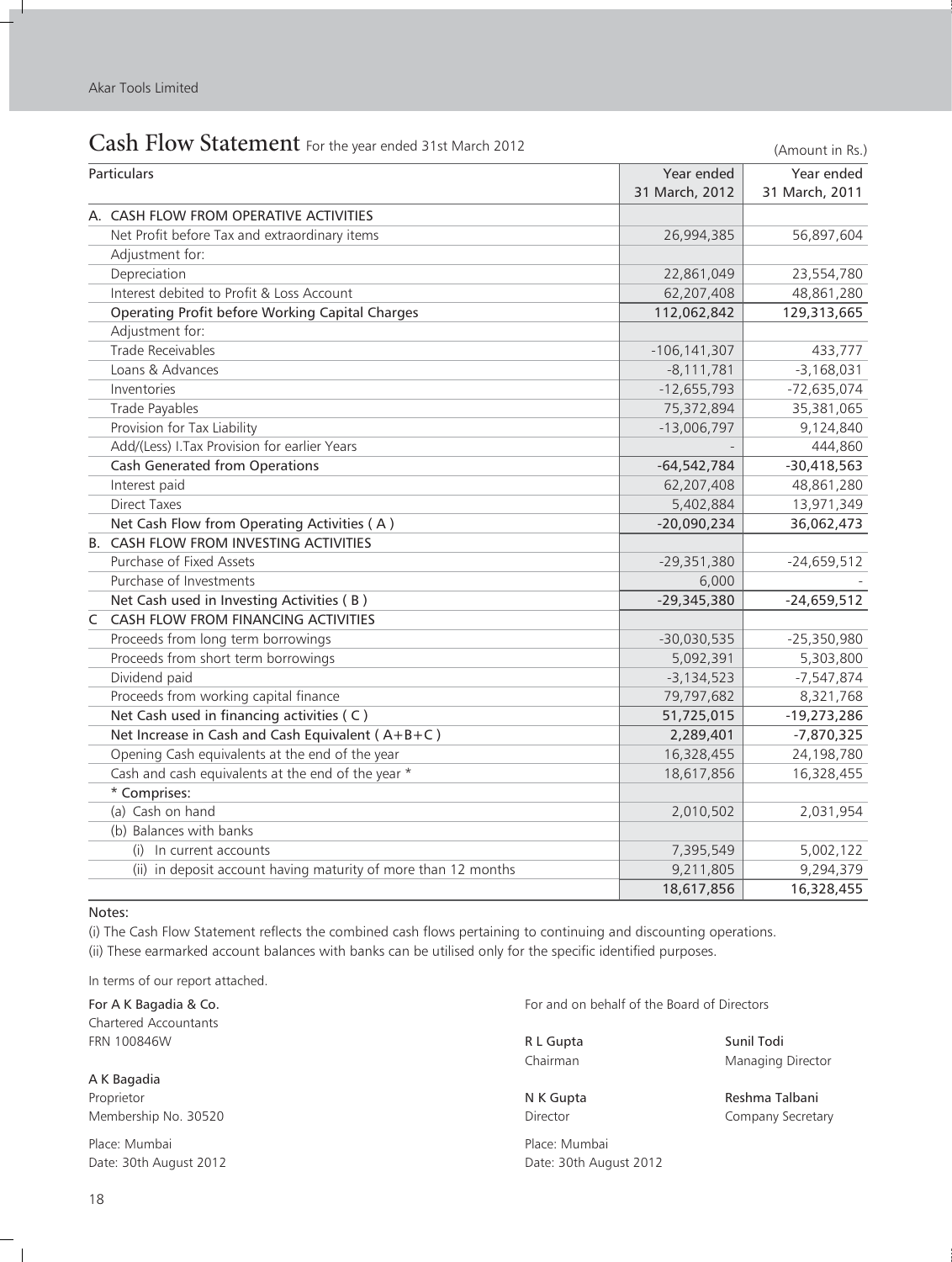#### NOTE 1. CORPORATE INFORMATION

The Company is in the Business of Manufacturing of hand tools, auto leaf spring, parabolic springs and commercial automotive forgings & Having its manufacturing facilities around Aurangabad, Maharashtra.

#### NOTE 2. SIGNIFICANT ACCOUNTING POLICIES

#### 2.1 Basis of accounting and preparation of financial statements

The financial statements of the Company have been prepared in accordance with the Generally Accepted Accounting Principles in India (Indian GAAP) to comply with the Accounting Standards notified under the Companies (Accounting Standards) Rules, 2006 (as amended) and the relevant provisions of the Companies Act, 1956. The financial statements have been prepared on accrual basis under the historical cost convention. The accounting policies adopted in the preparation of the financial statements are consistent with those followed in the previous year.

#### 2.2 Use of estimates

The preparation of the financial statements in conformity with Indian GAAP requires the Management to make estimates and assumptions considered in the reported amounts of assets and liabilities (including contingent liabilities) and the reported income and expenses during the year. The Management believes that the estimates used in preparation of the financial statements are prudent and reasonable. Future results could differ due to these estimates and the differences between the actual results and the estimates are recognised in the periods in which the results are known / materialise.

#### 2.3 Inventories

- a) Raw material is valued at cost computed on monthly average basis of the last month after providing for cost of obsolescence.
- b) Finished Goods and Work-in-Process are valued at cost or net realizable value whichever is lower. Cost for this purpose includes Raw material, Wages, Manufacturing Expenses, Production Overheads and Depreciation.
- c) Stores and Spares are valued at cost after considering cost of obsolescence and estimated useful life.
- d) Scrap is valued at net realizable value.

#### 2.4 Cash and cash equivalents (for purposes of Cash Flow Statement)

Cash comprises cash on hand and demand deposits with banks.

#### 2.5 Cash flow statement

Cash flows are reported using the indirect method, whereby profit / (loss) before extraordinary items and tax is adjusted for the effects of transactions of non-cash nature and any deferrals or accruals of past or future cash receipts or payments. The cash flows from operating, investing and financing activities of the Company are segregated based on the available information.

#### 2.6 Depreciation and amortisation

Depreciation on Hand Tool Division has been provided on the straight-line method as per the rates prescribed in Schedule XIV to the Companies Act, 1956.

Depreciation on Parabolic Leaf Division has been provided on the straight-line method as per the rates prescribed in Schedule XIV to the Companies Act, 1956.

Depreciation on Conventional Leaf Spring Division has been provided on the Written down Value method as per the rates prescribed in Schedule XIV to the Companies Act, 1956.

#### 2.7 Revenue recognition

#### Sale of goods

Sales are recognised, net of returns and trade discounts, on transfer of significant risks and rewards of ownership to the buyer, which generally coincides with the delivery of goods to customers. Sales include excise duty, sales tax and value added tax.

#### 2.8 Other income

Interest income is accounted on accrual basis. Dividend income is accounted for when the right to receive it is established.

#### 2.9 Tangible fixed assets

Fixed assets are carried at cost less accumulated depreciation and impairment losses, if any. The cost of fixed assets includes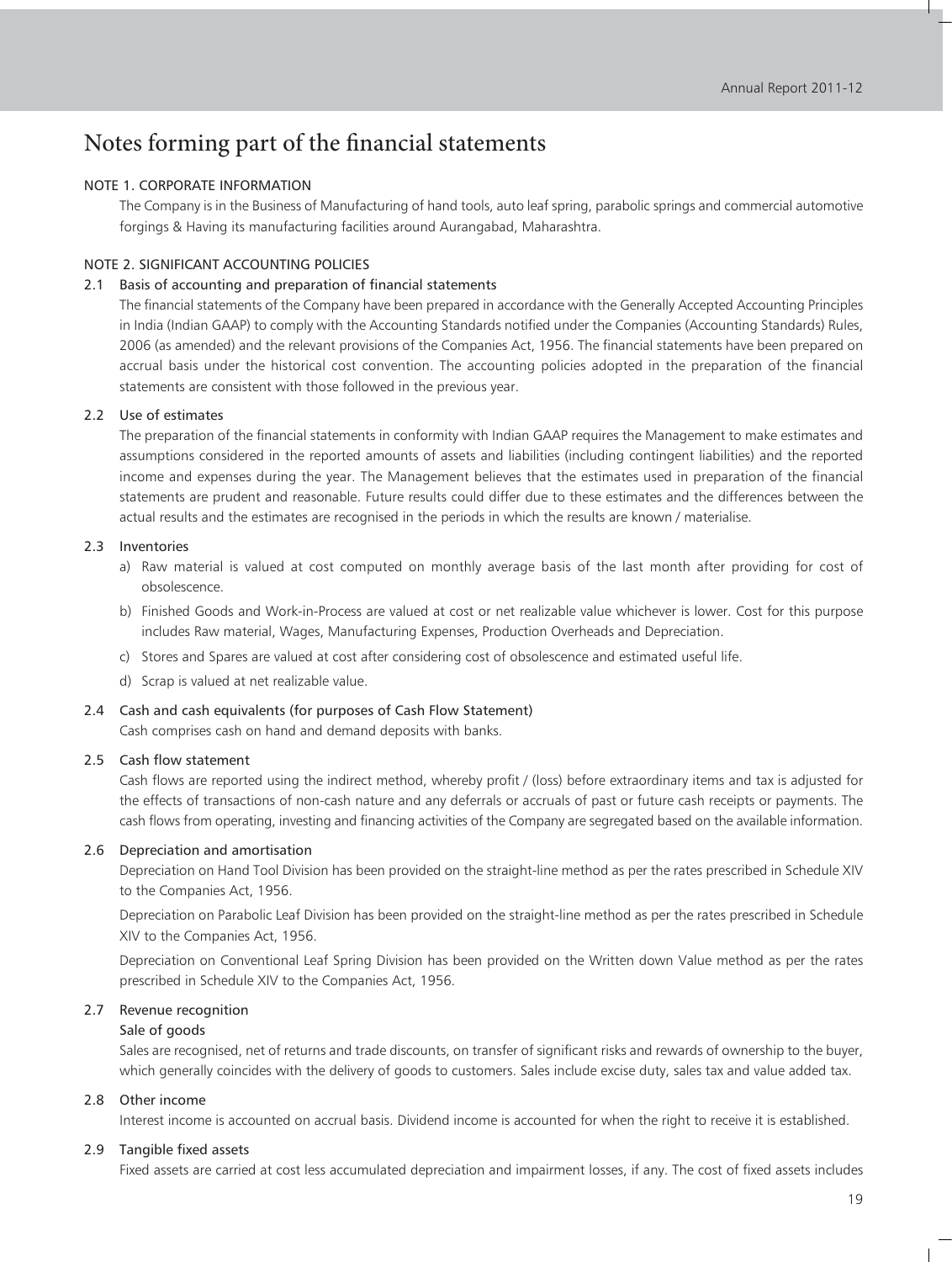interest on borrowings attributable to acquisition of qualifying fixed assets up to the date the asset is ready for its intended use and other incidental expenses incurred up to that date. Exchange differences arising on restatement / settlement of longterm foreign currency borrowings relating to acquisition of depreciable fixed assets are adjusted to the cost of the respective assets and depreciated over the remaining useful life of such assets. Machinery spares which can be used only in connection with an item of fixed asset and whose use is expected to be irregular are capitalised and depreciated over the useful life of the principal item of the relevant assets. Subsequent expenditure relating to fixed assets is capitalised only if such expenditure results in an increase in the future benefits from such asset beyond its previously assessed standard of performance.

Fixed assets acquired and put to use for project purpose are capitalised and depreciation thereon is included in the project cost till commissioning of the project.

Fixed assets acquired in full or part exchange for another asset are recorded at the fair market value or the net book value of the asset given up, adjusted for any balancing cash consideration. Fair market value is determined either for the assets acquired or asset given up, whichever is more clearly evident. Fixed assets acquired in exchange for securities of the Company are recorded at the fair market value of the assets or the fair market value of the securities issued, whichever is more clearly evident.

#### Capital work-in-progress:

Projects under which assets are not ready for their intended use and other capital work-in-progress are carried at cost, comprising direct cost, related incidental expenses and attributable interest.

#### 2.10 Intangible assets

Intangible assets are carried at cost less accumulated amortisation and impairment losses, if any. The cost of an intangible asset comprises its purchase price, including any import duties and other taxes (other than those subsequently recoverable from the taxing authorities), and any directly attributable expenditure on making the asset ready for its intended use and net of any trade discounts and rebates. Subsequent expenditure on an intangible asset after its purchase / completion is recognised as an expense when incurred unless it is probable that such expenditure will enable the asset to generate future economic benefits in excess of its originally assessed standards of performance and such expenditure can be measured and attributed to the asset reliably, in which case such expenditure is added to the cost of the asset.

#### 2.11 Foreign currency transactions and translations

#### Initial recognition

Transactions in foreign currencies entered into by the Company and its integral foreign operations are accounted at the exchange rates prevailing on the date of the transaction or at rates that closely approximate the rate at the date of the transaction.

#### Measurement of foreign currency monetary items at the Balance Sheet date

Foreign currency monetary items (other than derivative contracts) of the Company and its net investment in non-integral foreign operations outstanding at the Balance Sheet date are restated at the year-end rates.

In the case of integral operations, assets and liabilities (other than non-monetary items), are translated at the exchange rate prevailing on the Balance Sheet date. Non-monetary items are carried at historical cost. Revenue and expenses are translated at the average exchange rates prevailing during the year. Exchange differences arising out of these translations are charged to the Statement of Profit and Loss.

#### Treatment of exchange differences

Exchange differences arising on settlement / restatement of short-term foreign currency monetary assets and liabilities of the Company and its integral foreign operations are recognised as income or expense in the Statement of Profit and Loss. The exchange differences on restatement / settlement of loans to non-integral foreign operations that are considered as net investment in such operations are accumulated in a "Foreign currency translation reserve" until disposal / recovery of the net investment.

The exchange differences arising on restatement / settlement of long-term foreign currency monetary items are capitalised as part of the depreciable fixed assets to which the monetary item relates and depreciated over the remaining useful life of such assets or amortised on settlement / over the maturity period of such items if such items do not relate to acquisition of depreciable fixed assets. The unamortised balance is carried in the Balance Sheet as "Foreign currency monetary item translation difference account" net of the tax effect thereon.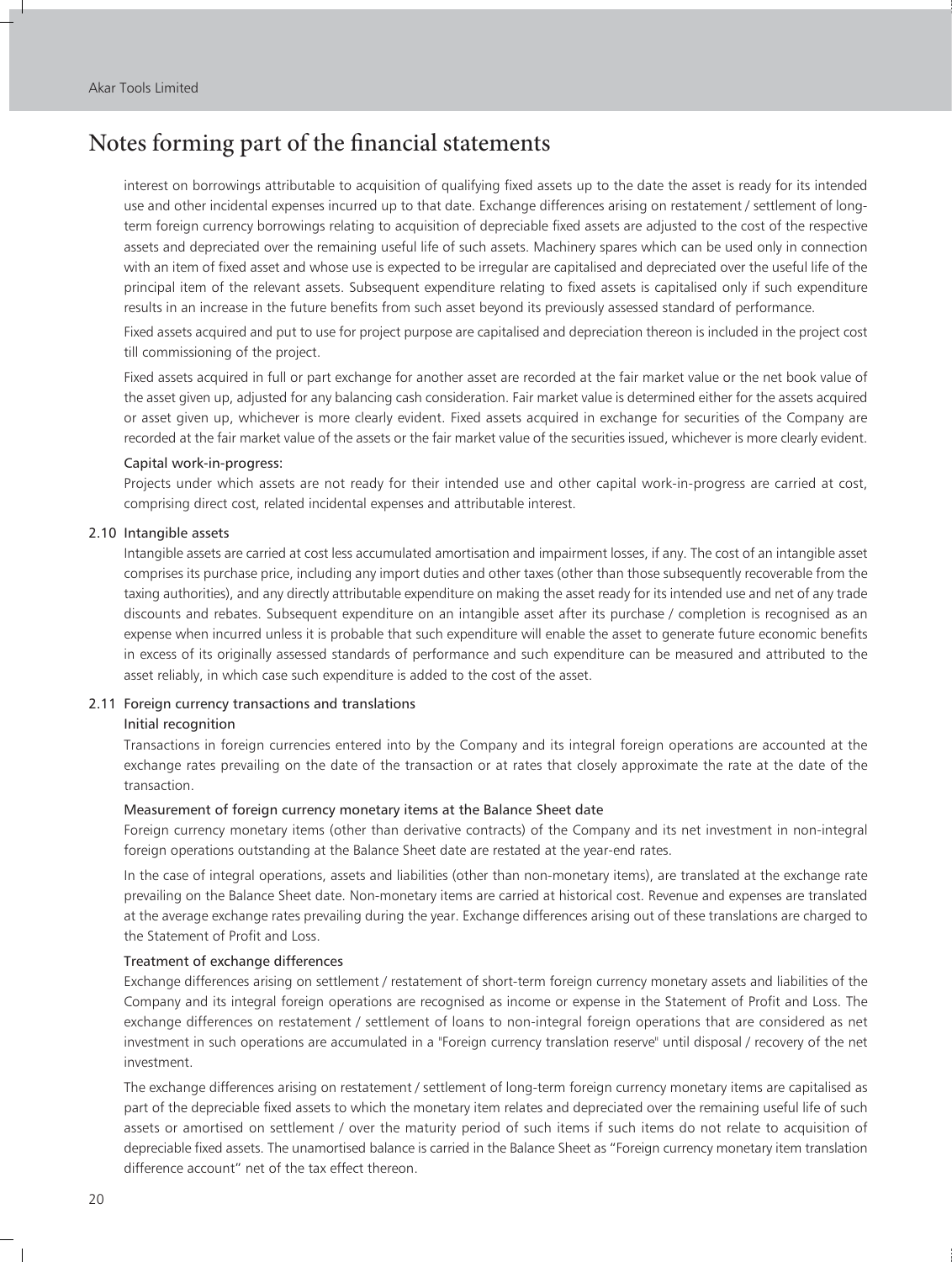#### Accounting of forward contracts

Premium / discount on forward exchange contracts, which are not intended for trading or speculation purposes, are amortised over the period of the contracts if such contracts relate to monetary items as at the Balance Sheet date.

#### 2.12 Government grants, subsidies and export incentives

Government grants and subsidies are recognised when there is reasonable assurance that the Company will comply with the conditions attached to them and the grants / subsidy will be received. Government grants whose primary condition is that the Company should purchase, construct or otherwise acquire capital assets are presented by deducting them from the carrying value of the assets. The grant is recognised as income over the life of a depreciable asset by way of a reduced depreciation charge.

Export benefits are accounted for in the year of exports based on eligibility and when there is no uncertainty in receiving the same.

Government grants in the nature of promoters' contribution like investment subsidy, where no repayment is ordinarily expected in respect thereof, are treated as capital reserve. Government grants in the form of non-monetary assets, given at a concessional rate, are recorded on the basis of their acquisition cost. In case the non-monetary asset is given free of cost, the grant is recorded at a nominal value.

Other government grants and subsidies are recognised as income over the periods necessary to match them with the costs for which they are intended to compensate, on a systematic basis.

#### 2.13 Investments

Long-term investments (excluding investment properties), are carried individually at cost less provision for diminution, other than temporary, in the value of such investments. Current investments are carried individually, at the lower of cost and fair value. Cost of investments include acquisition charges such as brokerage, fees and duties.

Investment properties are carried individually at cost less accumulated depreciation and impairment, if any. Investment properties are capitalised and depreciated (where applicable) in accordance with the policy stated for Tangible Fixed Assets. Impairment of investment property is determined in accordance with the policy stated for Impairment of Assets.

#### 2.14 Employee benefits

The Company's Contrubution to provident fund is considered as defined contribution and is charged as an en expense as they fall due based on the amount on contribution required to be made.

Provision for Retirement Benefits: - Liabilities in respect of Retirement Benefits to employees are accounted for on actual payment basis. No provision is being made for Liabilities on actuarial valuation as required by Accounting Standard AS15.

#### 2.15 Borrowing costs

Borrowing costs include interest, amortisation of ancillary costs incurred and exchange differences arising from foreign currency borrowings to the extent they are regarded as an adjustment to the interest cost. Costs in connection with the borrowing of funds to the extent not directly related to the acquisition of qualifying assets are charged to the Statement of Profit and Loss over the tenure of the loan. Borrowing costs, allocated to and utilised for qualifying assets, pertaining to the period from commencement of activities relating to construction / development of the qualifying asset upto the date of capitalisation of such asset is added to the cost of the assets. Capitalisation of borrowing costs is suspended and charged to the Statement of Profit and Loss during extended periods when active development activity on the qualifying assets is interrupted.

#### 2.16 Segment reporting

The company is engaged in manufacturing of hand tools and leaf springs business which, as per Accounting Standard 17 (AS-17) "Segment Reporting issued by the Institute of Chartered Accountants of India, are considered the reportable business segment of the company.

#### 2.17 Leases

Lease arrangements where the risks and rewards incidental to ownership of an asset substantially vest with the lessor are recognised as operating leases. Lease rentals under operating leases are recognised in the Statement of Profit and Loss on a straight-line basis.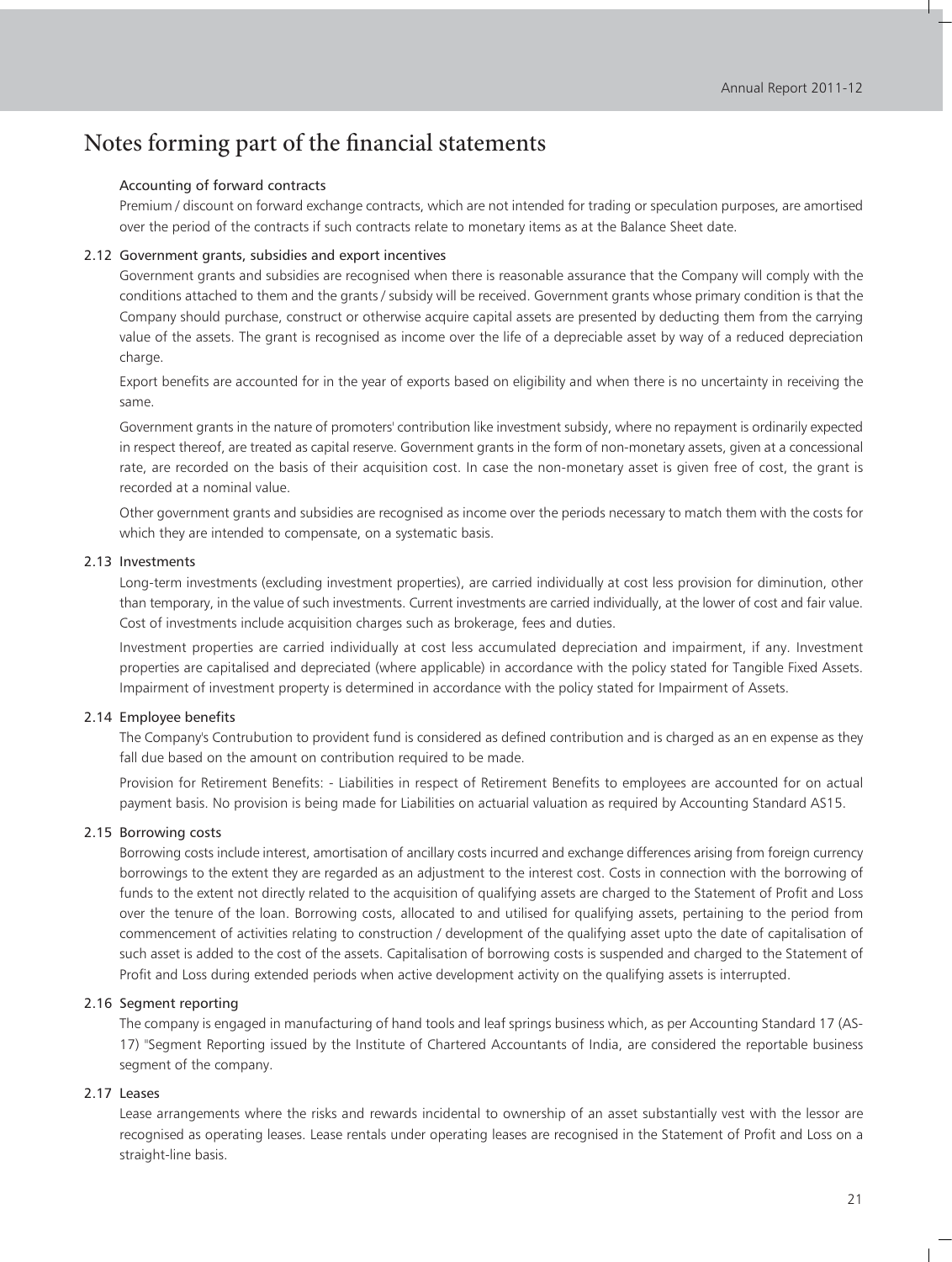#### 2.18 Earnings per share

Basic earnings per share is computed by dividing the profit / (loss) after tax (including the post tax effect of extraordinary items, if any) by the weighted average number of equity shares outstanding during the year. Diluted earnings per share is computed by dividing the profit / (loss) after tax (including the post tax effect of extraordinary items, if any) as adjusted for dividend, interest and other charges to expense or income relating to the dilutive potential equity shares, by the weighted average number of equity shares considered for deriving basic earnings per share and the weighted average number of equity shares which could have been issued on the conversion of all dilutive potential equity shares. Potential equity shares are deemed to be dilutive only if their conversion to equity shares would decrease the net profit per share from continuing ordinary operations. Potential dilutive equity shares are deemed to be converted as at the beginning of the period, unless they have been issued at a later date. The dilutive potential equity shares are adjusted for the proceeds receivable had the shares been actually issued at fair value (i.e. average market value of the outstanding shares). Dilutive potential equity shares are determined independently for each period presented. The number of equity shares and potentially dilutive equity shares are adjusted for share splits / reverse share splits and bonus shares, as appropriate.

#### 2.19 Taxes on income

Current tax is the amount of tax payable on the taxable income for the year as determined in accordance with the provisions of the Income Tax Act, 1961.

Minimum Alternate Tax (MAT) paid in accordance with the tax laws, which gives future economic benefits in the form of adjustment to future income tax liability, is considered as an asset if there is convincing evidence that the Company will pay normal income tax. Accordingly, MAT is recognised as an asset in the Balance Sheet when it is probable that future economic benefit associated with it will flow to the Company.

Deferred tax is recognised on timing differences, being the differences between the taxable income and the accounting income that originate in one period and are capable of reversal in one or more subsequent periods. Deferred tax is measured using the tax rates and the tax laws enacted or substantially enacted as at the reporting date. Deferred tax liabilities are recognised for all timing differences. Deferred tax assets in respect of unabsorbed depreciation and carry forward of losses are recognised only if there is virtual certainty that there will be sufficient future taxable income available to realise such assets. Deferred tax assets are recognised for timing differences of other items only to the extent that reasonable certainty exists that sufficient future taxable income will be available against which these can be realised. Deferred tax assets and liabilities are offset if such items relate to taxes on income levied by the same governing tax laws and the Company has a legally enforceable right for such set off. Deferred tax assets are reviewed at each Balance Sheet date for their realisability.

Current and deferred tax relating to items directly recognised in equity are recognised in equity and not in the Statement of Profit and Loss.

#### 2.20 Research and development expenses

Revenue expenditure pertaining to research is charged to the Statement of Profit and Loss. Development costs of products are also charged to the Statement of Profit and Loss unless a product's technological feasibility has been established, in which case such expenditure is capitalised. The amount capitalised comprises expenditure that can be directly attributed or allocated on a reasonable and consistent basis to creating, producing and making the asset ready for its intended use. Fixed assets utilised for research and development are capitalised and depreciated in accordance with the policies stated for Tangible Fixed Assets and Intangible Assets.

#### 2.21 Joint venture operations

The accounts of the Company reflect its share of the Assets, Liabilities, Income and Expenditure of the Joint Venture Operations which are accounted on the basis of the audited accounts of the Joint Ventures on line-by-line basis with similar items in the Company's accounts to the extent of the participating interest of the Company as per the Joint Venture Agreements.

#### 2.22 Impairment of assets

The carrying values of assets / cash generating units at each Balance Sheet date are reviewed for impairment. If any indication of impairment exists, the recoverable amount of such assets is estimated and impairment is recognised, if the carrying amount of these assets exceeds their recoverable amount. The recoverable amount is the greater of the net selling price and their value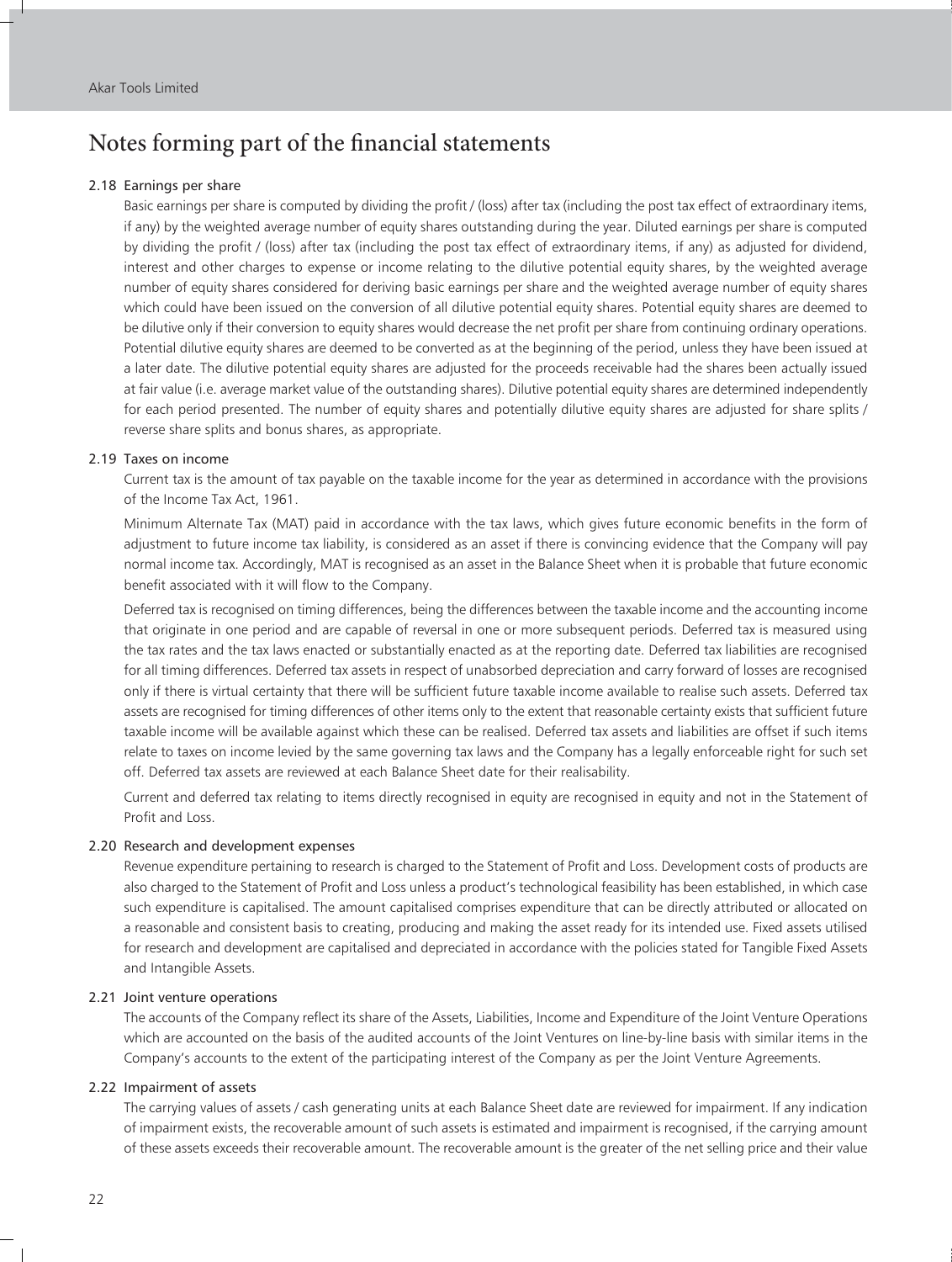in use. Value in use is arrived at by discounting the future cash flows to their present value based on an appropriate discount factor. When there is indication that an impairment loss recognised for an asset in earlier accounting periods no longer exists or may have decreased, such reversal of impairment loss is recognised in the Statement of Profit and Loss, except in case of revalued assets.

#### 2.23 Provisions and contingencies

A provision is recognised when the Company has a present obligation as a result of past events and it is probable that an outflow of resources will be required to settle the obligation in respect of which a reliable estimate can be made. Provisions (inluding retirement benefits) are not discounted to their present value and are determined based on the actual settlement of the obligation at the Balance Sheet date. Contingent liabilities are disclosed in the Notes.

#### 2.24 Hedge accounting

The Company uses foreign currency forward contracts to hedge its risks associated with foreign currency fluctuations relating to highly probable forecast transactions. The Company designates such forward contracts in a cash flow hedging relationship by applying the hedge accounting principles set out in "Accounting Standard 30 Financial Instruments: Recognition and Measurement". These forward contracts are stated at fair value at each reporting date. Changes in the fair value of these forward contracts that are designated and effective as hedges of future cash flows are recognised directly in "Hedging reserve account" under Reserves and surplus, net of applicable deferred income taxes and the ineffective portion is recognised immediately in the Statement of Profit and Loss. Amounts accumulated in the "Hedging reserve account" are reclassified to the Statement of Profit and Loss in the same periods during which the forecasted transaction affects profit and loss. Hedge accounting is discontinued when the hedging instrument expires or is sold, terminated, or exercised, or no longer qualifies for hedge accounting. For forecasted transactions, any cumulative gain or loss on the hedging instrument recognised in "Hedging reserve account" is retained until the forecasted transaction occurs. If the forecasted transaction is no longer expected to occur, the net cumulative gain or loss recognised in "Hedging reserve account" is immediately transferred to the Statement of Profit and Loss.

#### 2.25 Derivative contracts

The Company enters into derivative contracts in the nature of foreign currency swaps, currency options, forward contracts with an intention to hedge its existing assets and liabilities, firm commitments and highly probable transactions. Derivative contracts which are closely linked to the existing assets and liabilities are accounted as per the policy stated for Foreign Currency Transactions and Translations.

Derivative contracts designated as a hedging instrument for highly probable forecast transactions are accounted as per the policy stated for Hedge Accounting.

All other derivative contracts are marked-to-market and losses are recognised in the Statement of Profit and Loss. Gains arising on the same are not recognised, until realised, on grounds of prudence.

#### 2.26 Share issues expenses

Share issue expenses and redemption premium are adjusted against the Securities Premium Account as permissible under Section 78(2) of the Companies Act, 1956, to the extent balance is available for utilisation in the Securities Premium Account. The balance of share issue expenses is carried as an asset and is amortised over a period of 5 years from the date of the issue of shares.

#### 2.27 Insurance claims

Insurance claims are accounted for on the basis of claims admitted / expected to be admitted and to the extent that there is no uncertainty in receiving the claims.

#### 2.28 Service tax input credit

Service tax input credit is accounted for in the books in the period in which the underlying service received is accounted and when there is no uncertainty in availing / utilising the credits.

- Contingent Liabilities not provided for: -
- (a) Guarantees issued by Banks on behalf of the Company and outstanding as at 31st March, 2012 is of Rs.106.19 Lacs (Previous Year 97.94 Lacs).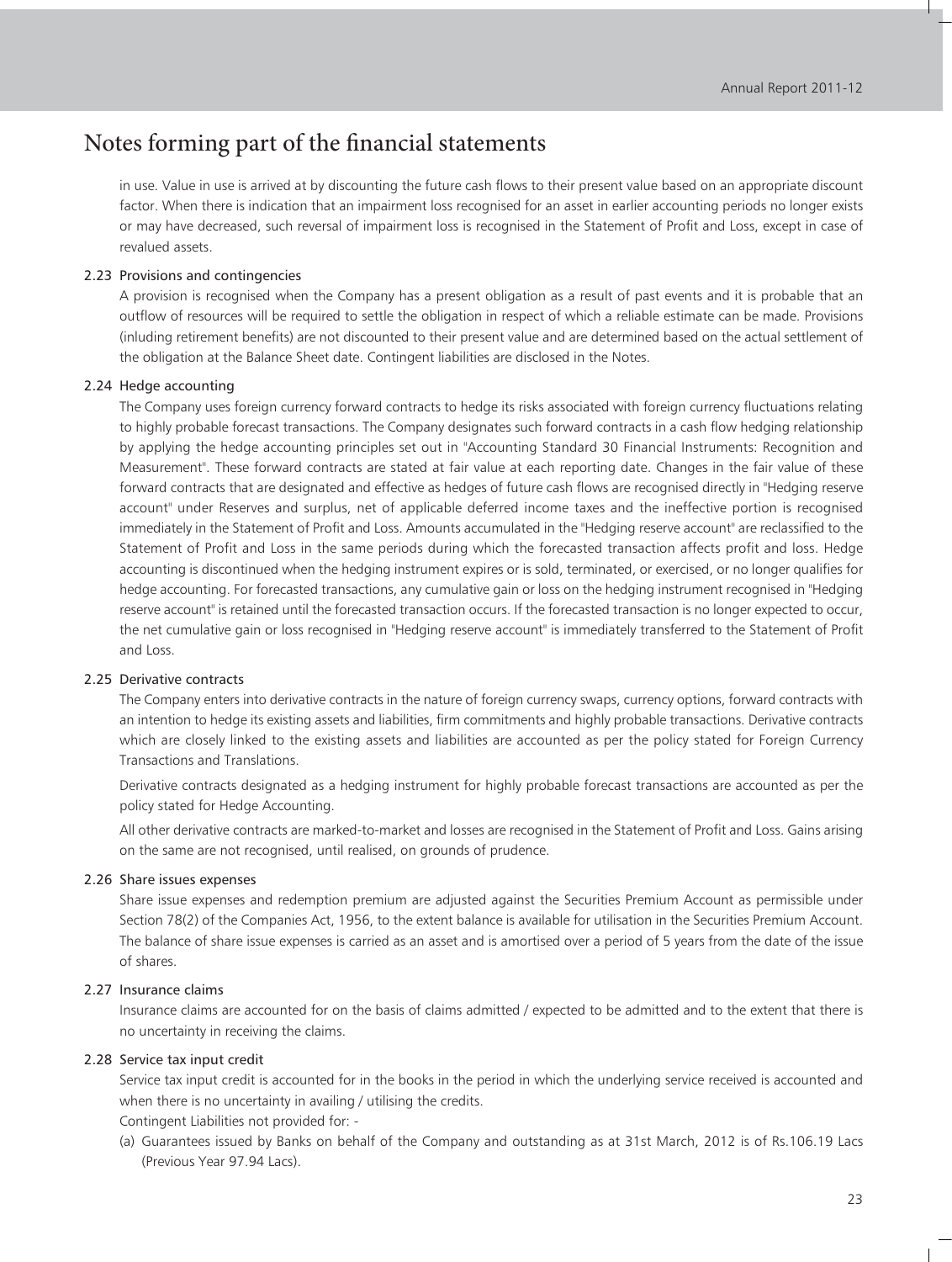(b) Liabilities not acknowledge as debt and outstanding as at 31st March, 2012 are for Income Tax Rs.37.58 lacs (Previous year Rs.37.58 Lacs) and for Sales Tax Rs.19.64 Lacs ( Previous year 23.25 Lacs )

In the opinion of the Board of Directors the Current Assets, Loans and Advances are approximately of the value stated, if realized in the ordinary course of business.

Confirmation from certain parties for amount due to them/amount due to us as per accounts of the company are not yet received, necessary adjustments, if any, will be made when accounts are reconciled and settled.

#### NOTE 3. SHARE CAPITAL

|                                                |                     | As at 31 March, 2012 | As at 31 March, 2011 |                  |
|------------------------------------------------|---------------------|----------------------|----------------------|------------------|
| Particular                                     | Number<br>of shares | Amount<br>in Rs.     | Number<br>of shares  | Amount<br>in Rs. |
| (a) Authorised                                 |                     |                      |                      |                  |
| Equity shares of Rs.10 each with voting rights | 7000000             | 70,000,000           | 7000000              | 70,000,000       |
|                                                | 7000000             | 70,000,000           | 7000000              | 70,000,000       |
| (b) Issued                                     |                     |                      |                      |                  |
| Equity shares of Rs.10 each with voting rights | 5394005             | 53,940,050           | 5394005              | 53,940,050       |
|                                                | 5394005             | 53,940,050           | 5394005              | 53,940,050       |
| (c) Subscribed and fully paid up               |                     |                      |                      |                  |
| Equity shares of Rs.10 each with voting rights | 5394005             | 53,940,050           | 5394005              | 53,940,050       |
|                                                | 5394005             | 53,940,050           | 5394005              | 53,940,050       |
| Total                                          | 5394005             | 53,940,050           | 5394005              | 53,940,050       |

#### NOTE 3.a Share capital (contd.)

| <b>Particulars</b>               | Opening Balance | Closing Balance |
|----------------------------------|-----------------|-----------------|
| Equity shares with voting rights |                 |                 |
| Year ended 31 March, 2012        |                 |                 |
| - Number of shares               | 5,394,005       | 5,394,005       |
| Amount in Rs.                    | 53,940,050      | 53,940,050      |
| Year ended 31 March, 2011        |                 |                 |
| - Number of shares               | 5,394,005       | 5,394,005       |
| Amount in Rs.                    | 53,940,050      | 53.940.050      |

#### NOTE 3.b Share capital (contd.)

Details of shares held by each shareholder holding more than 5% shares:

|                                       |                          | As at 31 March, 2012                    | As at 31 March, 2011     |                                         |
|---------------------------------------|--------------------------|-----------------------------------------|--------------------------|-----------------------------------------|
| Class of shares / Name of shareholder | Number of<br>shares held | % holding in<br>that class<br>of shares | Number of<br>shares held | % holding in<br>that class<br>of shares |
| Equity shares with voting rights      |                          |                                         |                          |                                         |
| R L GUPTA                             | 1599595                  | 29.66                                   | 1599595                  | 29.66                                   |
| R L GUPTA (HUF)                       | 619125                   | 11.48                                   | 619125                   | 11.48                                   |
| <b>USHA GUPTA</b>                     | 562145                   | 10.42                                   | 517445                   | 9.49                                    |
| AKAR ALLOYS PVT LTD                   | 429398                   | 7.96                                    | 429398                   | 7.96                                    |

 $\overline{1}$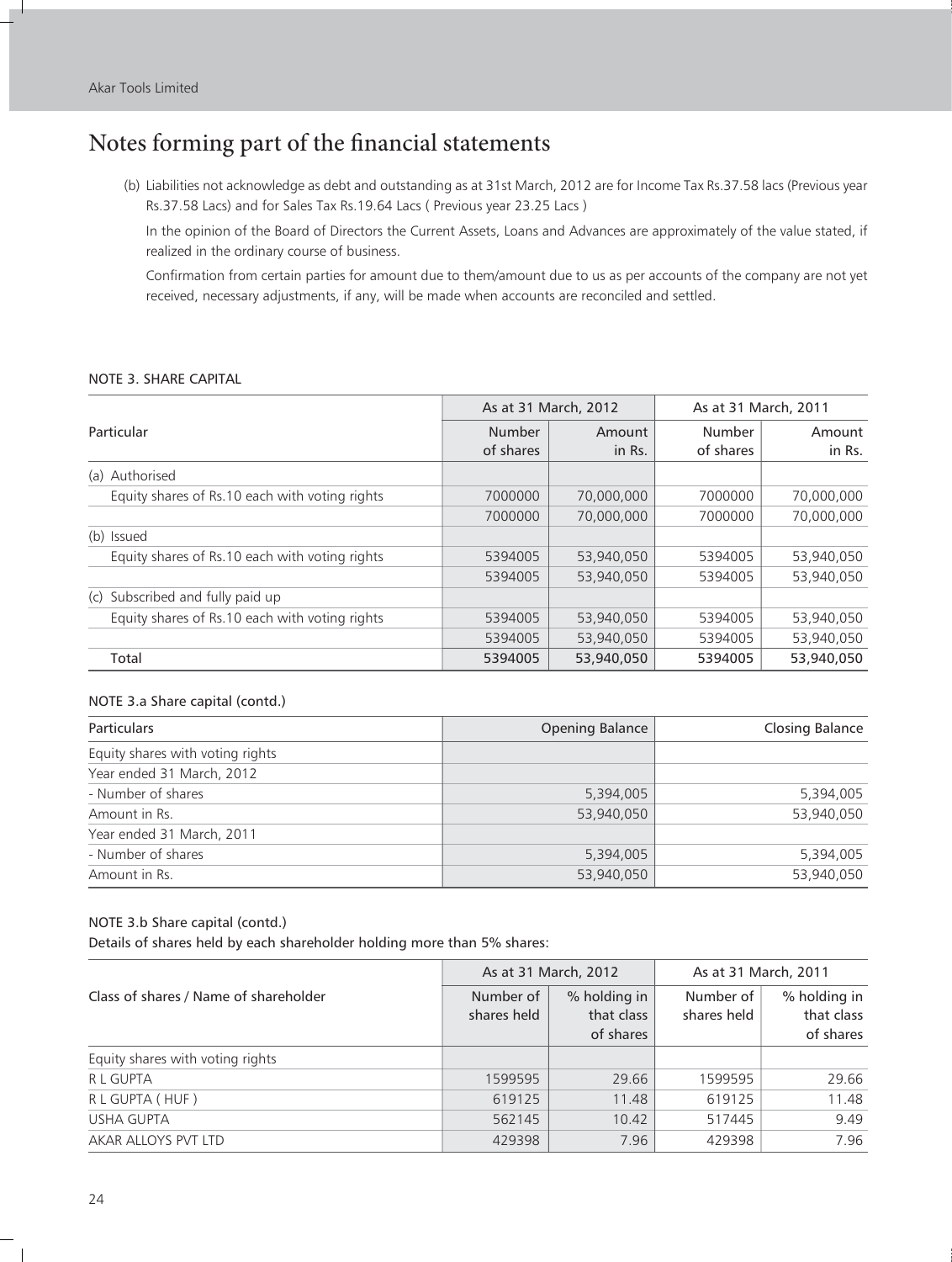|  |  | NOTE 4. RESERVES AND SURPLUS |
|--|--|------------------------------|
|  |  |                              |

| NOTE 4. RESERVES AND SURPLUS                                                    |                | (Amount in Rs.) |
|---------------------------------------------------------------------------------|----------------|-----------------|
| <b>Particulars</b>                                                              | As at          | As at           |
|                                                                                 | 31 March, 2012 | 31 March, 2011  |
| (a) Securities premium account                                                  |                |                 |
| Opening balance                                                                 | 35,100,000     | 35,100,000      |
| Add : Premium on shares issued during the year                                  |                |                 |
| Less: Utilised during the year                                                  |                |                 |
| Closing balance                                                                 | 35,100,000     | 35,100,000      |
| (b) General reserve                                                             |                |                 |
| Opening balance                                                                 | 43,783,267     | 42,283,267      |
| Add: Transferred from surplus in Statement of Profit and Loss                   | 1,500,000      | 1,500,000       |
| Less: Utilised / transferred during the year                                    |                |                 |
| Closing balance                                                                 | 45,283,267     | 43,783,267      |
| (c) Surplus / (Deficit) in Statement of Profit and Loss                         |                |                 |
| Opening balance                                                                 | 87,115,800     | 55,987,382      |
| Add: Profit / (Loss) for the year                                               | 22,296,022     | 40,176,293      |
| Dividends proposed to be distributed to equity shareholders (Rs.10/- per share) | 2,697,002      | 6,472,806       |
| Tax on dividend                                                                 | 437,520        | 1,075,068       |
| Transferred to:                                                                 |                |                 |
| General reserve                                                                 | 1,500,000      | 1,500,000       |
| Closing balance                                                                 | 104,777,300    | 87,115,800      |
| Total                                                                           | 185,160,567    | 165,999,067     |

#### NOTE 5 LONG-TERM BORROWINGS

| (a) Term loans*                               |            |             |
|-----------------------------------------------|------------|-------------|
| From banks and other                          |            |             |
| Secured                                       | 62,502,655 | 92,533,190  |
| (b) Loans and advances from related parties   |            |             |
| Secured                                       | 476.519    | 1,336,653   |
| (c) Other loans and advances (specify nature) |            |             |
| Unsecured                                     | 25,000,000 | 30,547,475  |
| Total                                         | 87,979,174 | 124,417,318 |

\*Term Loans from Banks are secured by a first mortgage of all the Company's immovable properties, both present and future ranking paripassuinterse and first charge by way of hypothecation of all company's movable subject to prior charges created in favour of Company's bankers on inventories, book debts, and other movables for securing the borrowing for working capital requirement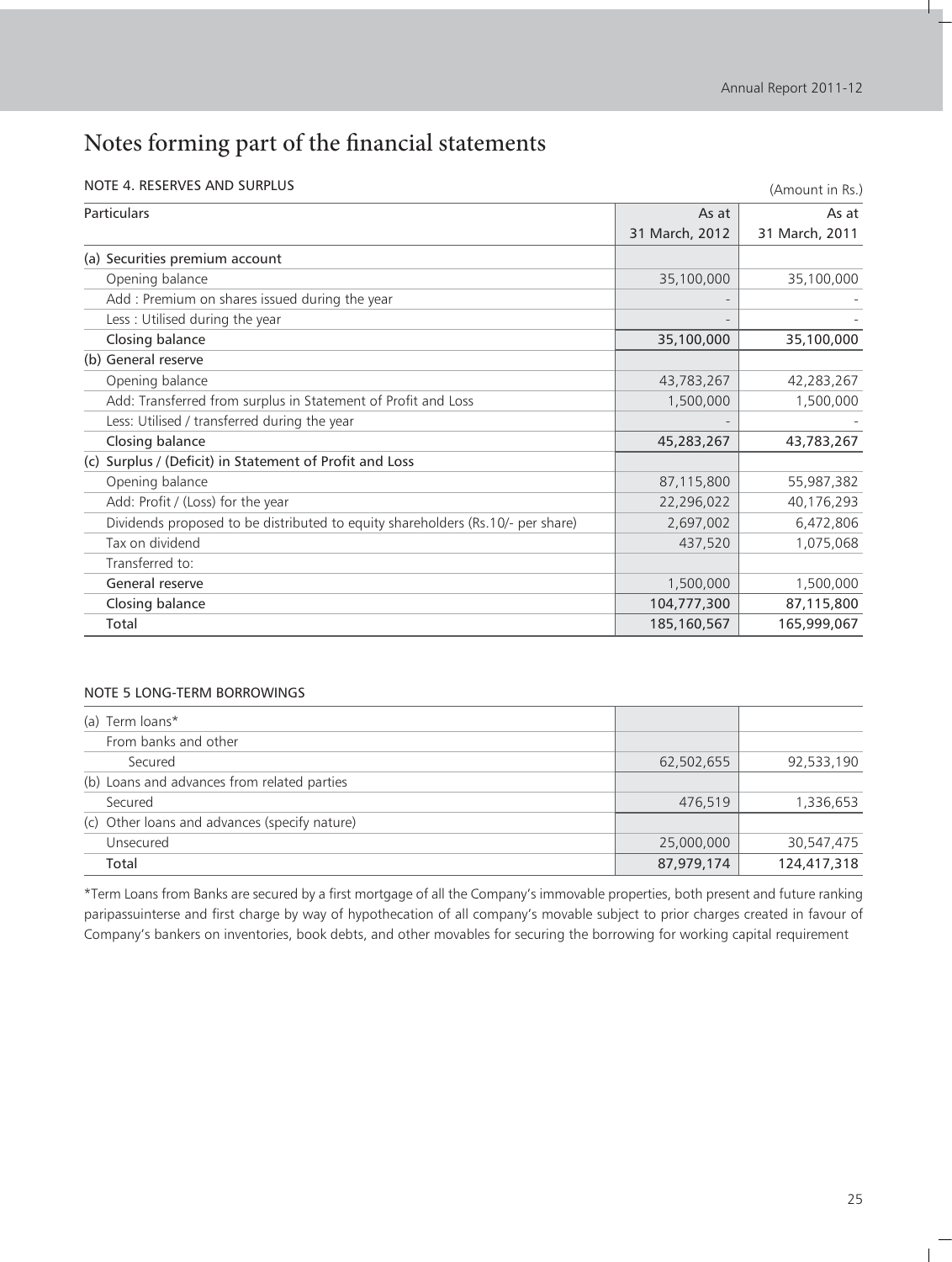I.

## Notes forming part of the financial statements

## NOTE 6. DISCLOSURES UNDER ACCOUNTING STANDARDS (Amount in Rs.)

| <b>Particulars</b>                                      | As at          | As at          |
|---------------------------------------------------------|----------------|----------------|
|                                                         | 31 March, 2012 | 31 March, 2011 |
| Deferred tax (liability) / asset                        |                |                |
| Tax effect of items constituting deferred tax liability | 45,780,837     | 46,485,362     |
| Net deferred tax (liability) / asset                    | 45,780,837     | 46,485,362     |

#### NOTE 7. SHORT-TERM BORROWINGS

| (a) Loans repayable on demand |             |             |
|-------------------------------|-------------|-------------|
| From banks                    |             |             |
| Secured                       | 364,067,381 | 284,269,699 |
| (b) Deposits                  |             |             |
| Unsecured                     | 11,500,000  |             |
| Total                         | 375,567,381 | 284,269,699 |

#### Notes:

#### (i) Details of security for the secured short-term borrowings:

| <b>Particulars</b><br>Nature of security |                                         |             |             |
|------------------------------------------|-----------------------------------------|-------------|-------------|
| Loans repayable on demand                |                                         |             |             |
| from banks:                              | Secured against hypotecation of         |             |             |
| <b>CANARA BANK</b>                       | stock in trade, stores & sundry debtors | 364,067,381 | 284.269.699 |
|                                          | and also secured by 2nd charge on       |             |             |
|                                          | block of assests ranking pari-pasu.     |             |             |
| Total                                    |                                         | 364,067,381 | 284,269,699 |

#### NOTE 8. TRADE PAYABLES

| Trade payables:        |             |             |
|------------------------|-------------|-------------|
| Acceptances            | 47,913,518  | 48,655,068  |
| Other than Acceptances | 295,271,169 | 223,730,156 |
| Total                  | 343,184,687 | 272,385,224 |

#### NOTE 9. OTHER CURRENT LIABILITIES

| (a) Advances from customers | 9,181,645 | .608.2    |
|-----------------------------|-----------|-----------|
| Total                       | 9,181,645 | 4,608,214 |

#### NOTE 10. SHORT-TERM PROVISIONS

| Provision - Others:                                                                           |           |            |
|-----------------------------------------------------------------------------------------------|-----------|------------|
| (i) Provision for tax [(net of advance tax Rs. 75,233/- (As at 31 March, 2011 Rs. 173,813/-)] | 5,327,655 | 13,797,536 |
| (ii) Provision for proposed equity dividend                                                   | 2.697.002 | 6.472.806  |
| (iii) Provision for tax on proposed dividends                                                 | 1,512,589 | 2,175,121  |
| Total                                                                                         | 9,537,246 | 22,445,463 |

 $\pm$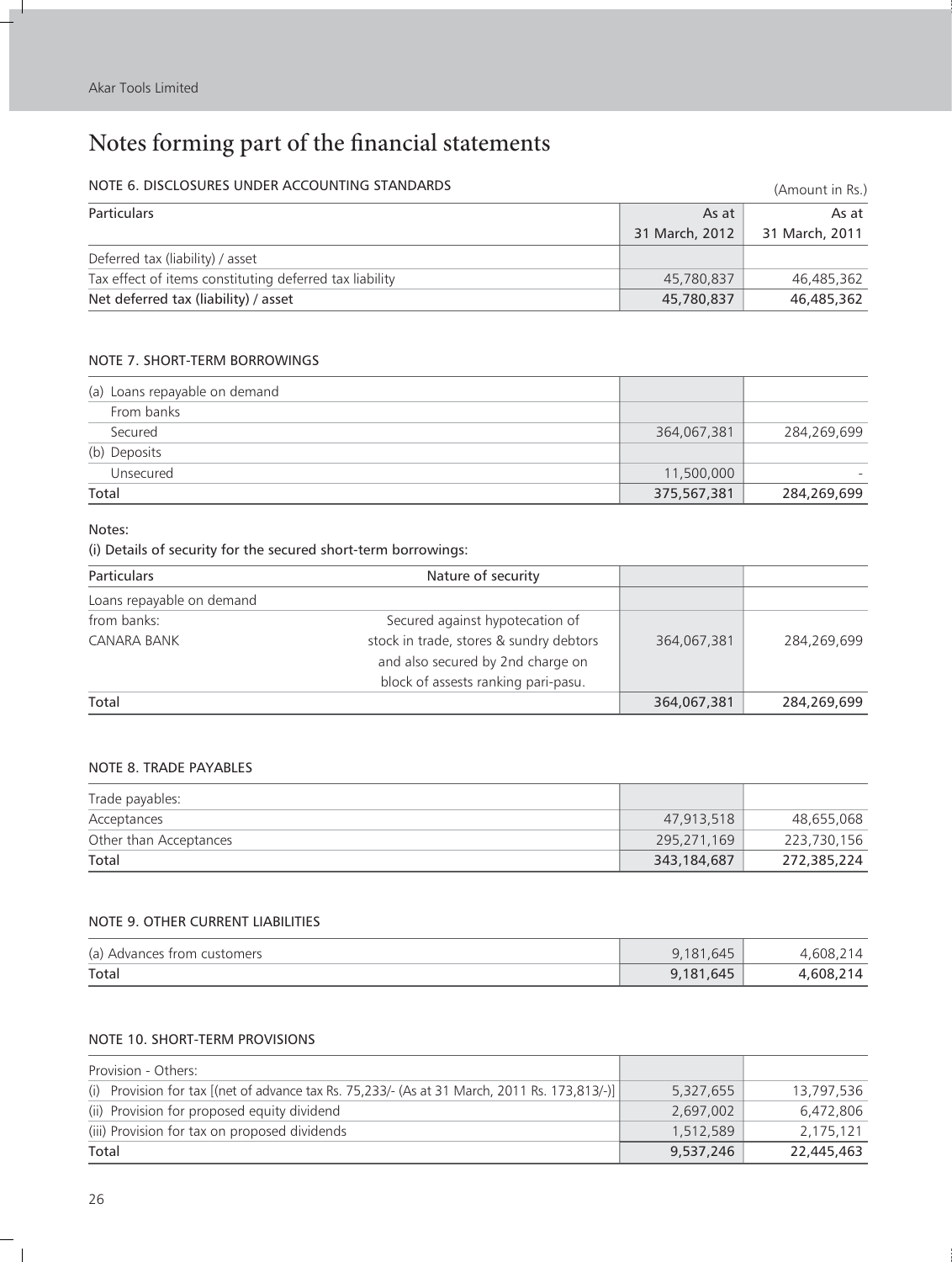#### NOTE 11. FIXED ASSETS -TANGIBLE ASSETS

(Amount in Rs.)

H.

|                                |                                      | Gross block                    |                                       | Accumulated depreciation and impairment |                                                                      |                                       | Net block                             |                                       |  |
|--------------------------------|--------------------------------------|--------------------------------|---------------------------------------|-----------------------------------------|----------------------------------------------------------------------|---------------------------------------|---------------------------------------|---------------------------------------|--|
| Tangible assets                | Balance<br>as at<br>1 April,<br>2011 | Additions/<br><b>Disposals</b> | Balance<br>as at<br>31 March,<br>2012 | Balance<br>as at<br>1 April,<br>2011    | Depreciation/<br>Elimination<br>amortisation expense<br>for the year | Balance<br>as at<br>31 March,<br>2012 | Balance<br>as at<br>31 March,<br>2012 | Balance<br>as at<br>31 March,<br>2011 |  |
| (a) Land                       |                                      |                                |                                       |                                         |                                                                      |                                       |                                       |                                       |  |
| Freehold                       | 15,565,487                           |                                | 15,565,487                            |                                         |                                                                      |                                       | 20,596,122                            | 20,596,122                            |  |
| Leasehold                      | 5,030,635                            |                                | 5,030,635                             |                                         |                                                                      |                                       |                                       |                                       |  |
| (b) Buildings                  |                                      |                                |                                       |                                         |                                                                      |                                       |                                       |                                       |  |
| Own use                        | 123,910,604                          | 1,950,578                      | 125,861,182                           | 27,311,720                              | 4,169,185                                                            | 31,480,905                            | 94,380,277                            | 96,598,884                            |  |
| (c) Plant and Equipment        |                                      |                                |                                       |                                         |                                                                      |                                       |                                       |                                       |  |
| Owned                          | 362,001,665                          | 26,688,224                     | 388,689,890                           | 131,263,328                             | 17,137,363                                                           | 148,400,691                           | 240,289,199                           | 230,738,337                           |  |
| (d) Furniture and Fixtures     |                                      |                                |                                       |                                         |                                                                      |                                       |                                       |                                       |  |
| Owned                          | 1,161,708                            | 248,055                        | 1,409,763                             | 643,539                                 | 71,898                                                               | 715,437                               | 694,326                               | 518,169                               |  |
| (e) Vehicles                   |                                      |                                |                                       |                                         |                                                                      |                                       |                                       |                                       |  |
| Taken under finance lease      | 9,441,157                            | ÷                              | 9,441,157                             | 8,198,913                               | 466,712                                                              | 8,665,625                             | 775,532                               | 1,242,244                             |  |
| (f) Office equipment           |                                      |                                |                                       |                                         |                                                                      |                                       |                                       |                                       |  |
| Owned                          | 2,373,792                            | 104,912                        | 2,478,704                             | 949,132                                 | 126,311                                                              | 1,075,443                             | 1,403,260                             | 1,424,660                             |  |
| (g) Electrical Installments    |                                      |                                |                                       |                                         |                                                                      |                                       |                                       |                                       |  |
| Owned                          | 5,906,547                            | 8,551                          | 5,915,098                             | 5,040,358                               | 261,076                                                              | 5,301,434                             | 613,664                               | 866,189                               |  |
| (h) Others                     |                                      |                                |                                       |                                         |                                                                      |                                       |                                       |                                       |  |
| (specify nature),              |                                      |                                |                                       |                                         |                                                                      |                                       |                                       |                                       |  |
| e.g. Computer, container, etc. |                                      |                                |                                       |                                         |                                                                      |                                       |                                       |                                       |  |
| Owned                          | 8,863,254                            | 259,166                        | 9,122,420                             | 5,872,201                               | 628,503                                                              | 6,500,704                             | 2,621,716                             | 2,991,053                             |  |
| Total                          | 534,254,850                          | 29,259,486                     | 563,514,335                           | 179,279,191                             | 22,861,049                                                           | 202,140,240                           | 361,374,095                           | 354,975,659                           |  |
| Previous year                  | 509,595,292                          | 24,659,558                     | 534,254,850                           | 155,724,360                             | 23,554,831                                                           | 179,279,191                           | 354,975,659                           | 353,870,932                           |  |
| Capital Work in Progress       |                                      |                                |                                       |                                         |                                                                      |                                       |                                       |                                       |  |
| Plant and Equipment            | ٠                                    | 91,893                         | 91,893                                | $\overline{\phantom{a}}$                |                                                                      | $\sim$                                | 91,893                                |                                       |  |

#### NOTE12. FIXED ASSETS -INTANGIBLE ASSETS

|                 | Gross block                          |                                |                                       | Accumulated depreciation and impairment |                                                                      |                                       | Net block                             |                                       |
|-----------------|--------------------------------------|--------------------------------|---------------------------------------|-----------------------------------------|----------------------------------------------------------------------|---------------------------------------|---------------------------------------|---------------------------------------|
| Tangible assets | Balance<br>as at<br>1 April,<br>2011 | Additions/<br><b>Disposals</b> | Balance<br>as at<br>31 March,<br>2012 | Balance<br>as at<br>1 April,<br>2011    | Depreciation/<br>Elimination<br>amortisation expense<br>for the year | Balance<br>as at<br>31 March.<br>2012 | Balance<br>as at<br>31 March,<br>2012 | Balance<br>as at<br>31 March,<br>2011 |
| (a) Goodwill    | 6,913,299                            |                                | 6,913,299                             | 6,913,299                               |                                                                      | 6.913.299                             |                                       |                                       |
| Total           | 6,913,299                            |                                | 6,913,299                             | 6,913,299                               |                                                                      | 6.913.299                             |                                       | $\overline{\phantom{a}}$              |
| Previous year   | 6.913.299                            |                                | 6,913,299                             | 6,913,299                               |                                                                      | 6.913.299                             |                                       |                                       |

#### Depreciation and amortisation relating to continuing operations:

| Particulars                                                     | Year ended     | Year ended     |
|-----------------------------------------------------------------|----------------|----------------|
|                                                                 | 31 March, 2012 | 31 March, 2011 |
| Depreciation and amortisation for the year on tangible assets   | 22.861.049     | 24,075,363     |
| Depreciation and amortisation relating to continuing operations | 22,861,049     | 24,075,363     |

#### Details of assets acquired under hire purchase agreements:

|            |           | Gross block | Net block                                                         |           |  |
|------------|-----------|-------------|-------------------------------------------------------------------|-----------|--|
| Particular | As at     | As at       | As at                                                             | As at     |  |
|            |           |             | 31 March, 2012   31 March, 2011   31 March, 2012   31 March, 2011 |           |  |
| Vehicles   | 9,441,157 | 9,441,157   | 775,532                                                           | 1,242,244 |  |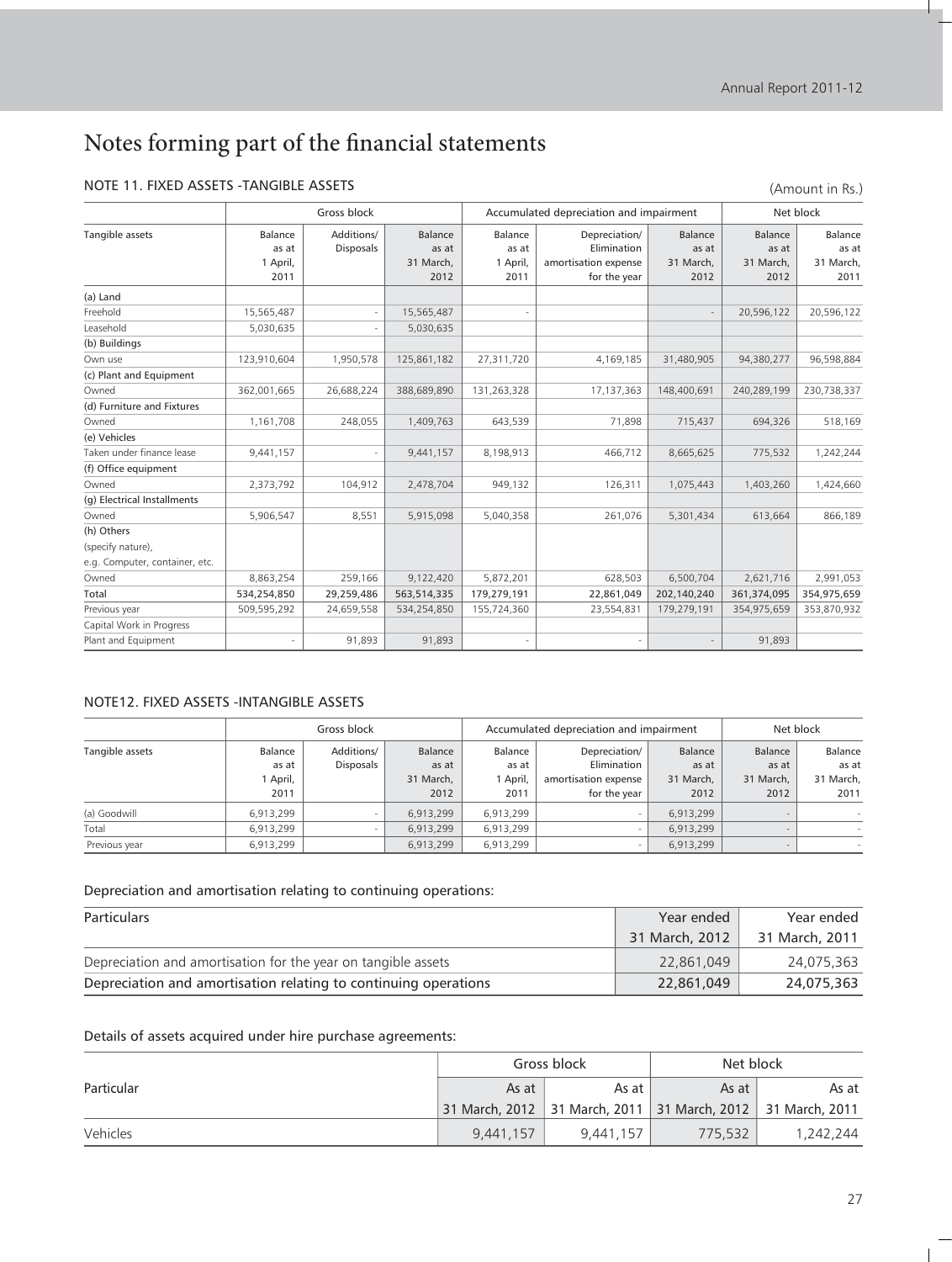Î.

## Notes forming part of the financial statements

#### NOTE 13. NON-CURRENT INVESTMENTS

| NOTE 13. NON-CURRENT INVESTMENTS<br>(Amount in Rs.) |          |                      |          |                      |  |  |
|-----------------------------------------------------|----------|----------------------|----------|----------------------|--|--|
|                                                     |          | As at 31 March, 2012 |          | As at 31 March, 2011 |  |  |
| Particular                                          | Unquoted | Total                | Unquoted | Total                |  |  |
| Investments (At cost):                              |          |                      |          |                      |  |  |
| (A) Trade Investment                                |          |                      |          |                      |  |  |
| 1079540 (As at 31 March, 2011: 1079540) shares of   |          |                      |          |                      |  |  |
| 10 each fully paid up in R L STEELS & ENERGY LTD    | 10686750 | 10686750             | 10686750 | 10686750             |  |  |
| 9300 (As at 31 March, 2011: 9300) shares of         |          |                      |          |                      |  |  |
| 100 each fully paid up in GUPTA CONCAST LTD         | 930000   | 930000               | 930000   | 930000               |  |  |
| Total - Trade (A)                                   | 11616750 | 11616750             | 11616750 | 11616750             |  |  |
| (B) Other investments                               |          |                      |          |                      |  |  |
| National saving Certificate                         |          |                      | 6000     | 6000                 |  |  |
| Total $(A+B)$                                       | 11616750 | 11616750             | 11622750 | 11622750             |  |  |

#### NOTE 14. INVENTORIES (At lower of cost and net realisable value)

| <b>Particulars</b>                                         | As at          | As at          |
|------------------------------------------------------------|----------------|----------------|
|                                                            | 31 March, 2012 | 31 March, 2011 |
| (a) Raw materials                                          | 66,203,441     | 48,567,834     |
| (b) Work-in-progress                                       | 142,755,503    | 163,083,681    |
| (c) Finished goods (other than those acquired for trading) | 70,120,979     | 56,257,117     |
| (d) Stock-in-trade Scrap & Packing Material                | 3,753,677      | 3,114,288      |
| (e) Stores and spares                                      | 26,576,495     | 25,731,380     |
| Total                                                      | 309,410,094    | 296,754,301    |

#### NOTE 15. TRADE RECEIVABLES

| Trade receivables outstanding for a period exceeding six months from the date |             |             |
|-------------------------------------------------------------------------------|-------------|-------------|
| they were due for payment                                                     |             |             |
| Unsecured, considered good                                                    | 16,691,322  | 11,890,820  |
|                                                                               | 16,691,322  | 11,890,820  |
| Other Trade receivables                                                       |             |             |
| Unsecured, considered good                                                    | 287,920,329 | 186,579,523 |
|                                                                               | 287,920,329 | 186,579,523 |
| Total                                                                         | 304,611,651 | 198,470,343 |

#### NOTE 16. CASH AND CASH EQUIVALENTS

| (a) Cash on hand                                | 2,010,502  | 2,031,954  |
|-------------------------------------------------|------------|------------|
| (b) Balances with banks                         |            |            |
| (i) In current accounts                         | 7,395,550  | 5,002,122  |
| (ii) In deposit accounts (Refer Note (i) below) | 9,211,805  | 9,294,379  |
| Total                                           | 18,617,857 | 16,328,455 |

 $\overline{\phantom{a}}$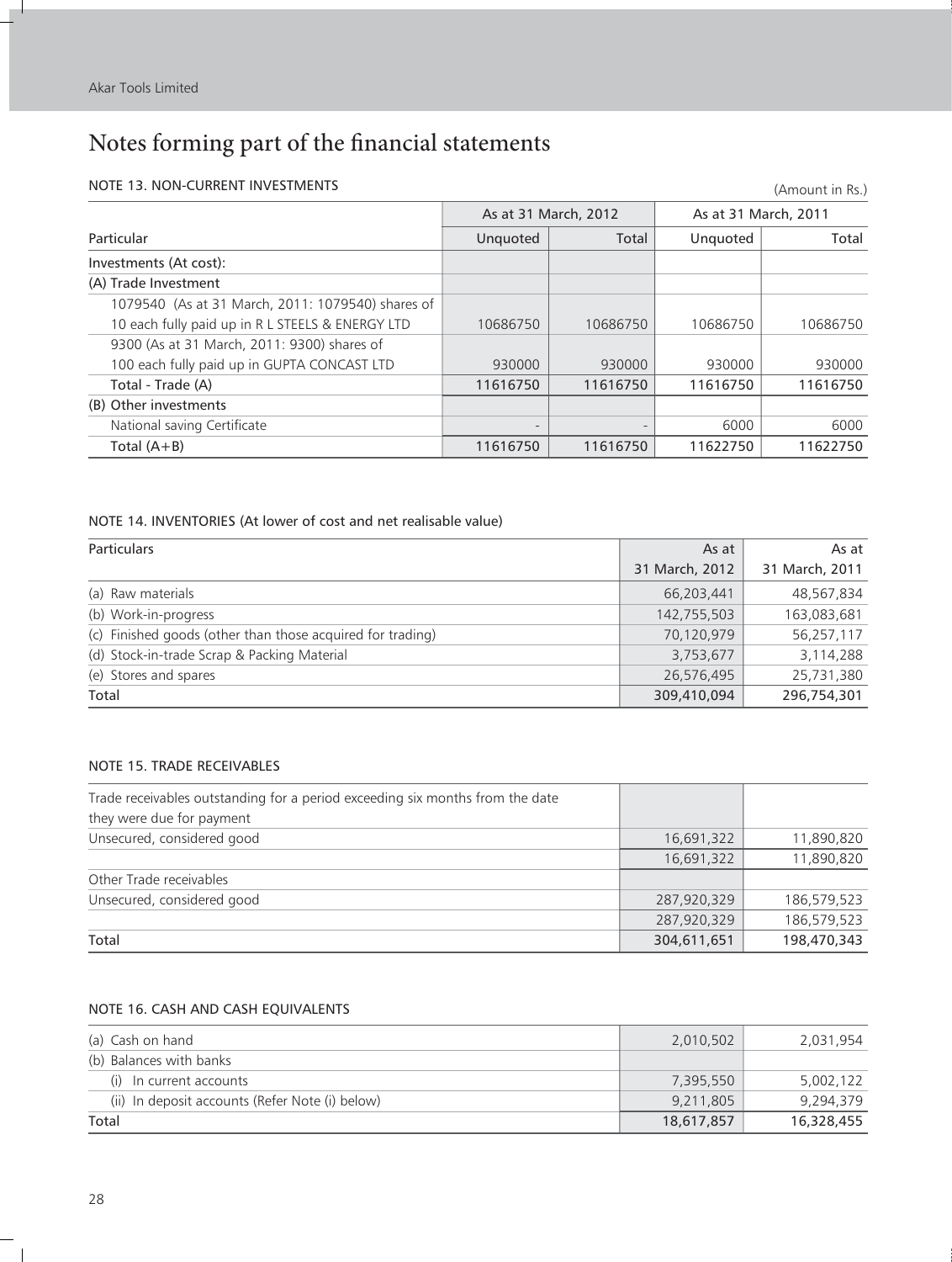| NOTE 17. SHORT-TERM LOANS AND ADVANCES               |                | (Amount in Rs.) |
|------------------------------------------------------|----------------|-----------------|
| Particulars                                          | As at          | As at           |
|                                                      | 31 March, 2012 | 31 March, 2011  |
| (a) Security deposits                                |                |                 |
| Unsecured, considered good                           | 5,466,023      | 5,637,004       |
| (b) Loans and advances to employees                  |                |                 |
| Unsecured, considered good                           | 916,965        | 2,097,746       |
| Prepaid expenses - Unsecured, considered good<br>(c) | 431,946        | 894,233         |
| (d) Balances with government authorities             |                |                 |
| Unsecured, considered good                           |                |                 |
| CENVAT credit receivable<br>(i)                      | 17,158,345     | 12,688,063      |
| (ii) VAT credit receivable                           | 21,120,336     | 24,304,256      |
| (iii) Service Tax credit receivable                  | 1,304,942      | 4,431,533       |
|                                                      | 39,583,623     | 41,423,851      |
| (e) Others- Advance to Suppliers & Other Advances    |                |                 |
| Unsecured, considered good                           | 58,210,690     | 46,346,052      |
| Total                                                | 104,609,247    | 96,398,889      |

#### NOTE 17. SHORT-TERM LOANS AND ADVANCES

#### NOTE 18. ADDITIONAL INFORMATION TO THE FINANCIAL STATEMENTS

18.1 Contingent liabilities and commitments (to the extent not provided for)

| Contingent liabilities                                  |            |           |
|---------------------------------------------------------|------------|-----------|
| (a) Claims against the Company not acknowledged as debt |            |           |
| Income Tax-A.Y. 2004-2005                               | 416.295    | 416,295   |
| Income Tax-A.Y. 2003-2004                               | 1,000,000  | 1,000,000 |
| Income Tax-A.Y. 2003-2004                               | 365,451    | 365,451   |
| Income Tax-A.Y. 2002-2003                               | 326,377    | 326,377   |
| Income Tax-A.Y. 2001-2002                               | 1,071,661  | 1,071,661 |
| Income Tax-A.Y. 2000-2001                               | 533,572    | 533,572   |
| Income Tax-A.Y. 1999-2000                               | 44.149     | 44,149    |
| Sales Tax                                               | 1,964,039  | 2,325,425 |
| (b) Guarantees                                          | 10,619,000 | 9.794.000 |

#### 18.2 Disclosures required under Section 22 of the Micro, Small and Medium Enterprises Development Act, 2006

| (i) Principal amount remaining unpaid to any supplier as at |            |           |
|-------------------------------------------------------------|------------|-----------|
| the end of the accounting year                              | 13,803,581 | 8.075.467 |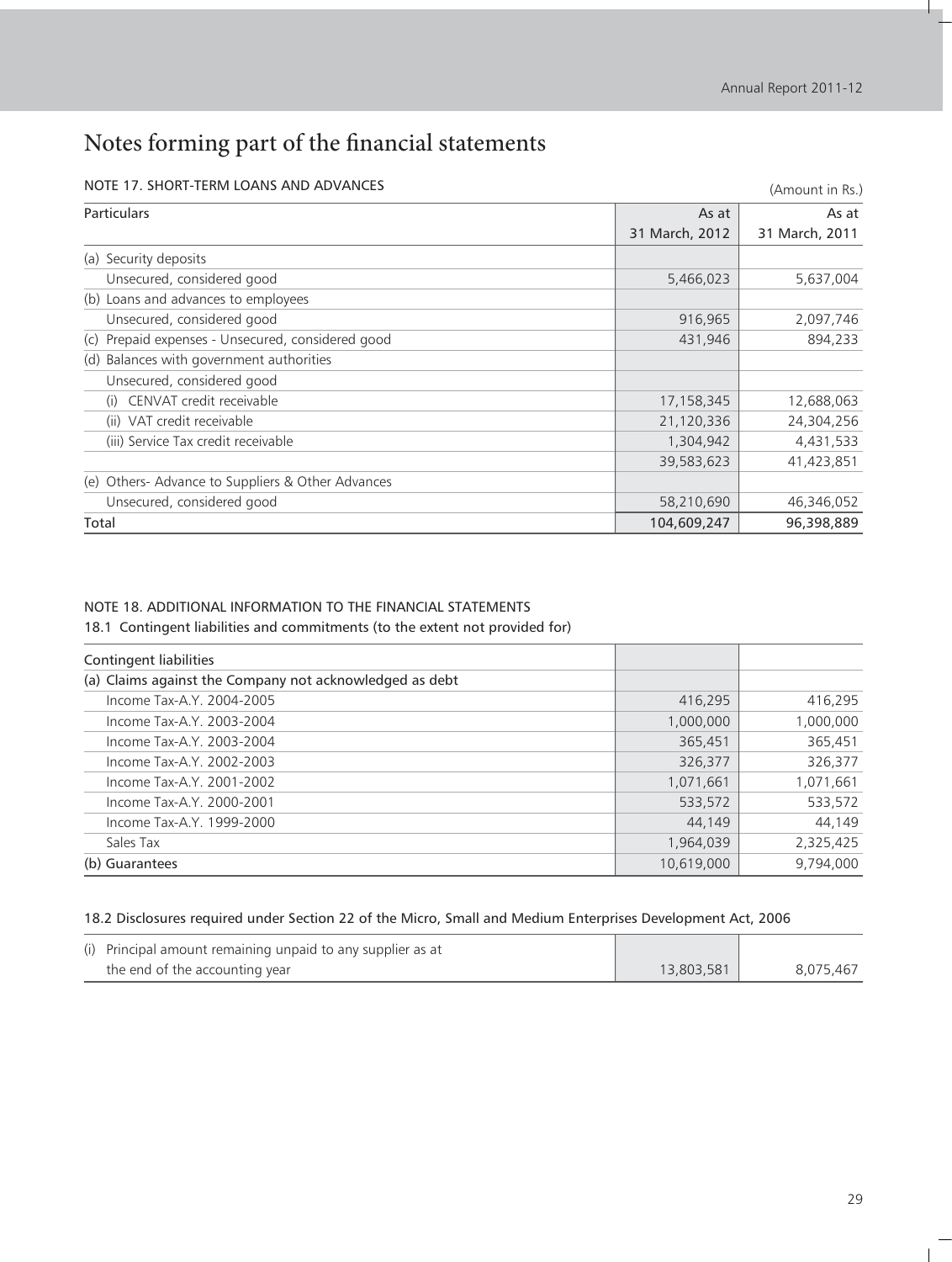Î.

## Notes forming part of the financial statements

| 18.3 Value of imports calculated on CIF basis : |                | (Amount in Rs.) |
|-------------------------------------------------|----------------|-----------------|
| <b>Particulars</b>                              | Year ended     | Year ended      |
|                                                 | 31 March, 2012 | 31 March, 2011  |
| Raw materials                                   | 3,449,278      | 3,265,293       |
| Components                                      | $-$            |                 |
| Spare parts                                     | 86,299         | 389,717         |
| Total Components and spare parts                | 86,299         | 389,717         |
| Capital goods                                   | 2,152,232      | 2,402,213       |

### 18.4 Expenditure in foreign currency:

| Foreign Travelling | 7,111,717 | 850.53  |
|--------------------|-----------|---------|
| Commission         | 192,403   | 628,582 |
| Other matters      |           |         |

#### 18.5 Details of consumption of imported and indigenous items \*

|               | Year ended 31 March, 2012 |               | Year ended 31 March, 2011 |          |
|---------------|---------------------------|---------------|---------------------------|----------|
|               | Amount in Rs.             | $\frac{0}{0}$ | Amount in Rs.             | $\%$     |
| Imported      |                           |               |                           |          |
| Raw materials | 3,449,278                 | 0.45%         | 3,265,293                 | 0.52%    |
| Components    |                           | $0.00\%$      |                           | $0.00\%$ |
| Spare parts   | 86.299                    | 0.11%         | 389,717                   | 0.44%    |
| Total         | 3,535,577                 |               | 3,655,010                 |          |
| Indigenous    |                           |               |                           |          |
| Raw materials | 768,439,383               | 99.55%        | 625,238,150               | 99.48%   |
| Components    |                           | $0.00\%$      |                           | $0.00\%$ |
| Spare parts   | 79,312,310                | 99.89%        | 87,517,814                | 99.56%   |
| Total         | 847,751,693               |               | 712,755,964               |          |

| 18.6 Earnings in foreign exchange:      |                | (Amount in Rs.) |
|-----------------------------------------|----------------|-----------------|
| <b>Particulars</b>                      | Year ended     | Year ended      |
|                                         | 31 March, 2012 | 31 March, 2011  |
| Export of goods calculated on FOB basis | 619.937.341    | 410.852.779     |

 $\sim$   $\pm$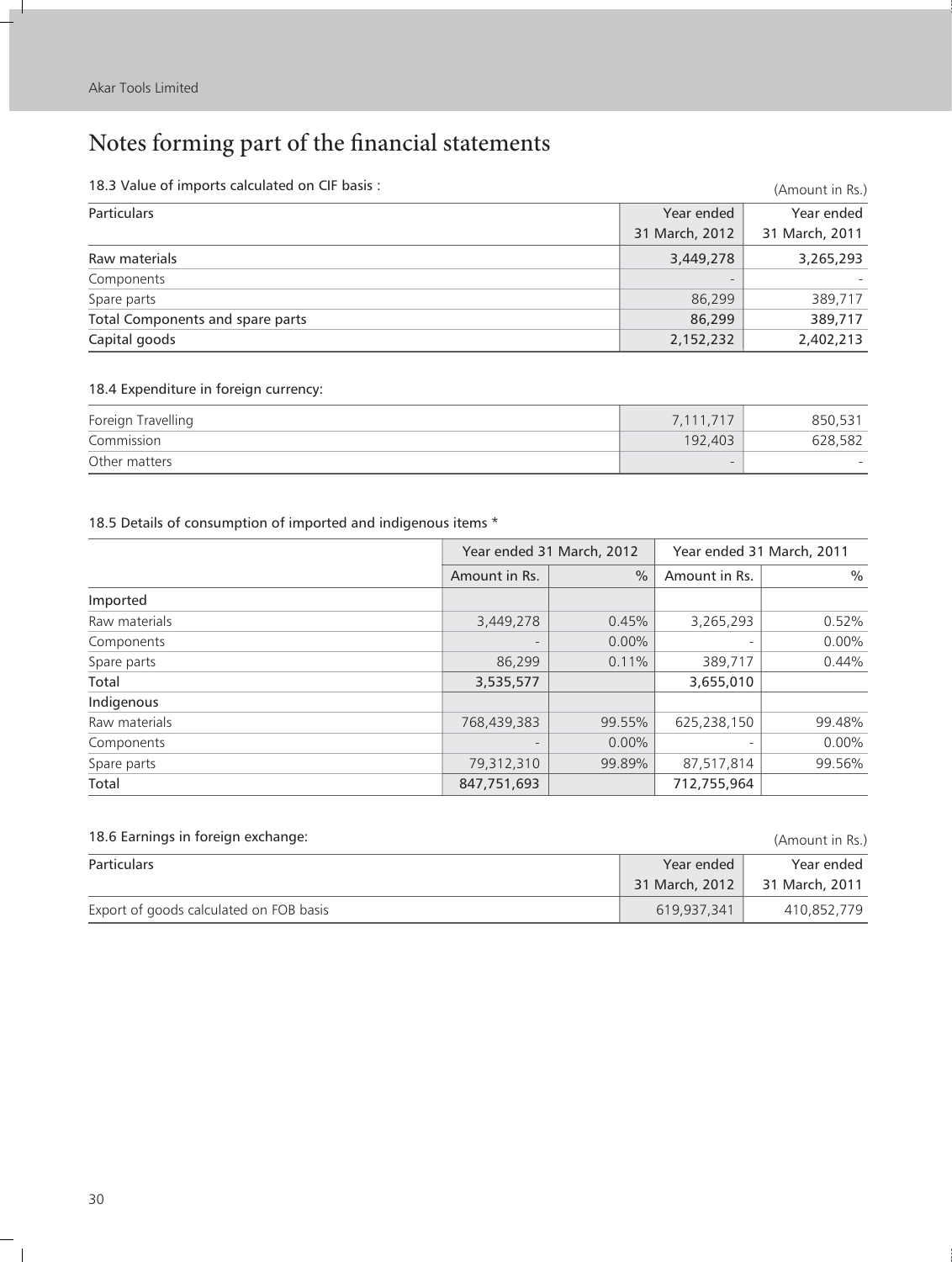H.

(Amount in Rs.)

## Notes forming part of the financial statements

Note 18.7 Disclosures under Accounting Standards (contd.) Segment information

|                               | Year ended 31 March, 2012 |                |               |
|-------------------------------|---------------------------|----------------|---------------|
| <b>Particulars</b>            | <b>Business segments</b>  |                | Total         |
|                               | <b>Hand Tools</b>         | Leaf Spring    |               |
| Revenue                       | 1,021,695,693             | 523,918,896    | 1,545,614,590 |
| External Sales                |                           |                |               |
| <b>Total Revenue</b>          | 1,021,695,693             | 523,918,896    | 1,545,614,590 |
| Results                       |                           |                |               |
| Segment Results               | 87,288,439                | $-60,294,055$  | 26,994,384    |
| other Information             |                           |                |               |
| <b>Segment Assets</b>         | 974,470,721               | 215,643,865    | 1,190,114,586 |
| Investments                   | 11,616,750                |                | 11,616,750    |
| Total                         | 986,087,471               | 215,643,865    | 1,201,731,336 |
| Segment Liabilities           | 555,853,988               | 383,445,895    | 939,299,883   |
| Share Capital & Reserve       | 430,095,184               | $-190,994,568$ | 239,100,616   |
| Un-allocable D. Tax Liability | 22,588,299                | 23, 192, 538   | 45,780,837    |
| Total                         | 1,008,537,471             | 215,643,865    | 1,224,181,336 |

#### Note 18.8 Disclosures under Accounting Standards (contd.)

| Related party transactions     |                            | Year ended     | Year ended     |
|--------------------------------|----------------------------|----------------|----------------|
|                                |                            | 31 March, 2012 | 31 March, 2011 |
| Details of related parties:    | <b>Type of Transcation</b> |                |                |
| R.L. Steels & Energy Ltd       | Sales Of Goods             | 109,976,522    | 156,693,500    |
| R.L. Steels & Energy Ltd       | Purchases Of Goods         | 794,771,040    | 681,827,000    |
| Akar Alloys Pvt Ltd            | Loans & Advances           |                | $-800,000$     |
| Aurangabad Forgings P.Ltd.     | Rents                      | 300,000        | 300,000        |
| Gupta Concast Ltd.             | Lease Rent                 | 600,000        | 600,000        |
| N.K. Gupta                     | Loans & Advances           |                | 406,000        |
| Nitin Gupta                    | Rents                      | 360,000        | 360,000        |
| R.L.Gupta                      | Loans & Advances           |                | 484,860        |
| Sant Eknath Rolling Mill P Ltd | Loans & Advances           | 200,000        | 200,000        |
| Shatrunji Investments Pvt.Ltd. | Loans & Advances           | 2,247,605      | 2,247,605      |
| Shatrunji Investments Pvt.Ltd. | Rents                      | 78,000         | 78,000         |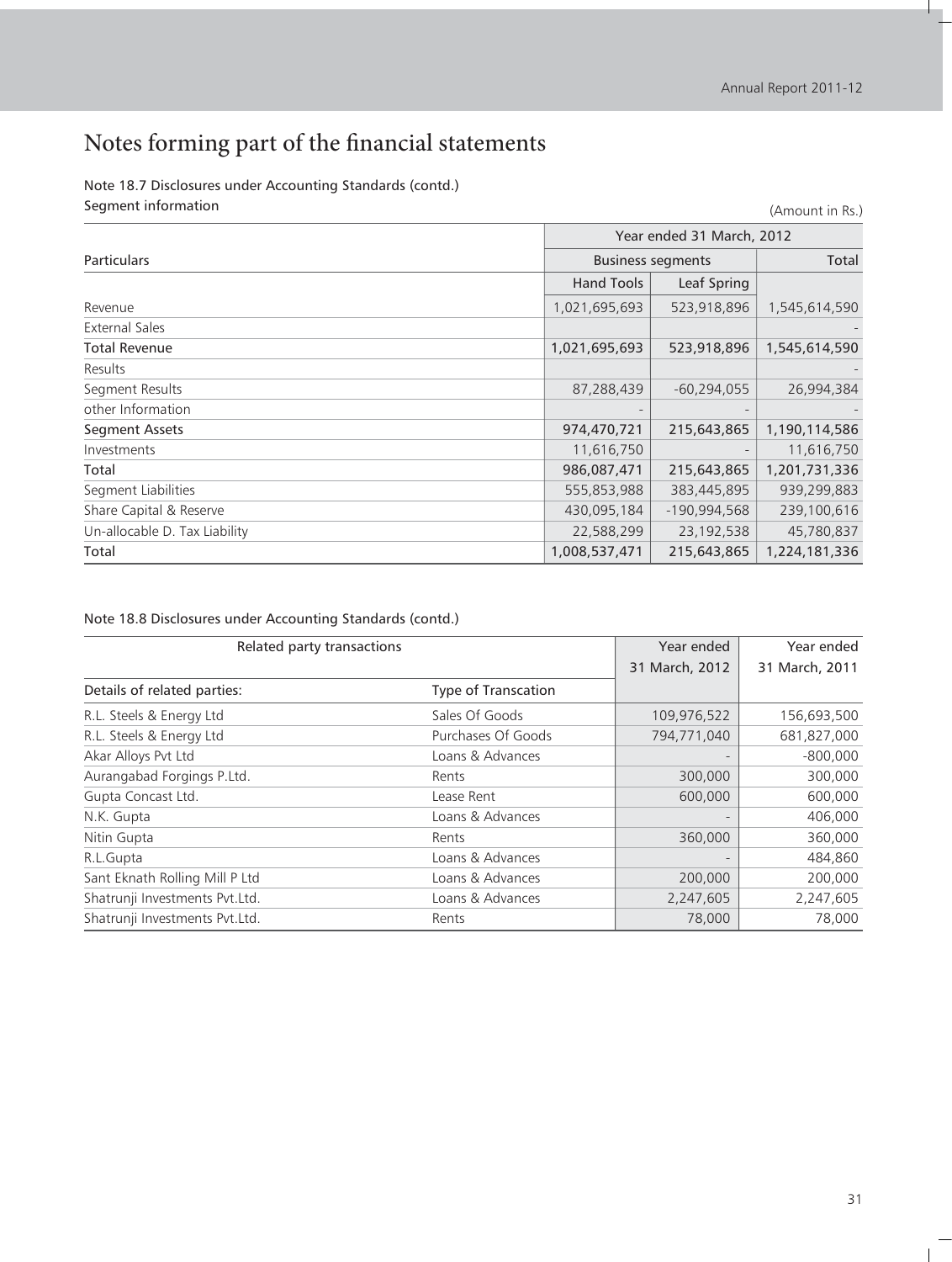Ì.

## Notes forming part of the financial statements

| wote 10.5 Disclosures under Accounting Standards (Contu.)                                    |                | (Amount in Rs.) |
|----------------------------------------------------------------------------------------------|----------------|-----------------|
| Particulars                                                                                  | Year ended     | Year ended      |
|                                                                                              | 31 March, 2012 | 31 March, 2011  |
| Earnings per share                                                                           |                |                 |
| <b>Basic</b>                                                                                 |                |                 |
| Continuing operations                                                                        |                |                 |
| Net profit / (loss) for the year from continuing operations                                  | 22,296,022     | 40,176,293      |
| Less: Preference dividend and tax thereon                                                    |                |                 |
| Net profit / (loss) for the year from continuing operations attributable                     |                |                 |
| to the equity shareholders                                                                   | 22,296,022     | 40,176,293      |
| Weighted average number of equity shares                                                     | 5,394,005      | 5,394,005       |
| Par value per share                                                                          | 10.00          | 10.00           |
| Earnings per share from continuing operations - Basic                                        | 4.13           | 7.45            |
| Continuing operations                                                                        |                |                 |
| Net profit / (loss) for the year from continuing operations                                  | 22,296,022.27  | 40,176,293.03   |
| Less: Preference dividend and tax thereon                                                    |                |                 |
| Net profit / (loss) for the year attributable to the equity shareholders                     |                |                 |
| from continuing operations                                                                   | 22,296,022.27  | 40,176,293.03   |
| Add: Interest expense and exchange fluctuation on convertible bonds (net)                    |                |                 |
| Profit / (loss) attributable to equity shareholders from continuing operations (on dilution) |                |                 |
| Weighted average number of equity shares for Basic EPS                                       |                |                 |
| Add: Effect of warrants, ESOPs and Convertible bonds which are dilutive                      |                |                 |
| Weighted average number of equity shares - for diluted EPS                                   | 5,394,005.00   | 5,394,005.00    |
| Par value per share                                                                          | 10.00          | 10.00           |
| Earnings per share, from continuing operations - Diluted                                     | 4.13           | 7.45            |

#### Note 18.0 Disclosures under Accounting Standards (contd.)

#### Note 18.10 Previous year's figures

The Revised Schedule VI has become effective from 1 April, 2011 for the preparation of financial statements. This has significantly impacted the disclosure and presentation made in the financial statements. Previous year's figures have been regrouped / reclassified wherever necessary to correspond with the current year's classification / disclosure.

#### NOTE 19. REVENUE FROM OPERATIONS

| (a) Sale of products- EXPORT SALES | 344,091,093    | 422,133,572   |
|------------------------------------|----------------|---------------|
| Sale of products-DOMESTIC SALES    | 1,059,529,815  | 718,765,295   |
| (b) Other operating revenues       | 140,919,180    | 123,100,665   |
|                                    | 1,544,540,089  | 1,263,999,532 |
| Less:                              |                |               |
| (c) Excise duty                    | $-116.092.995$ | -84,746,130   |
| Total                              | 1,428,447,094  | 1,179,253,402 |

#### NOTE 20. OTHER INCOME

| (a) Interest income | 1,074,502 | ,275,013  |
|---------------------|-----------|-----------|
| Associates          | -         | 1,302,832 |
| Total               | 1,074,502 | 2,577,845 |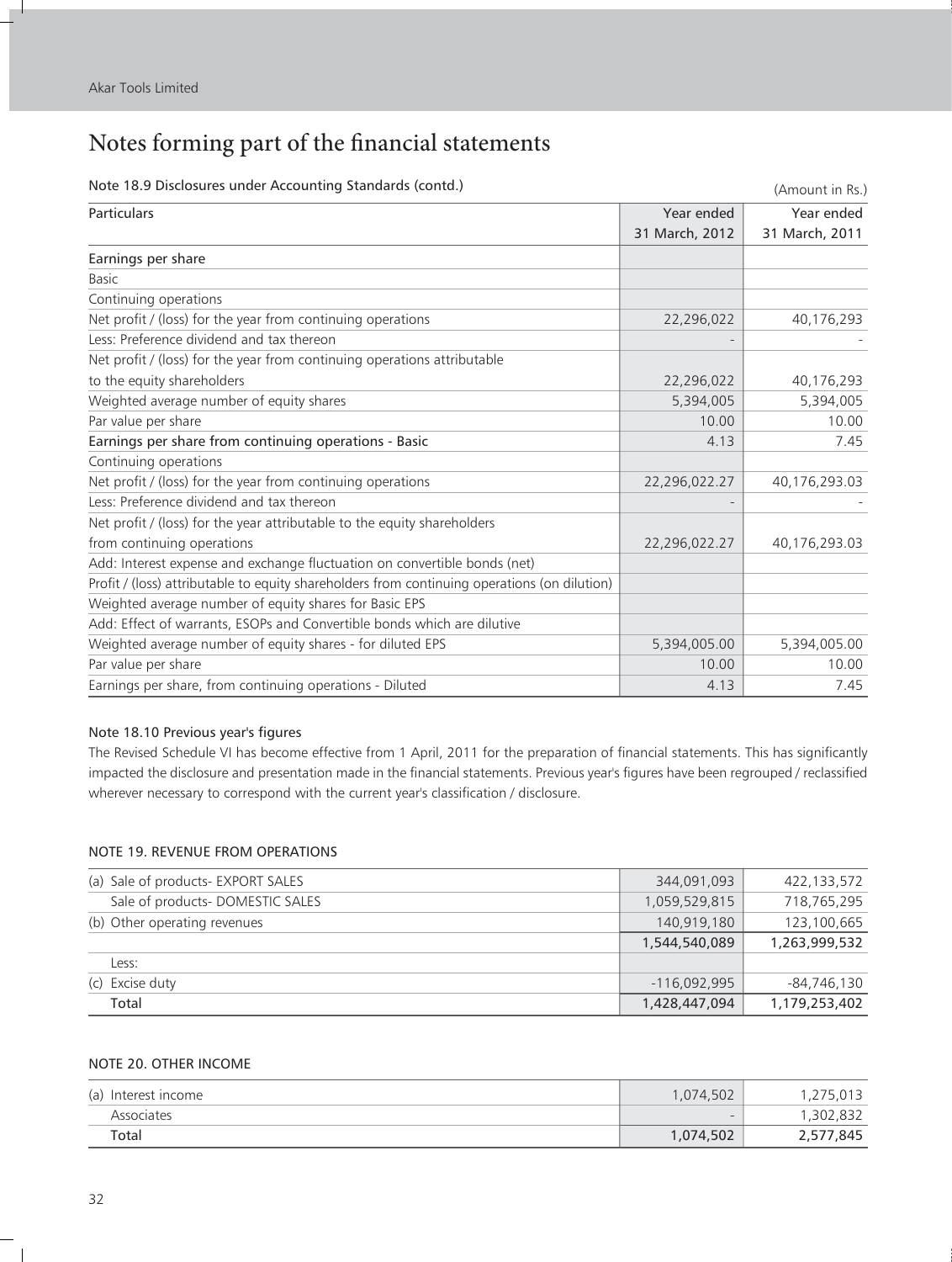#### NOTE 21. COST OF MATERIALS CONSUMED

| NOTE 21. COST OF MATERIALS CONSUMED |                | (Amount in Rs.) |
|-------------------------------------|----------------|-----------------|
| Particulars                         | Year ended     | Year ended      |
|                                     | 31 March, 2012 | 31 March, 2011  |
| Opening stock                       | 48,567,835     | 24,918,594      |
| Add: Purchases                      | 829,618,430    | 680,647,757     |
|                                     | 878,186,265    | 705,566,351     |
| Less: Closing stock                 | 66,203,441     | 48,567,834      |
| Cost of material consumed           | 811,982,823    | 656,998,517     |
| Material consumed comprises:        |                |                 |
| Raw material                        | 771,888,661    | 628,503,443     |
| Job work Expenses                   | 40,094,162     | 28,495,074      |
| Total                               | 811,982,823    | 656,998,517     |

#### NOTE 22. CHANGES IN INVENTORIES OF FINISHED GOODS, WORK-IN-PROGRESS AND STOCK-IN-TRADE

| Inventories at the end of the year:       |             |               |
|-------------------------------------------|-------------|---------------|
| Finished goods                            | 70,120,978  | 56,257,117    |
| Work-in-progress                          | 142,755,503 | 163,083,681   |
| Stock-in-trade                            | 3,753,677   | 3,114,287     |
|                                           | 216,630,157 | 222,455,086   |
| Inventories at the beginning of the year: |             |               |
| Finished goods                            | 56,257,117  | 53,189,967    |
| Work-in-progress                          | 163,083,681 | 120,190,018   |
| Stock-in-trade                            | 3,114,338   | 4,348,390     |
|                                           | 222,455,136 | 177,728,374   |
| Net (increase) / decrease                 | 5,824,979   | $-44,726,711$ |

#### NOTE 23. EMPLOYEE BENEFITS EXPENSE

| Salaries and wages                         | 78,258,834 | 68,813,355 |
|--------------------------------------------|------------|------------|
| Contributions to provident and other funds | 5,775,781  | 5,238,131  |
| Staff welfare expenses                     | 2,720,405  | 2,257,369  |
| Total                                      | 86,755,020 | 76,308,856 |

#### NOTE 24. FINANCE COSTS

| (a) Interest expense on:  |            |            |
|---------------------------|------------|------------|
| <b>Borrowings</b>         | 51,771,555 | 40,050,178 |
| (b) Other borrowing costs | 10,435,853 | 8,811,101  |
| Total                     | 62,207,408 | 48,861,280 |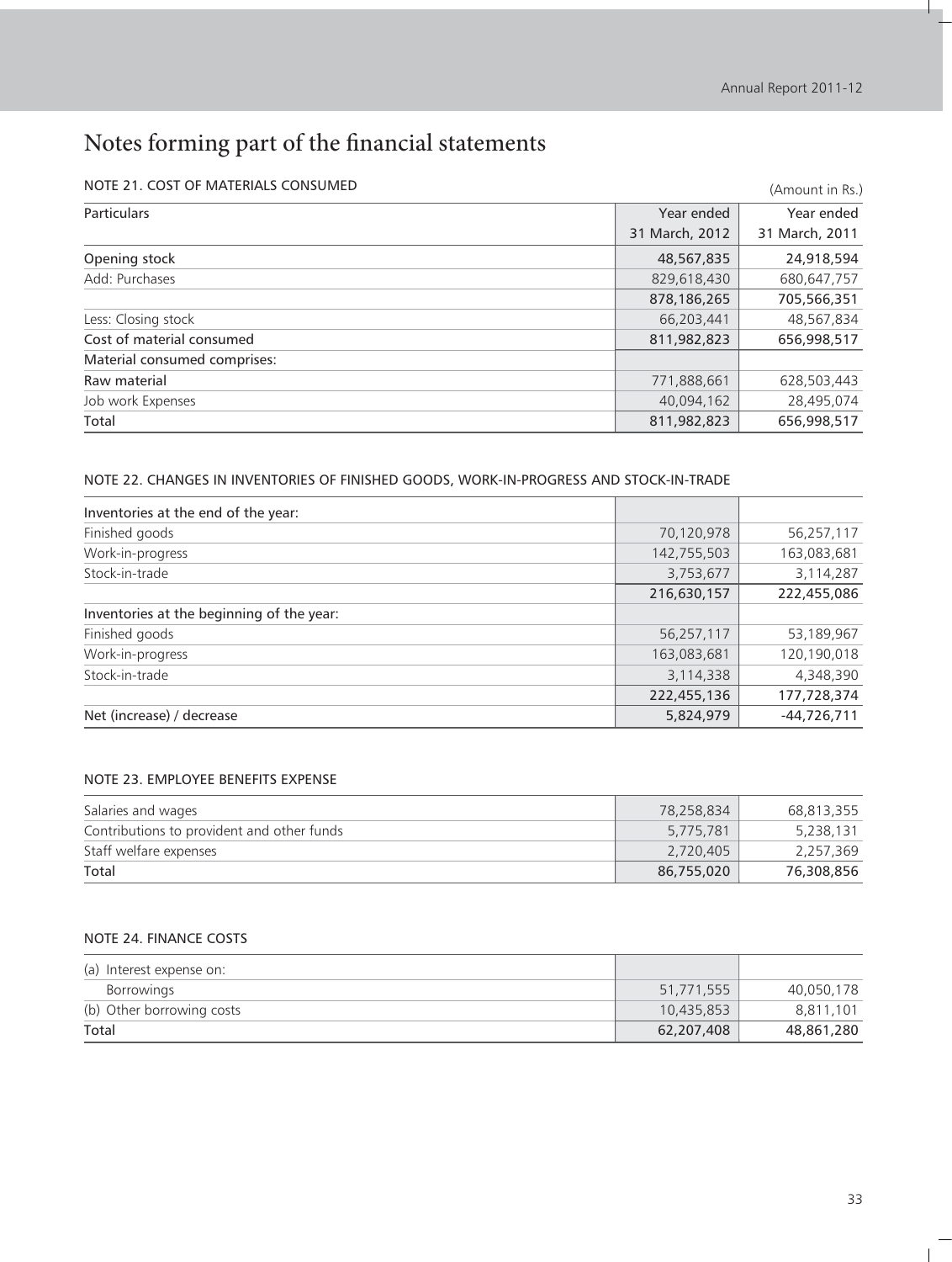f.

## Notes forming part of the financial statements

#### NOTE 25. OTHER EXPENSES

| NOTE 25. OTHER EXPENSES                            |                | (Amount in Rs.) |  |
|----------------------------------------------------|----------------|-----------------|--|
| Particulars                                        | Year ended     | Year ended      |  |
|                                                    | 31 March, 2012 | 31 March, 2011  |  |
| Consumption of stores and spare parts              | 79,398,609     | 87,907,531      |  |
| Consumption of packing materials                   | 38,923,372     | 39,189,498      |  |
| Power and fuel                                     | 153,750,130    | 113,849,037     |  |
| Water                                              | 824,908        | 758,145         |  |
| Repairs and maintenance - Buildings                | 512,221        | 606,459         |  |
| Repairs and maintenance - Machinery                | 4,288,308      | 3,602,153       |  |
| Repairs and maintenance - Others                   | 1,532,906      | 1,029,891       |  |
| Insurance                                          | 1,668,002      | 1,959,606       |  |
| Rates and taxes                                    | 66,857,383     | 39,742,918      |  |
| Communication                                      | 1,121,496      | 1,071,969       |  |
| Travelling and conveyance                          | 5,112,282      | 4,787,743       |  |
| Printing and stationery                            | 1,330,014      | 1,468,831       |  |
| Freight and forwarding                             | 35,160,776     | 36,372,834      |  |
| Sales discount                                     | 10,122,136     | 10,948,694      |  |
| <b>Business promotion</b>                          | 2,749,775      | 11,837,646      |  |
| Donations and contributions                        | 67,200         | 155,300         |  |
| Legal and professional                             | 5,331,827      | 4,431,643       |  |
| Payments to auditors                               | 50,000         | 40,000          |  |
| Loss on fixed assets sold / scrapped / written off |                | 84,392          |  |
| Miscellaneous expenses                             | 4,094,587      | 3,572,048       |  |
| Total                                              | 412,895,932    | 363,416,338     |  |

#### NOTE 25 OTHER EXPENSES (Contd.)

|       | (i) Payments to the auditors comprises               |        |        |
|-------|------------------------------------------------------|--------|--------|
|       | (net of service tax input credit, where applicable): |        |        |
|       | As auditors - statutory audit                        | 40,000 | 40,000 |
|       | For taxation matters                                 | 10,000 |        |
| Total |                                                      | 50,000 | 40,000 |

In terms of our report attached.

Chartered Accountants FRN 100846W **R L Gupta** Sunil Todi

A K Bagadia Proprietor **N K Gupta** Reshma Talbani Membership No. 30520 **Director** Director **Company Secretary** 

Place: Mumbai Place: Mumbai Place: Mumbai Date: 30th August 2012 **Date: 30th August 2012** 

For A K Bagadia & Co. **For and on behalf of the Board of Directors** For and on behalf of the Board of Directors

Chairman Managing Director

 $\blacksquare$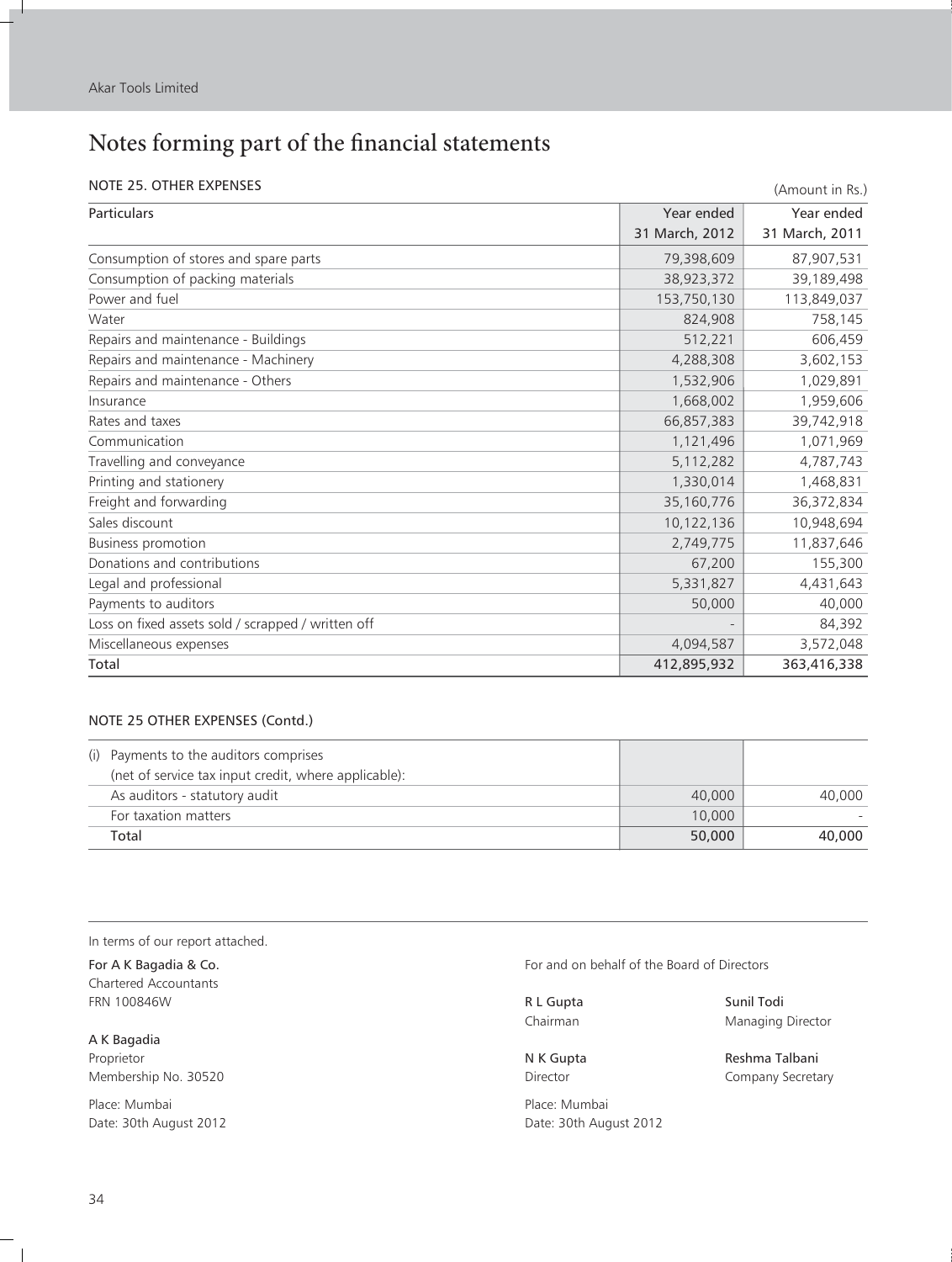## AKAR TOOLS LIMITED

Regd. Office: 304, Abhay Steel House, Baroda Street, CarnacBunder, Mumbai-400009

### FORM OF PROXY

As my /our proxy to attend and vote for me/us on my/our behalf at the 23rd Annual General Meeting of the Company to be held at Y.B. Chavan Centre, General Jagannath Bhosle Marg, Opp. Mantralaya, Nariman Point, Mumbai – 400021 on Saturday the 29th September, 2012 at 10.30 a.m. and at any adjournment thereof.



Signed this ………. day of ........................ 2011

Notes:

- 1 This form should be signed across the stamp as per the specimen signature recorded with the Company.
- 2 The proxy form duly completed must reach the Registered Office of the Company at least 48 hours before the commencement of the meeting.
- 3 A proxy need not be a member of the Company.



## AKAR TOOLS LIMITED

Regd. Office: 304, Abhay Steel House, Baroda Street, CarnacBunder, Mumbai-400009

### ATTENDANCE SLIP

| Client ID |  |
|-----------|--|

I hereby record my presence at the 23rd Annual General Meeting of the Company held at Y.B. Chavan Centre, General Jagannath Bhosle Marg, Opp. Mantralaya, Nariman Point, Mumbai – 400021 on Saturday the 29th September, 2012 at 10.30 a.m.

1. Full Name of the Members ......................................................................................................................................................... 2. Full Name of the joint –holder(s) ................................................................................................................................................ 3. Full Name of the Proxy ................................................................................................................................................................ 4. Signature of the Member/Proxy attending the meeting ...............................................................................................................

NOTE: MEMBER/PROXY ATTENDING THE MEETING MUST FILL-IN THIS ATTENDANCE SLIP AND HAND IT OVER AT THE ENTRANCE OF THE VENUE OF THE MEETING.